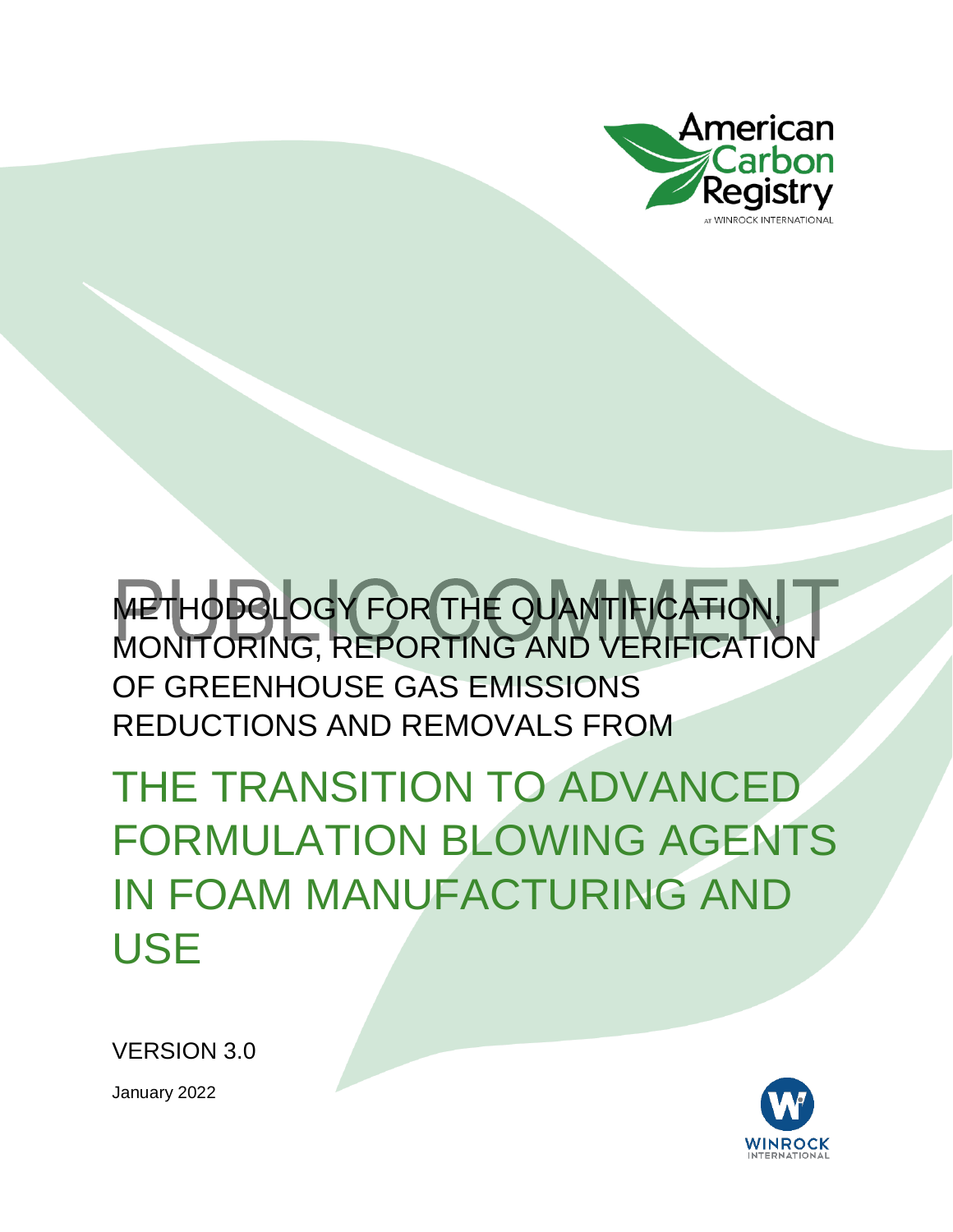THE TRANSITION TO ADVANCED FORMULATION BLOWING AGENTS IN FOAM MANUFACTURING AND USE

VERSION 3.0 January 2022

American Carbon Registry®

#### **WASHINGTON DC OFFICE** c/o Winrock International 2451 Crystal Drive, Suite 700 Arlington, Virginia 22202 USA<br>ph +1 703 302 6509 LIC COMMENT ph +1 703 302 6500

[ACR@winrock.org](mailto:ACR@winrock.org) [americancarbonregistry.org](http://americancarbonregistry.org/)

#### ABOUT AMERICAN CARBON REGISTRY® (ACR)

A leading carbon offset program founded in 1996 as the first private voluntary GHG registry in the world, ACR operates in the voluntary and regulated carbon markets. ACR has unparalleled experience in the development of environmentally rigorous, science-based offset methodologies as well as operational experience in the oversight of offset project verification, registration, offset issuance and retirement reporting through its online registry system.

© 2016 American Carbon Registry at Winrock International. All rights reserved. No part of this publication may be reproduced, displayed, modified or distributed without express written permission of the American Carbon Registry. The sole permitted use of the publication is for the registration of projects on the American Carbon Registry. For requests to license the publication or any part thereof for a different use, write to the Washington DC address listed above.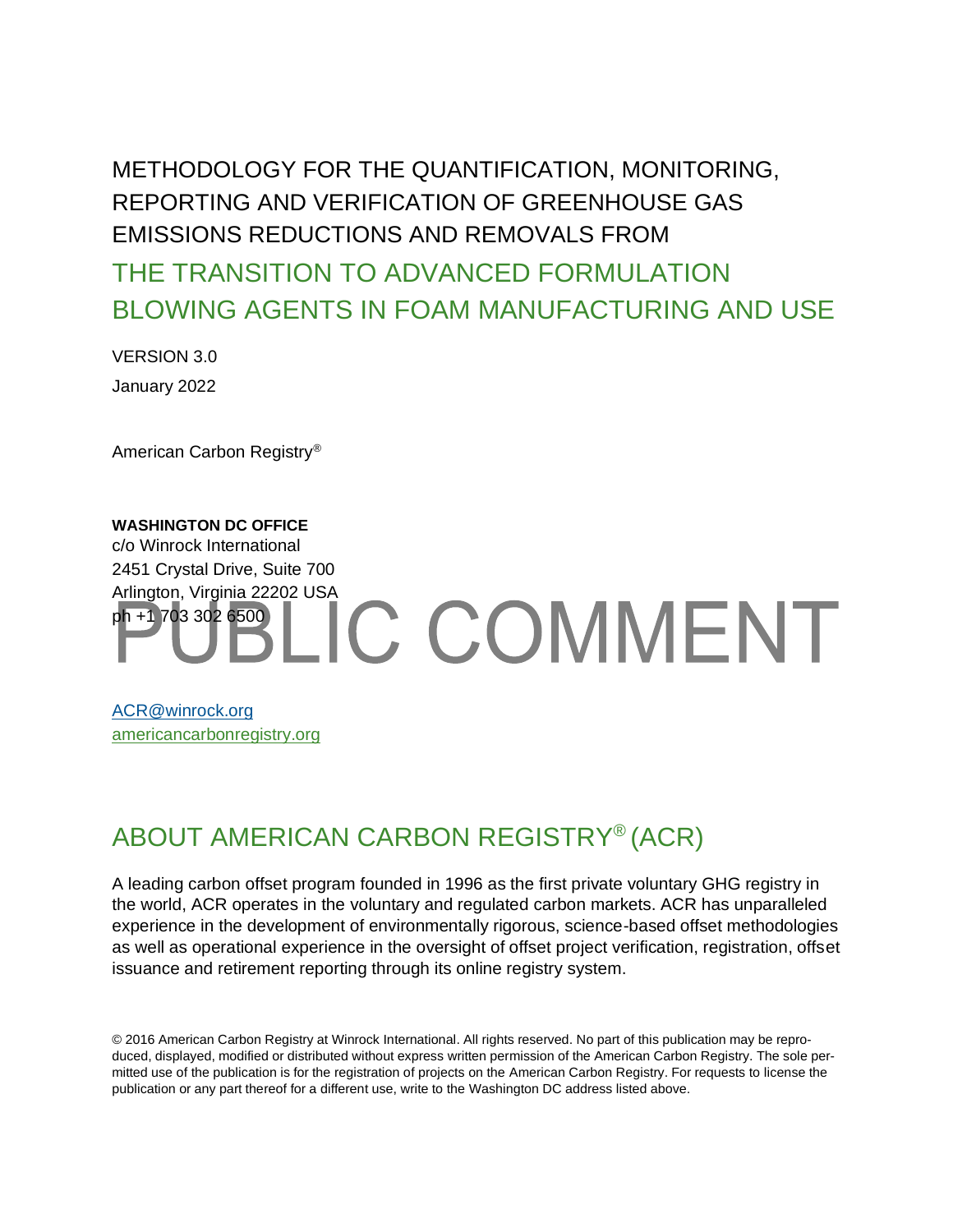METHODOLOGY FOR THE QUANTIFICATION, MONITORING, REPORTING AND VERIFICATION OF GREENHOUSE GAS EMISSIONS REDUCTIONS AND REMOVALS FROM THE TRANSITION TO ADVANCED FORMULATION BLOWING AGENTS IN FOAM MANUFACTURING AND USE Version 3.0



## <span id="page-2-0"></span>ACKNOWLEDGEMENTS

This methodology was developed by Dentons U.S., LLP, in cooperation with Foam Supplies, Inc., Global Chemical Consultants, and Susan Wood Consulting. True Manufacturing, Inc. cooperated with version 2.0 of this methodology.

This methodology was developed by:



Dentons, U.S., LLC



Foam Supplies, Inc. **Example 20 Global Chemical Consultants** 



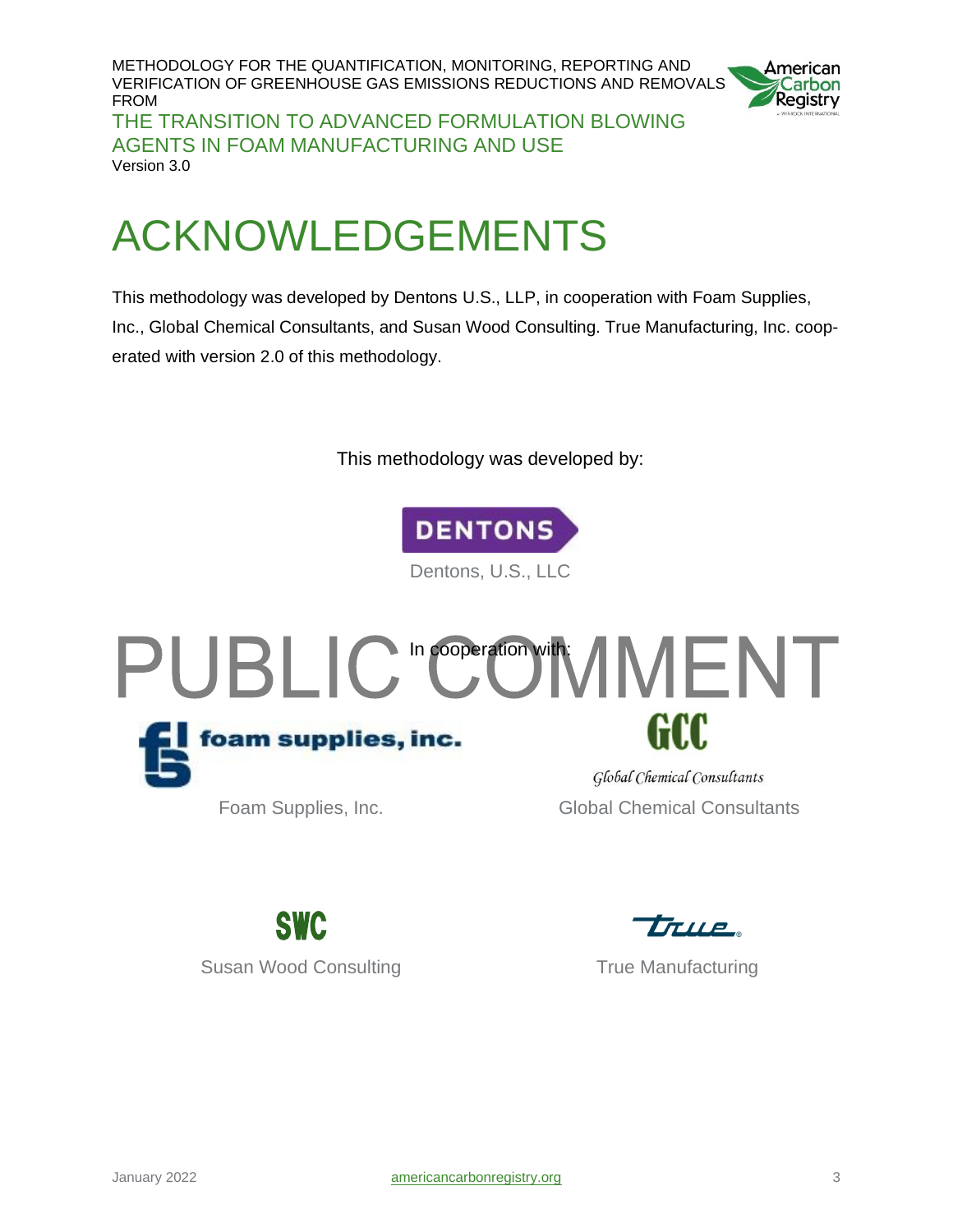

THE TRANSITION TO ADVANCED FORMULATION BLOWING AGENTS IN FOAM MANUFACTURING AND USE Version 3.0

# <span id="page-3-0"></span>ACRONYMS AND DEFINITIONS

If not explicitly defined here, the current definitions in the most recent version of the American Carbon Registry (ACR) Standard apply.

| <b>TERM</b>                      | <b>ACRONYM</b><br>(if applicable) | <b>DEFINITION</b>                                                                                                                                                                                                                                                                                                           |
|----------------------------------|-----------------------------------|-----------------------------------------------------------------------------------------------------------------------------------------------------------------------------------------------------------------------------------------------------------------------------------------------------------------------------|
| <b>Baseline blowing</b><br>agent | <b>Baseline BA</b>                | The BA that is being transitioned to an Eligible BA<br>through the Project Activity.                                                                                                                                                                                                                                        |
| <b>Blowing agent</b>             | <b>BA</b>                         | The material used to propel foam mixture for its<br>required use. BAs can also be used as an insulating<br>component of foam. BAs are the main component<br>that make up the GHG emissions associated with<br>foam manufacturing, use and EOL.                                                                              |
| <b>Blowing agent</b><br>lends    | <b>BA</b> blends                  | The use of two or more BAs in the baseline or<br>project.                                                                                                                                                                                                                                                                   |
| <b>Blowing agent</b><br>ratio    | <b>BA</b> ratio                   | The quantity of the Eligible BA that is required to<br>replace the Baseline BA to produce the same quality<br>of foam including equivalent thermal performance.<br>This ratio is applied to the quantity of Eligible BA that<br>is used in the project to calculate the amount of<br>Baseline BA that would have been used. |
| Carbon dioxide<br>equivalent     | CO <sub>2</sub> e                 | $CO2e$ is a metric to compare other GHGs based on<br>their GWP relative to $CO2$ over the same timeframe.<br>The IPCC publishes GWP values for converting all<br>GHGs to a $CO2e$ basis (see "Global Warming<br>Potential").                                                                                                |
| <b>Carbon offset</b><br>credits  | <b>Offsets</b>                    | A carbon offset is a reduction in emissions of GHG<br>made to compensate for or to offset an emission of<br>GHG made elsewhere (one offset = $1$ MT CO <sub>2</sub> e).                                                                                                                                                     |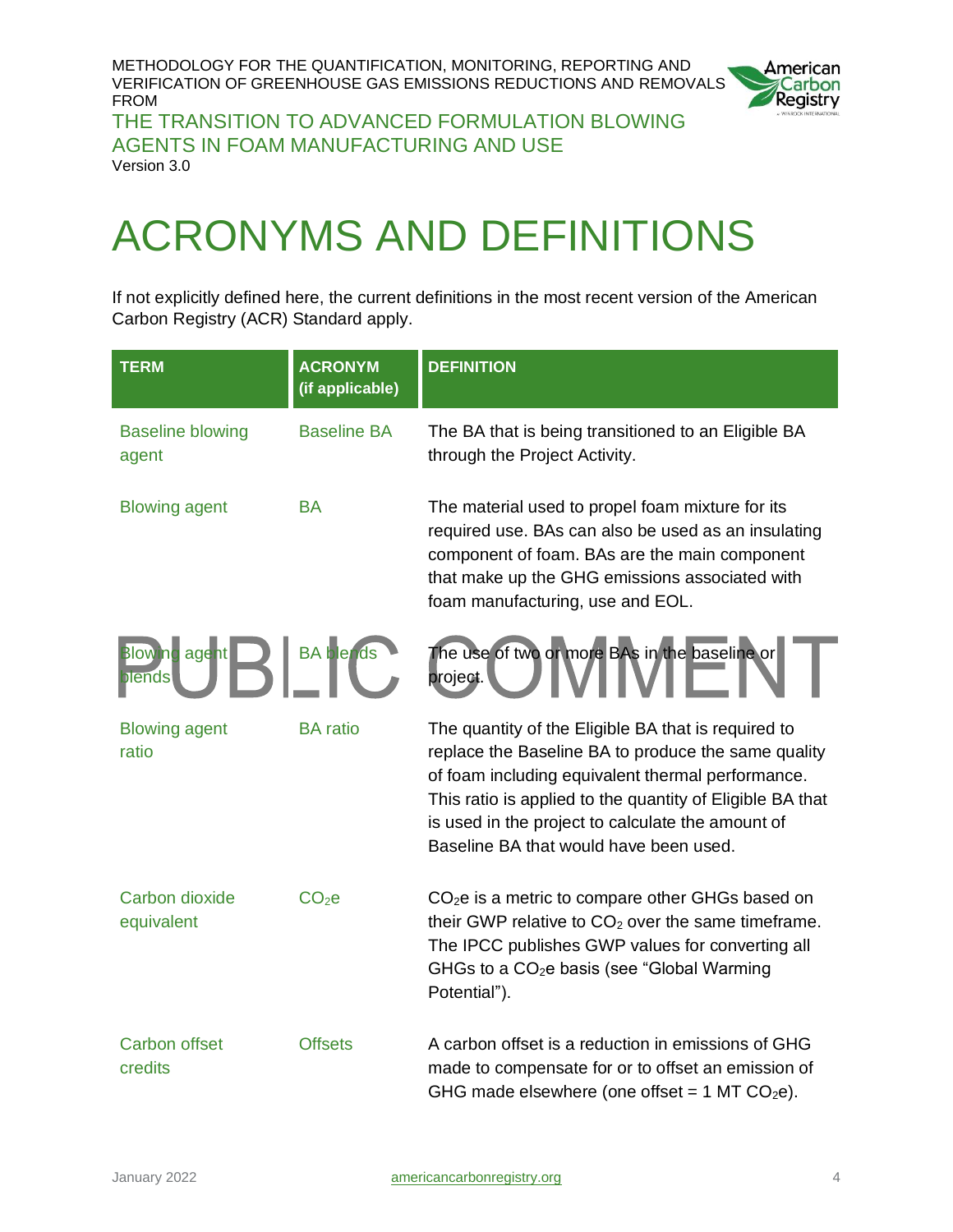

#### THE TRANSITION TO ADVANCED FORMULATION BLOWING AGENTS IN FOAM MANUFACTURING AND USE

| Version 3.0 |  |
|-------------|--|
|-------------|--|

| <b>TERM</b>                      | <b>ACRONYM</b><br>(if applicable) | <b>DEFINITION</b>                                                                                                                                                                                                                                                                                                                                      |
|----------------------------------|-----------------------------------|--------------------------------------------------------------------------------------------------------------------------------------------------------------------------------------------------------------------------------------------------------------------------------------------------------------------------------------------------------|
| <b>Default BA</b>                |                                   | For foam applications required to transition to a<br>different BA as the result of a regulation, the Default<br>BA will be the BA that the project developer would<br>have used instead of the Eligible BA. In these<br>scenarios, the Default BA becomes the Baseline BA.<br>See sections 4 and 5 for additional information<br>regarding Default BA. |
| <b>Design</b><br>specifications  | Design specs                      | Documents such as spec sheets, formulation<br>recipes, etc. showing the amount of BA required to<br>produce the foam material for the project or job.                                                                                                                                                                                                  |
| <b>Eligible blowing</b><br>agent | <b>Eligible BA</b>                | Foam BAs which are eligible to create carbon credits<br>under this Methodology meet the following criteria:                                                                                                                                                                                                                                            |
| PUBLIC                           |                                   | Low-GWP (GWP less than 30)<br>Low-ODP (ODP less than 01)<br>Is not a hydrofluorocarbon<br>$\bullet$<br>Is not a hydrocarbon<br>О                                                                                                                                                                                                                       |
|                                  |                                   | Is not prevented from use by any regulation<br>$\bullet$<br>affecting the project                                                                                                                                                                                                                                                                      |
| Eligible foam<br>application     |                                   | Those applications within the foam manufacturing<br>industry for which the demonstrable adoption rate of<br>an Eligible BA is not considered common practice<br>(Table 1).                                                                                                                                                                             |
| End of life                      | <b>EOL</b>                        | The emissions associated with the decommissioning<br>recovery and destruction of the foam. Does not<br>include the emissions associated with manufacturing<br>and use of the foam.                                                                                                                                                                     |
| Foam<br>manufacturing            |                                   | The process of combining a BA with additional<br>chemicals to produce foam. The process may be                                                                                                                                                                                                                                                         |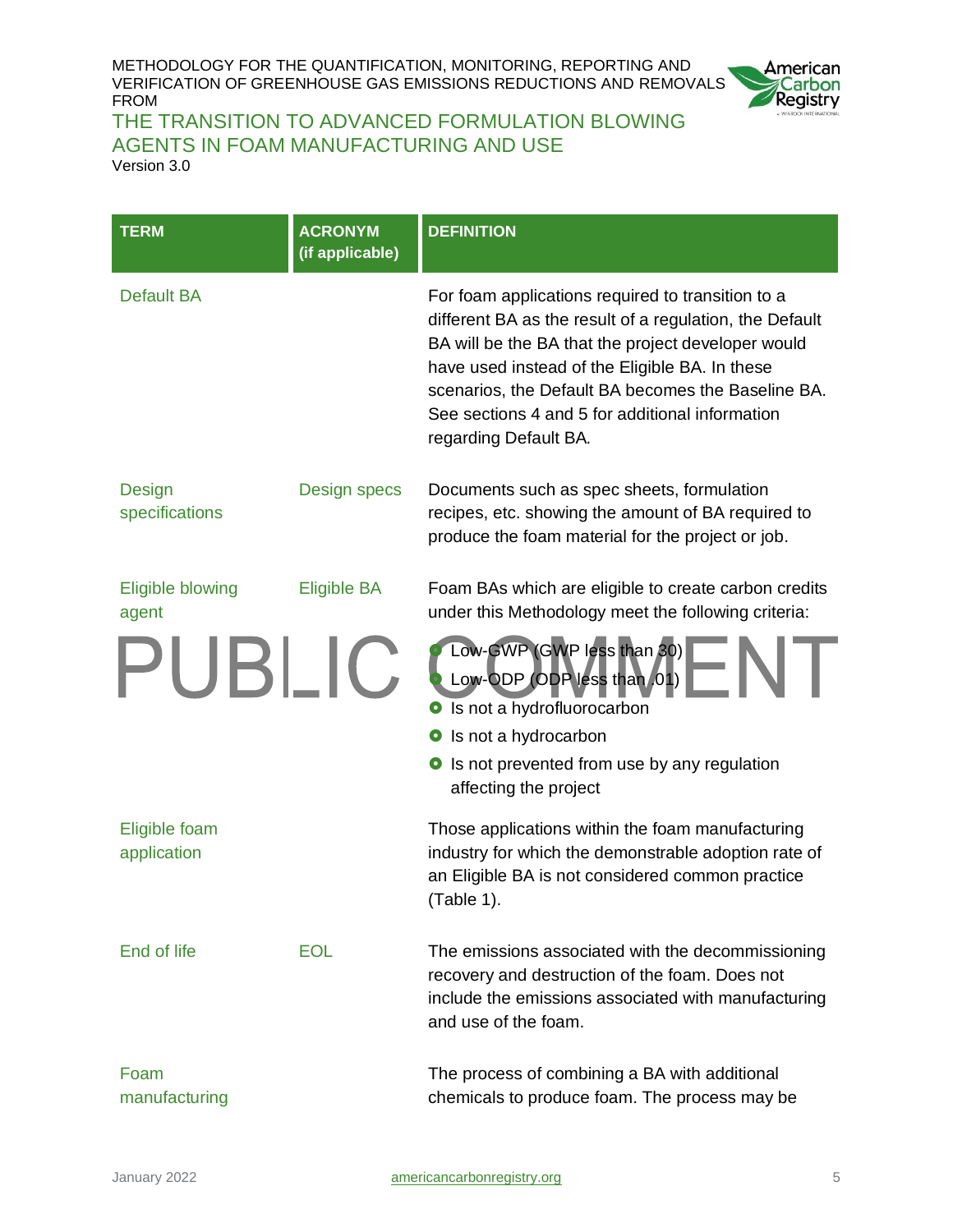

#### THE TRANSITION TO ADVANCED FORMULATION BLOWING AGENTS IN FOAM MANUFACTURING AND USE Version 3.0

| <b>TERM</b>                 | <b>ACRONYM</b><br>(if applicable) | <b>DEFINITION</b>                                                                                                                                                                                                                                                                                                                                                                                                                                                                                                                                                                        |
|-----------------------------|-----------------------------------|------------------------------------------------------------------------------------------------------------------------------------------------------------------------------------------------------------------------------------------------------------------------------------------------------------------------------------------------------------------------------------------------------------------------------------------------------------------------------------------------------------------------------------------------------------------------------------------|
|                             |                                   | conducted to produce a product either in a<br>manufacturing facility or at a construction location.                                                                                                                                                                                                                                                                                                                                                                                                                                                                                      |
| Foam use                    |                                   | After the foam is manufactured (e.g., blown with the<br>BA) the material is then "used" (e.g. insulates a<br>refrigerator, a building, etc.). The use of a foam can<br>extend many years after manufacturing and this<br>methodology captures the emissions associated with<br>the use of the product over its Leakage Lifetime.                                                                                                                                                                                                                                                         |
| <b>Formulators</b>          |                                   | Also known as "Systems Supply Houses". These<br>entities provide the "A" side and the "B" side<br>chemicals which are then blown at a manufacturing<br>site to produce foam products or at a construction                                                                                                                                                                                                                                                                                                                                                                                |
| Global warming<br>potential | GW                                | site for buildings,<br>Global warming potential is a relative scale<br>translating the global warming impact of any GHG<br>into its CO <sub>2</sub> e over the same timeframe. This<br>methodology references the 100-year GWPs in the<br>IPCC Fourth Assessment Report (AR4) and, if<br>unavailable, the GWPs from the IPCC Fifth<br>Assessment Report (AR5). If neither are available,<br>GWPs cited by the U.S. EPA SNAP Program shall be<br>applied. GWPs found in this Methodology (Tables 3<br>and 9) shall be applied in the quantification of<br>baseline and project emissions. |
| Hydrocarbon                 | <b>HC</b>                         | An organic compound containing only hydrogen and<br>carbon atoms (e.g. pentane $(C_5H_{12})$ and propane<br>$(C_3H_8)$ ).                                                                                                                                                                                                                                                                                                                                                                                                                                                                |
| Hydrofluorocarbon           | <b>HFC</b>                        | A gaseous compound that contains carbon, fluorine,<br>and hydrogen. Most common HFCs used in foam                                                                                                                                                                                                                                                                                                                                                                                                                                                                                        |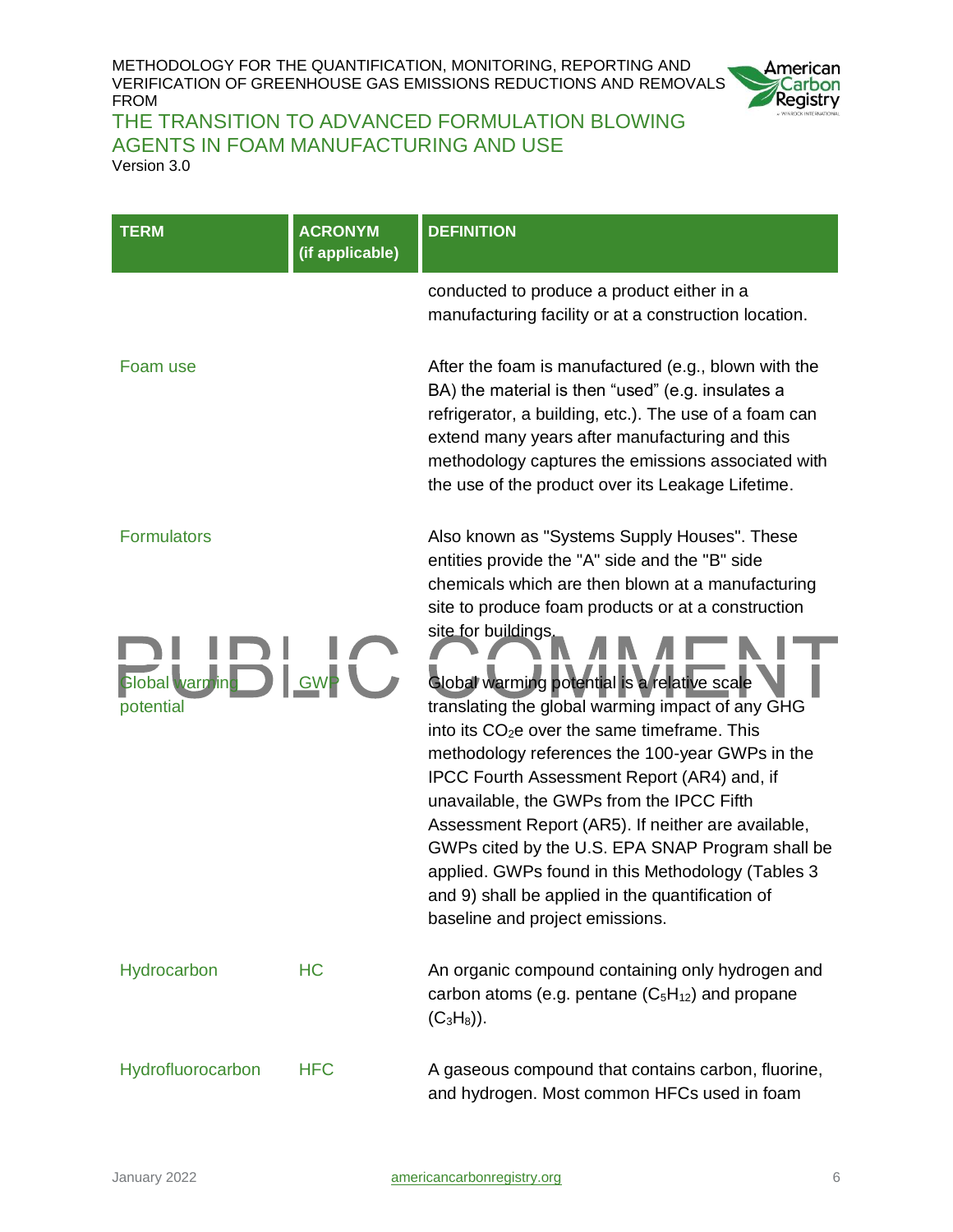

#### THE TRANSITION TO ADVANCED FORMULATION BLOWING AGENTS IN FOAM MANUFACTURING AND USE

Version 3.0

| <b>TERM</b>            | <b>ACRONYM</b><br>(if applicable) | <b>DEFINITION</b>                                                                                                                                                                                                                                                                            |  |  |
|------------------------|-----------------------------------|----------------------------------------------------------------------------------------------------------------------------------------------------------------------------------------------------------------------------------------------------------------------------------------------|--|--|
|                        |                                   | blowing are HFC-134a, HFC-152a, HFC-365mfc,<br>HFC-245fa and HFC-227ea.                                                                                                                                                                                                                      |  |  |
| <b>Isocyanate</b>      | <b>ISO</b> or<br>"A-side"         | Isocyanate is the reactive chemical used in the<br>manufacture of Polyurethane Foams.                                                                                                                                                                                                        |  |  |
| Leakage lifetime       |                                   | Number of years, during the useful lifetime of a foam<br>product, the blowing agent continues to physically<br>leak from the foam product. This term is taken from<br>Inventory of U.S. GHG Emissions and Sinks<br>published annually by the EPA                                             |  |  |
| Meter readings         |                                   | The readings from meters used to record the quantity<br>of BA and other materials used in the foam blowing                                                                                                                                                                                   |  |  |
| $\Box$<br>Metric ton   |                                   | process.<br>The metric unit of measurement for one carbon<br>offset. $1 \text{ MT} = 2,204.62 \text{ pounds or } 1.10 \text{ US tons.}$                                                                                                                                                      |  |  |
| Polyol                 | "B-side"                          | Polyol is a blend of various chemicals and blowing<br>agents to produce the foam structure and density.                                                                                                                                                                                      |  |  |
| Polyurethane<br>foam   | <b>PUF</b>                        | Foam created through the mix of polyurethane<br>chemicals and a BA.                                                                                                                                                                                                                          |  |  |
| <b>Production data</b> |                                   | The records maintained (either from historical<br>production data, MSDS sheets, industry standards,<br>etc.) that accurately represent the foam production<br>volume, the quantity of BA used, and any other<br>relevant recordkeeping information for the baseline<br>and project activity. |  |  |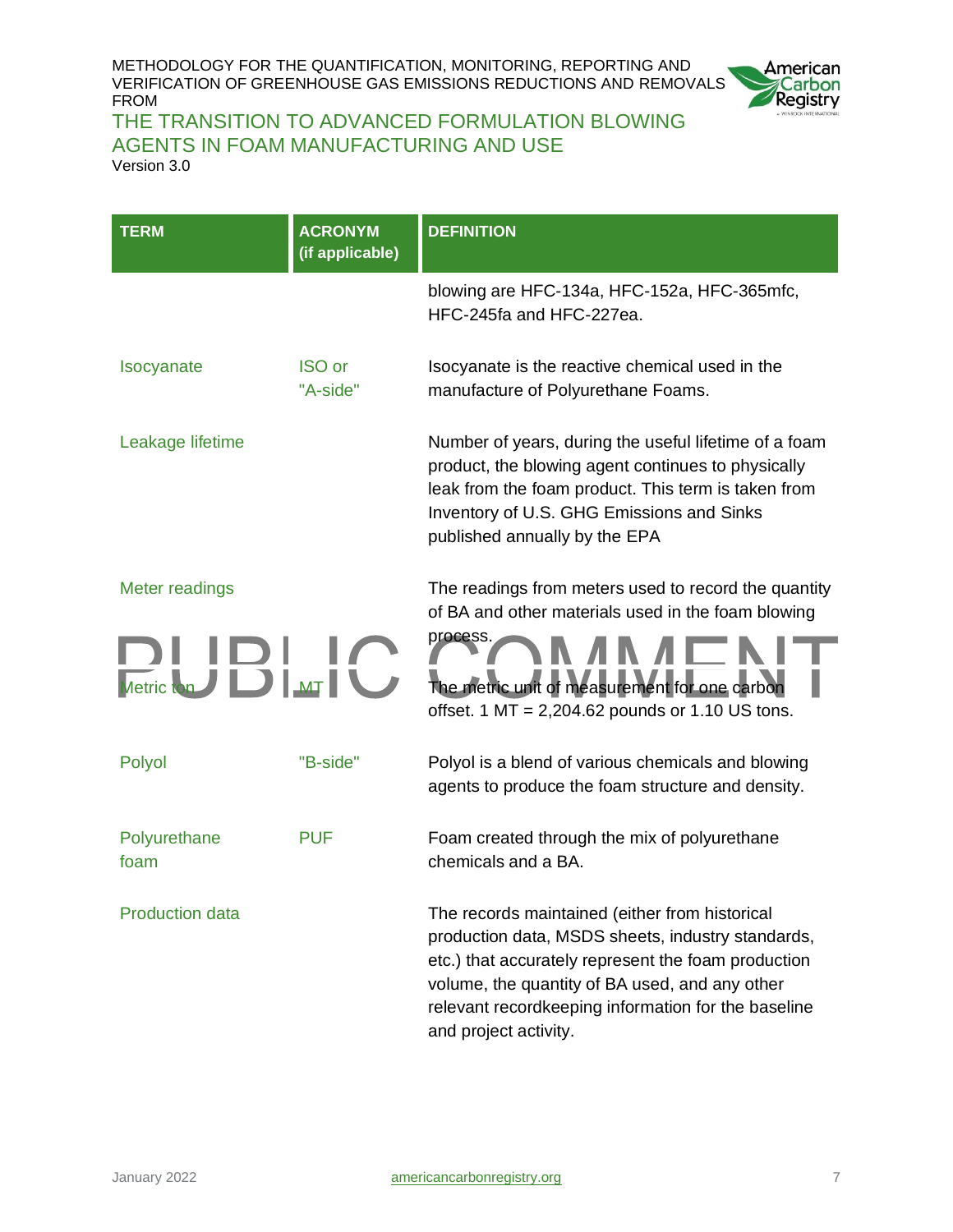

#### THE TRANSITION TO ADVANCED FORMULATION BLOWING AGENTS IN FOAM MANUFACTURING AND USE Version 3.0

**TERM ACRONYM DEFINITION (if applicable)** Project Activity Transition to an Eligible BA in an Eligible Foam Application for foam manufacturing, useand disposal. See Applicability Conditions in Section 1.2. Retail Food Stand Alone Equipment and Refrigerated Food **Refrigeration** Processing and Dispensing Equipment. Stand Alone Equipment (open or with doors) where all refrigeration components are integrated and, for the smallest types, the refrigeration circuit is entirely brazed or welded (i.e., hermetically sealed). These systems are fully charged with refrigerant at the factory and typically require only an electric supply. Refrigerated Food Processing and Dispensing Equipment primarily process the product by PUBLIC. combining ingredients, and mixing/ preparing the ingredients at the proper temperature. Other equipment in this category function mainly as holding tanks to deliver the product at the desired temperature or to deliver chilled ingredients for processing, mixing and preparation. These may use a refrigerant in a heat pump or utilize waste heat from the condenser unit located elsewhere. Equipment within this end-use category include but are not limited to those used to process/store: chilled and frozen beverages (carbonated and uncarbonated, alcoholic and nonalcoholic); frozen custards, gelato, ice cream Italian ice, sorbets and

yogurts; milkshakes, smoothies, and whipped cream.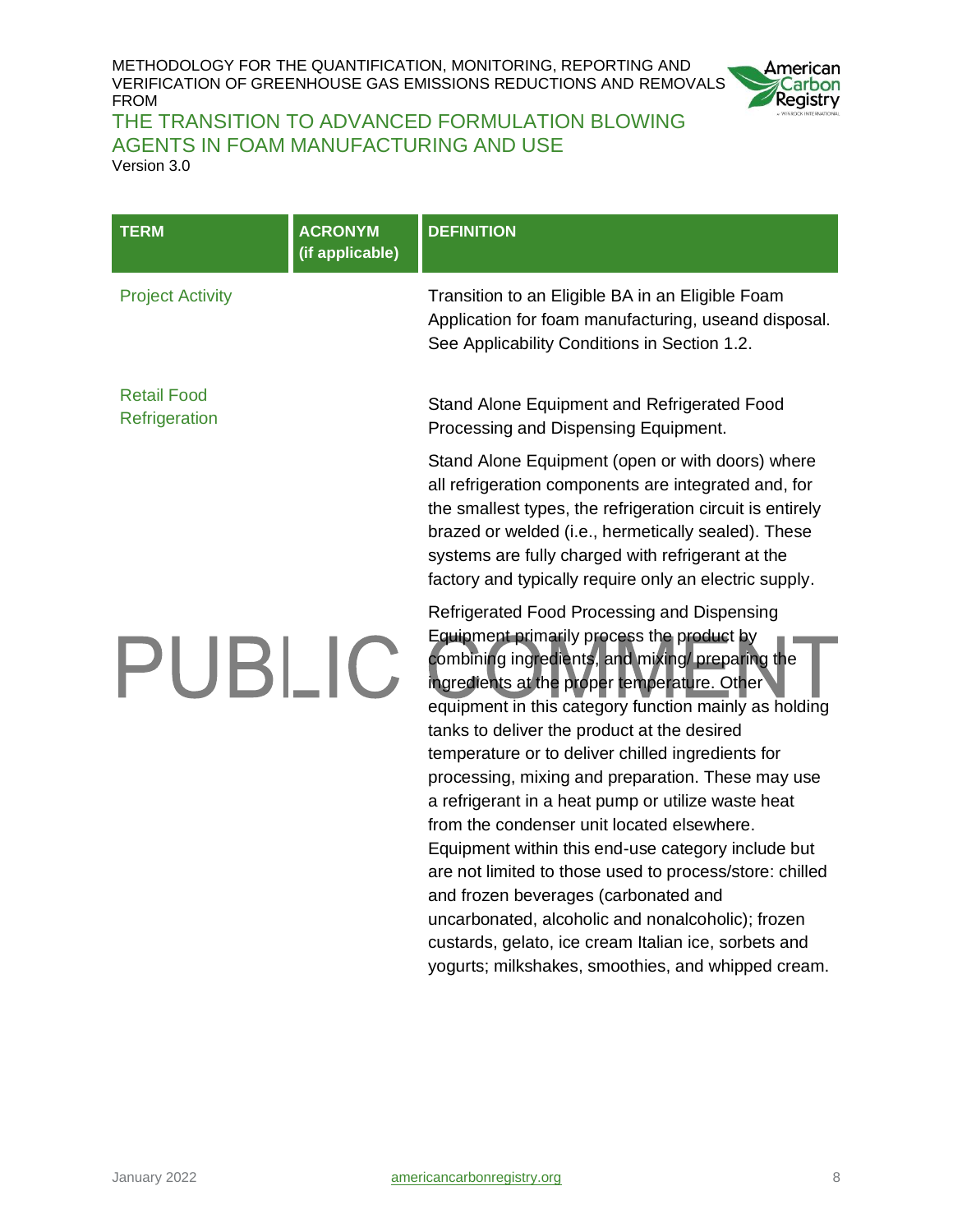

#### THE TRANSITION TO ADVANCED FORMULATION BLOWING AGENTS IN FOAM MANUFACTURING AND USE

Version 3.0

| <b>TERM</b>                                          | <b>ACRONYM</b><br>(if applicable) | <b>DEFINITION</b>                                                                                                                                                                                                                                                                                                                                                                                                                                                                                                                     |
|------------------------------------------------------|-----------------------------------|---------------------------------------------------------------------------------------------------------------------------------------------------------------------------------------------------------------------------------------------------------------------------------------------------------------------------------------------------------------------------------------------------------------------------------------------------------------------------------------------------------------------------------------|
| <b>Significant New</b><br><b>Alternatives Policy</b> | <b>SNAP</b>                       | The U.S. Environmental Protection Agency's (EPA)<br>SNAP program implements section 612 of the<br>amended Clean Air Act of 1990, which requires<br>EPA's continuous review of alternatives to find those<br>that pose less overall risk to human health and the<br>environment. Through these evaluations, SNAP<br>generates lists of acceptable and unacceptable<br>substitutes for each of the major industrial use<br>sectors. The intended effect of the SNAP program is<br>to promote a smooth transition to safer alternatives. |
| Sources, sinks,<br>and reservoirs                    | <b>SSRs</b>                       | Sources: Any process that releases carbon into the<br>atmosphere is known as a carbon source.                                                                                                                                                                                                                                                                                                                                                                                                                                         |
| PUBLIC                                               |                                   | Sinks: A natural or artificial reservoir that<br>accumulates and stores some carbon-containing<br>chemical compound for an indefinite period.<br>Reservoirs: A pool of carbon that has the potential to<br>accumulate or lose carbon over time. Generally<br>applicable in the land use sector (aboveground<br>biomass, belowground biomass, litter, dead wood,<br>soil organic carbon, and wood products).                                                                                                                           |
| <b>Systems supply</b><br>houses                      |                                   | See "Formulators".                                                                                                                                                                                                                                                                                                                                                                                                                                                                                                                    |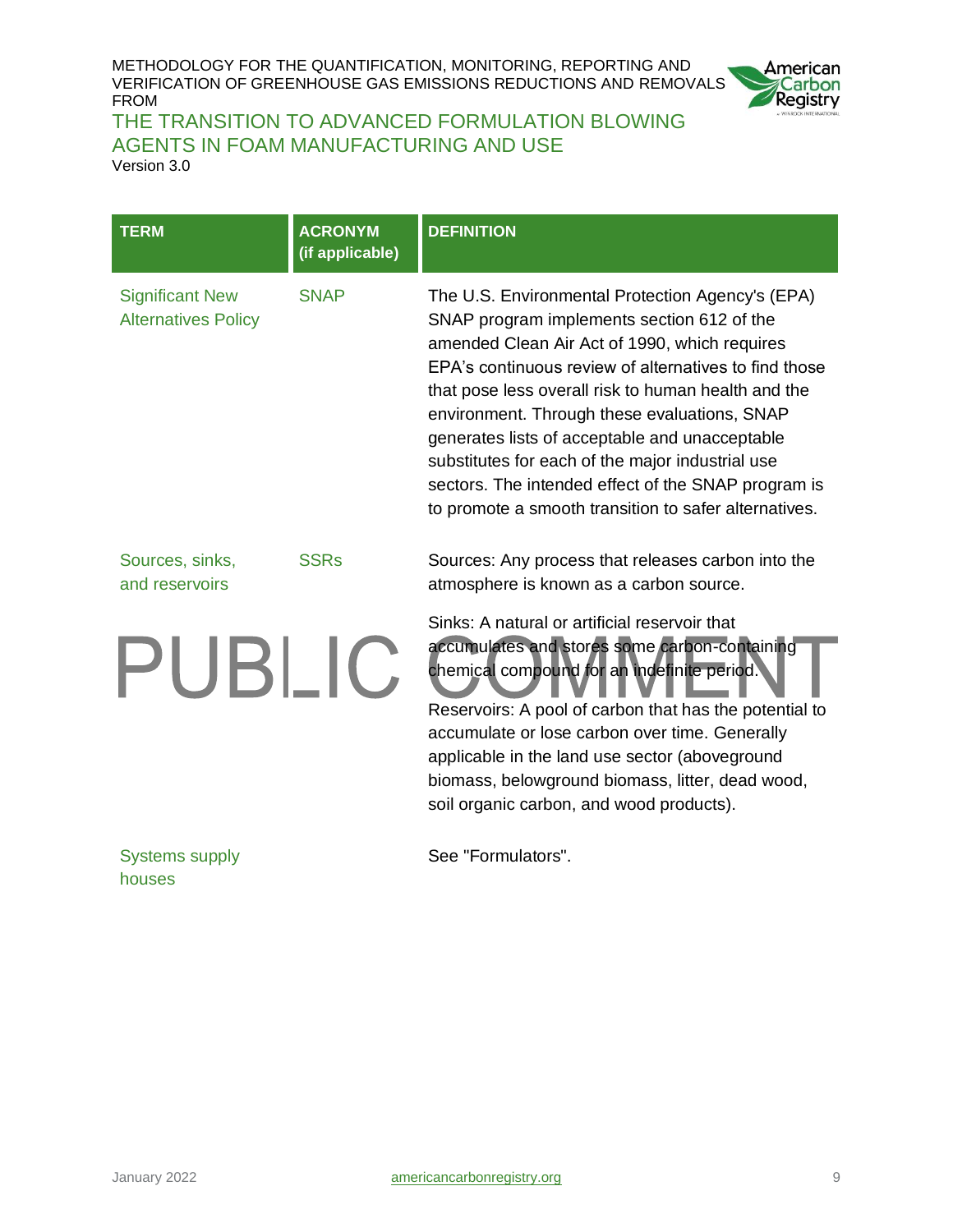

THE TRANSITION TO ADVANCED FORMULATION BLOWING AGENTS IN FOAM MANUFACTURING AND USE Version 3.0

## <span id="page-9-0"></span>**CONTENTS**

|  | 1.6 EMISSION REDUCTIONS FROM DISPOSAL FOR 2019 AND 2020                                                      |    |
|--|--------------------------------------------------------------------------------------------------------------|----|
|  |                                                                                                              |    |
|  |                                                                                                              |    |
|  | <b>ASELINE DETERMINATION AND ADDITIONALITY</b><br>3. BASELINE DETERMINATION<br>3.2 ADDITIONALITY ASSESSMENT. | 20 |
|  |                                                                                                              |    |
|  |                                                                                                              |    |
|  |                                                                                                              |    |
|  |                                                                                                              |    |
|  | 4.1.1 BASELINE EMISSIONS ASSOCIATED WITH FOAM MANUFACTURING,                                                 |    |
|  |                                                                                                              |    |
|  |                                                                                                              |    |
|  | 4.2.1 PROJECT EMISSIONS ASSOCIATED WITH FOAM MANUFACTURING.                                                  |    |
|  |                                                                                                              |    |
|  |                                                                                                              |    |
|  |                                                                                                              |    |
|  |                                                                                                              |    |
|  |                                                                                                              |    |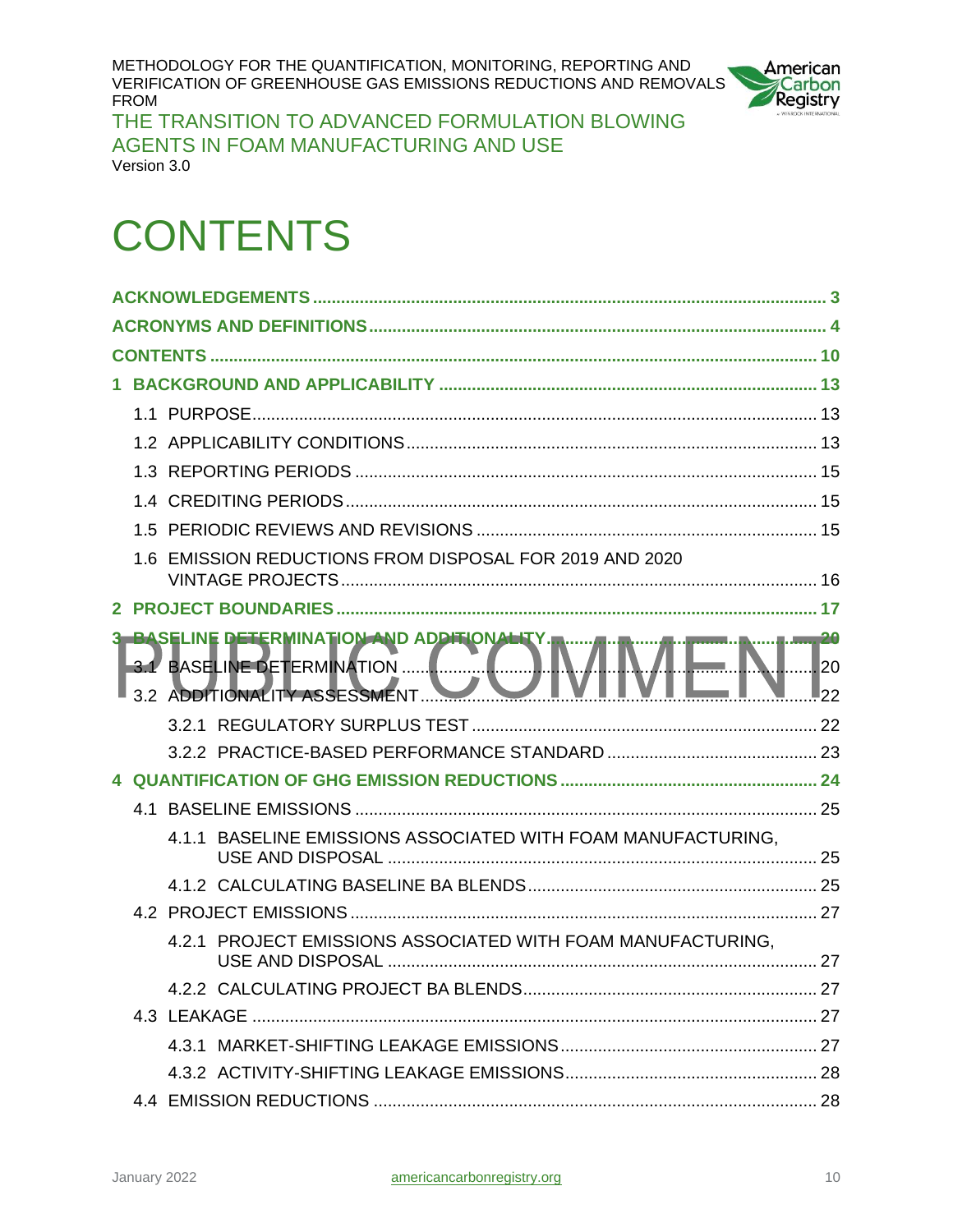

THE TRANSITION TO ADVANCED FORMULATION BLOWING AGENTS IN FOAM MANUFACTURING AND USE Version 3.0

|  | 5.2.1 MONITORING REQUIREMENTS FOR ALL PROJECT TYPES  31  |  |
|--|----------------------------------------------------------|--|
|  | 5.2.2 ADDITIONAL MONITORING REQUIREMENTS FOR FORMULATORS |  |
|  | 5.2.3 ADDITIONAL MONITORING REQUIREMENTS FOR SPRAY       |  |
|  |                                                          |  |
|  |                                                          |  |
|  |                                                          |  |
|  |                                                          |  |

## FIGURES

## Figure 1: Illustration of the Project Boundary [...............................................................................](#page-16-1) 17 TABLES

| Table 4: Eligibility of Baseline BAs by State, Country, Year and End-use Category  21 |  |
|---------------------------------------------------------------------------------------|--|
|                                                                                       |  |
|                                                                                       |  |
|                                                                                       |  |
|                                                                                       |  |
|                                                                                       |  |
|                                                                                       |  |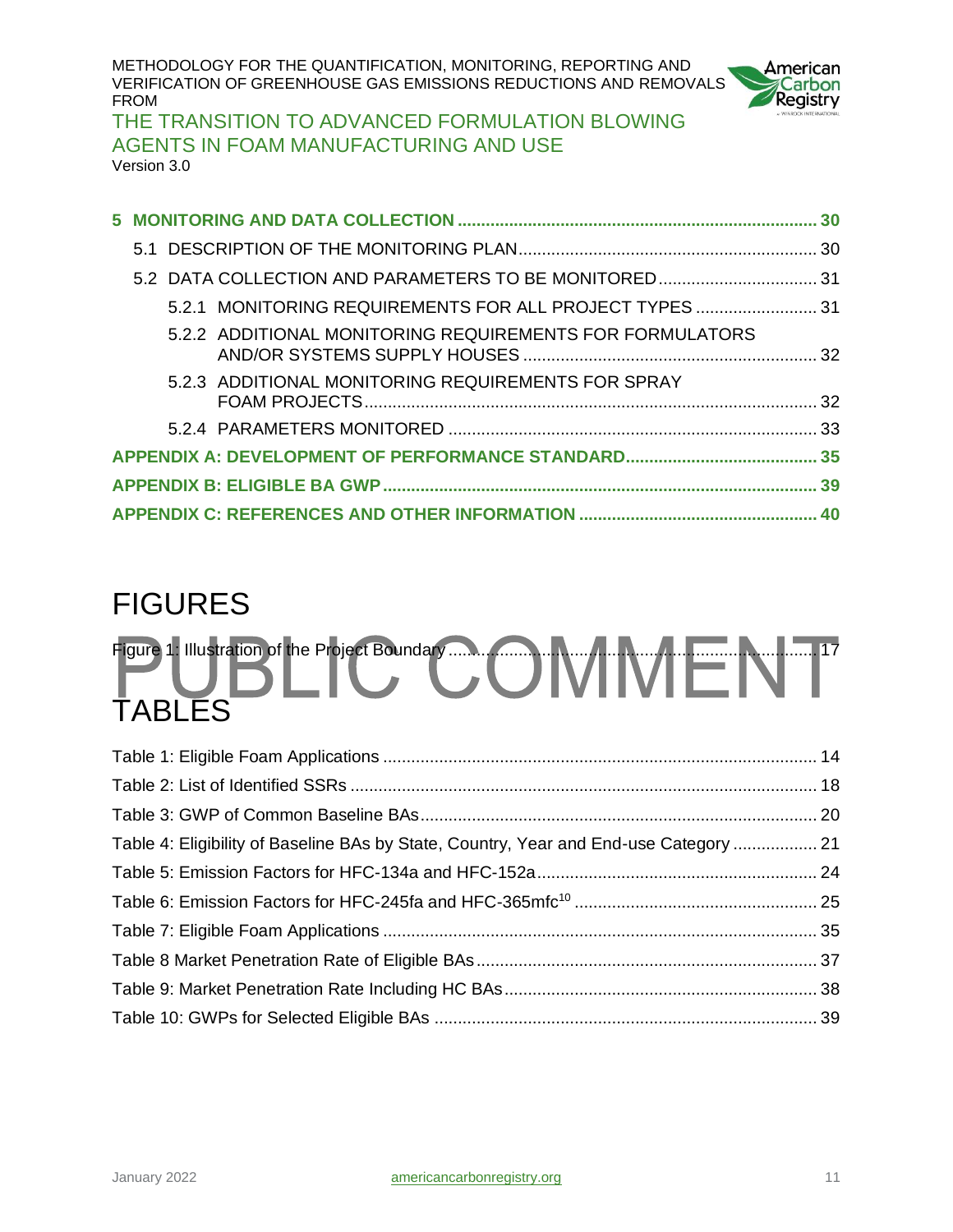METHODOLOGY FOR THE QUANTIFICATION, MONITORING, REPORTING AND VERIFICATION OF GREENHOUSE GAS EMISSIONS REDUCTIONS AND REMOVALS FROM THE TRANSITION TO ADVANCED FORMULATION BLOWING AGENTS IN FOAM MANUFACTURING AND USE



Version 3.0

## EQUATIONS

# **PUBLIC COMMENT**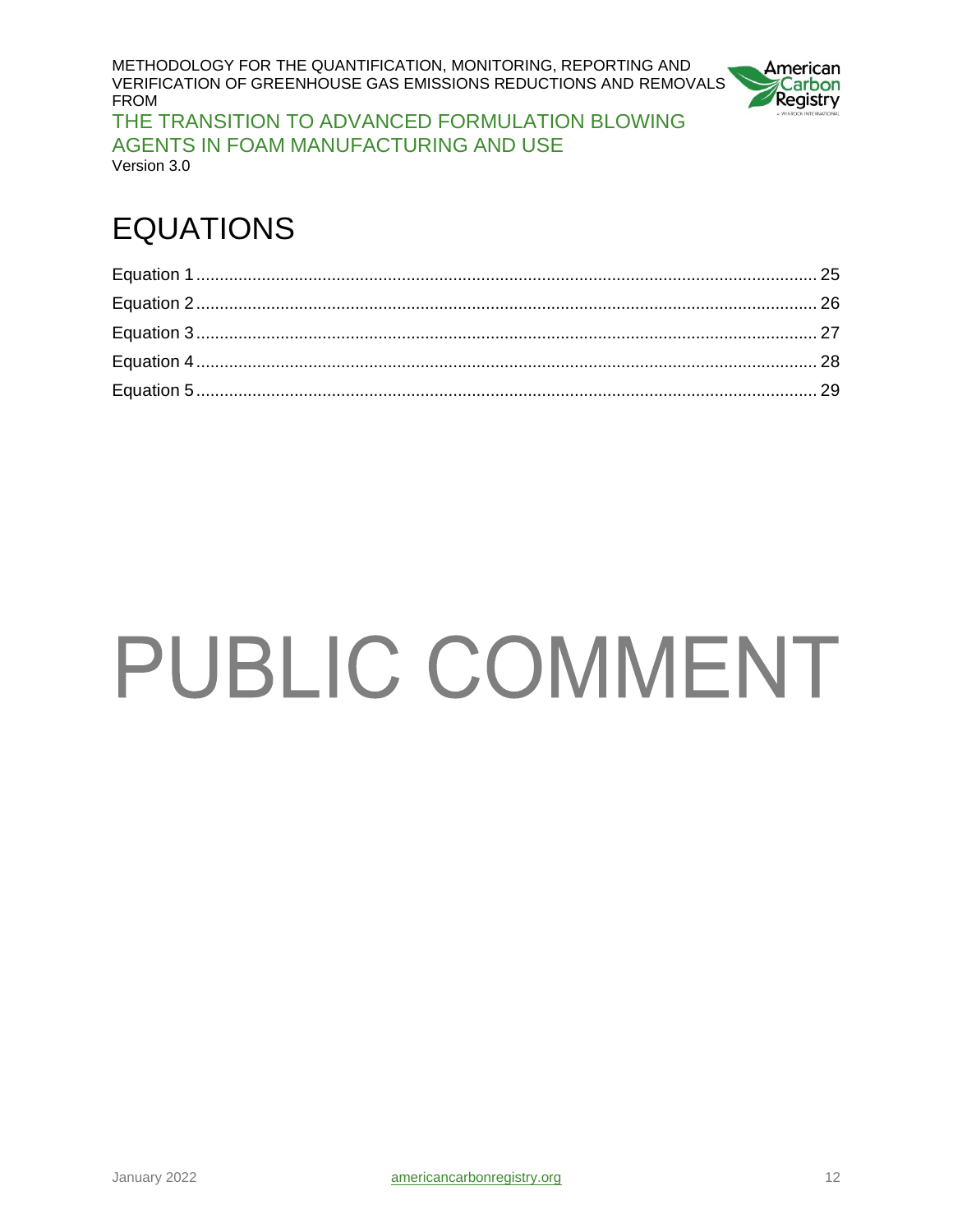

THE TRANSITION TO ADVANCED FORMULATION BLOWING AGENTS IN FOAM MANUFACTURING AND USE Version 3.0

# <span id="page-12-0"></span>1 BACKGROUND AND APPLICABILITY

## <span id="page-12-1"></span>1.1 PURPOSE

Certain industries use blowing agents (BAs) in the production of foam. These BAs contain chemicals that contribute to global warming by releasing greenhouse gases (GHGs) during manufacture, use, and end-of-life (EOL). Over the years, industry has begun a transition away from BAs that have high global warming potential (GWP) and high ozone depleting potential (ODP) toward BAs with lower GWP and low or zero ODP. However, certain foam applications have low market adoption rates for low GWP BA and that is generally a result of technical and financial barriers limiting use of low GWP options in these applications. This Methodology is meant to stimulate innovation and accelerate a transition to low GWP BAs in certain foam applications more rapidly than would otherwise occur. The Methodology is based on a robust data set from the United Nations Framework Convention on Climate Change (UNFCCC) Clean Development Mechanism (CDM) methodology AMS-III.N (Avoidance of HFC Emissions in Rigid Polyurethane Foam Manufacturing).

# <span id="page-12-2"></span>APPLICABILITY COND

A transition to the use of an Eligible BA for the production of foam is considered a "Project Activity" under this Methodology.

In addition to satisfying the latest ACR program eligibility requirements as found in the ACR Standard, projects must satisfy the following conditions:

- **O** The project is located in the U.S., Canada or Mexico.
- **O** The project is within an Eligible Foam Application (See Table 1).
- O Other than for projects which use a Default BA, records of the Baseline BA used in the project must show a minimum of 2 years of usage of a BA with a GWP >30 prior to the Project Activity.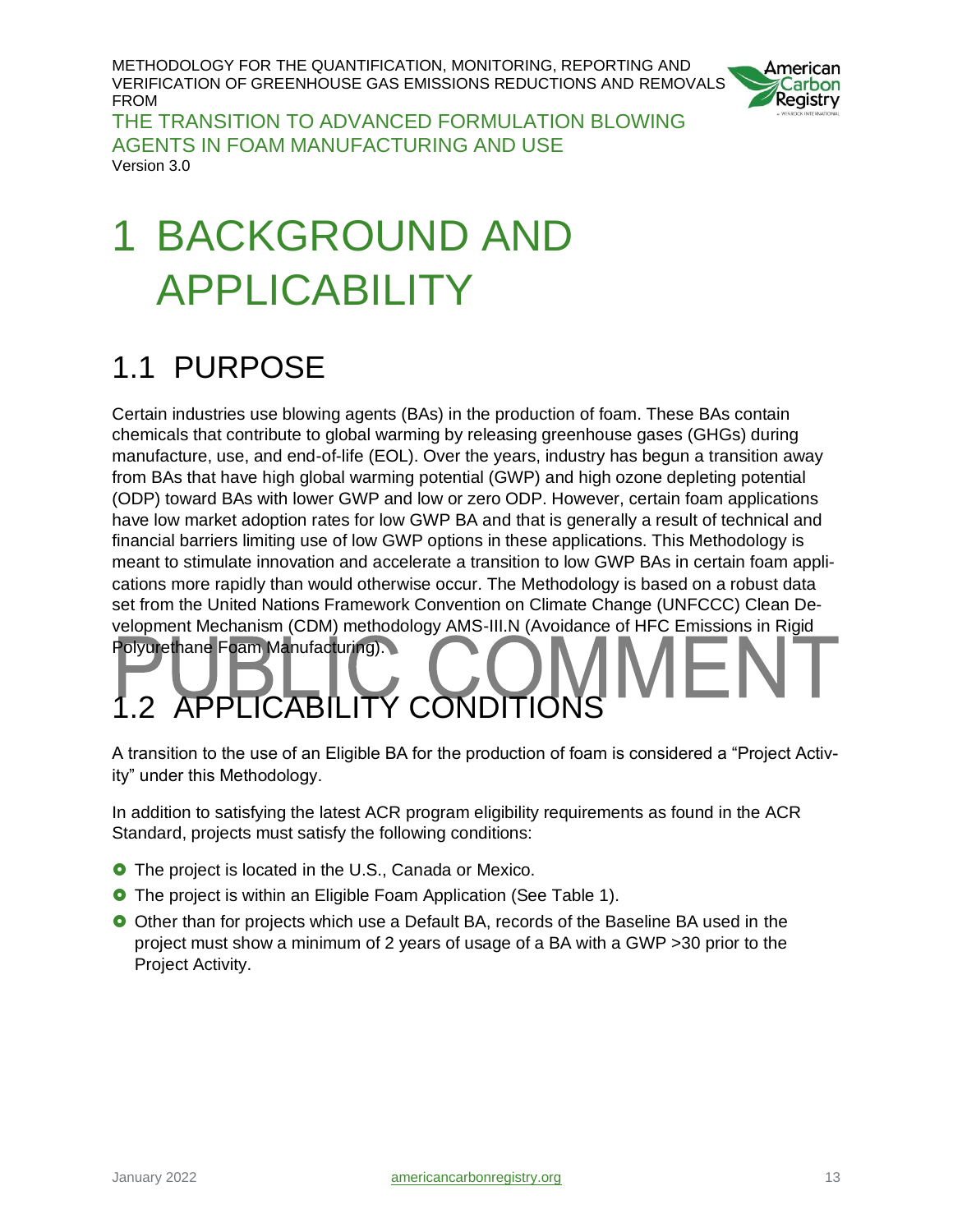

THE TRANSITION TO ADVANCED FORMULATION BLOWING AGENTS IN FOAM MANUFACTURING AND USE Version 3.0

#### <span id="page-13-0"></span>**Table 1: Eligible Foam Applications<sup>1</sup>**

| <b>FOAM APPLICATION</b>                                      | <b>DESCRIPTION</b>                                                                                                                                                                                                                                                                                                                                                             |  |
|--------------------------------------------------------------|--------------------------------------------------------------------------------------------------------------------------------------------------------------------------------------------------------------------------------------------------------------------------------------------------------------------------------------------------------------------------------|--|
| <b>XPS boardstock</b>                                        | XPS boardstock, block, and billet that is used for insulation in<br>the following applications: roofing, walls, flooring, and pipes.<br>Does not include XPS sheet foam applications.                                                                                                                                                                                          |  |
| <b>Two-component rigid</b><br>PU spray foam                  | Spray foam is a two-part polyurethane application that when<br>combined forms a solid foam insulation; involves a gun, nozzle<br>or straw and forms foam as the ingredient chemicals are<br>blended together.                                                                                                                                                                  |  |
| <b>Rigid PU injected foam</b>                                | A manufacturing process for producing component parts by in-<br>jecting two or more liquid streams into a mold or part. Materi-<br>als are fed into a mix-head, mixed, and forced into the mold<br>cavity where they react, foam, cool and harden to the configu-<br>ration of the cavity. Only Rigid PU injected foam used in the<br>following sub-applications are eligible: |  |
|                                                              | • Marine flotation or buoyancy                                                                                                                                                                                                                                                                                                                                                 |  |
|                                                              | <b>O</b> Heating, Ventilation, Air Conditioning and Air Handling<br><b>Systems</b>                                                                                                                                                                                                                                                                                             |  |
|                                                              | • Refrigerated Transport – Foam used in refrigerated logistics<br>services such as refrigerated cargo boxes and coolers                                                                                                                                                                                                                                                        |  |
|                                                              | <b>O</b> Small Retail Food Refrigeration - Includes Stand Alone<br>Equipment and Refrigerated Food Processing and<br><b>Dispensing Equipment</b>                                                                                                                                                                                                                               |  |
|                                                              | <b>O</b> Large Retail Food Refrigeration - Includes large,<br>"engineered" systems used in supermarkets and walk-in<br>freezers                                                                                                                                                                                                                                                |  |
|                                                              | O Industrial Refrigeration - Includes industrial process<br>refrigeration and cold storage applications that employ cold<br>storage panel insulation                                                                                                                                                                                                                           |  |
|                                                              | Garage and entry doors<br>$\bullet$                                                                                                                                                                                                                                                                                                                                            |  |
| <b>Rigid PUF residential re-</b><br>frigerators and freezers | Appliances used to preserve food and beverages in residential<br>applications.                                                                                                                                                                                                                                                                                                 |  |

**<sup>1</sup>** See Appendix A and Tables 8 and 9 for market penetration analysis for Eligible Foam Applications.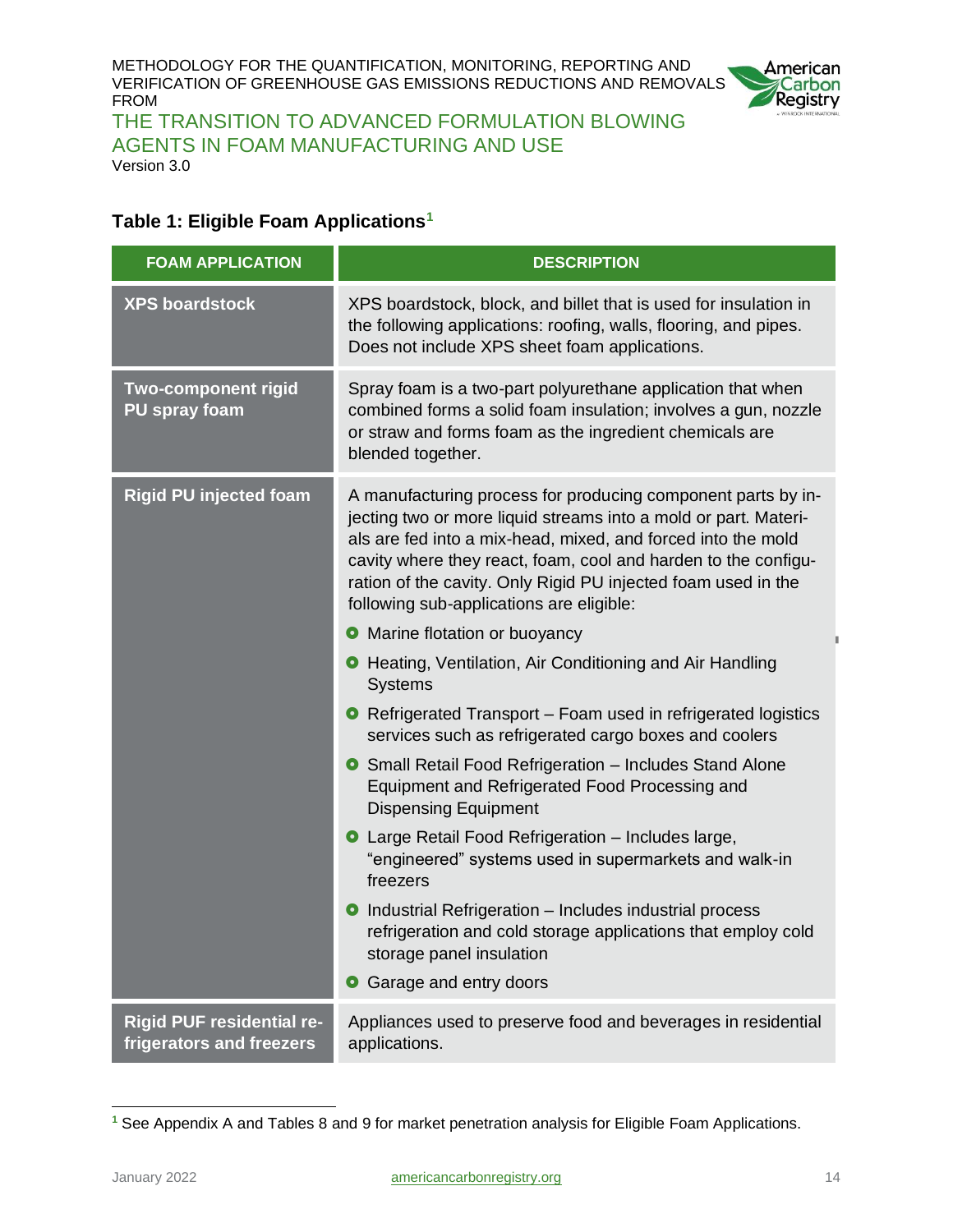

THE TRANSITION TO ADVANCED FORMULATION BLOWING AGENTS IN FOAM MANUFACTURING AND USE Version 3.0

## <span id="page-14-0"></span>1.3 REPORTING PERIODS

Projects shall have one reporting period which must not exceed 12 months in length. Baseline and project emissions shall be quantified (per Section 4) using the total volume of BA that would have been used in the absence of the Project Activity over a maximum of 12 months (baseline emissions) and the total volume of Eligible BA that was used during the project (project emissions) over the same corresponding time period.

## <span id="page-14-1"></span>1.4 CREDITING PERIODS

The crediting period shall be equal to the leakage lifetimes for individual foam end-use categories as mentioned in Table A-136 of the Inventory of U.S. Greenhouse Gas Emissions and Sinks: 1990-2019. Since Leakage lifetimes of different foam end-uses vary from 1 to 50 years, a fixed 10-year crediting period would not be appropriate. The crediting periods for projects using this methodology will be leakge lifetimes of the different foam end-uses included in the project. Since foam products emit (leak) GHGs at fixed annual rates over their leakage lifetimes, 100% of the foam blowing agent used to manufacture the foam product leaks over the leakage lifetime (including disposal and post disposal), and total lifetime emission rate will not exceed 100% (because additional foam blowing agent cannot be added to a manufactured foam product), allowing crediting periods equal to foam products' leakage lifetimes looks more appropriate and captures all potential GHG emissions from manufacturing to disposal.

The Methodology's quantification approach is based upon the UNFCCC small system method which includes the manufacturing and use of the foam product. The Methodology excludes any calculation of EOL emissions. EOL emissions may be considered in future versions of this Methodology.

## <span id="page-14-2"></span>1.5 PERIODIC REVIEWS AND REVISIONS

ACR may require revisions to this Methodology to ensure that monitoring, reporting, and verification systems adequately reflect changes to project activities. This Methodology may also be periodically updated to reflect regulatory changes, emission factor revisions, or expanded applicability criteria. Before beginning a project, the project proponent should ensure that they are using the latest version of the Methodology.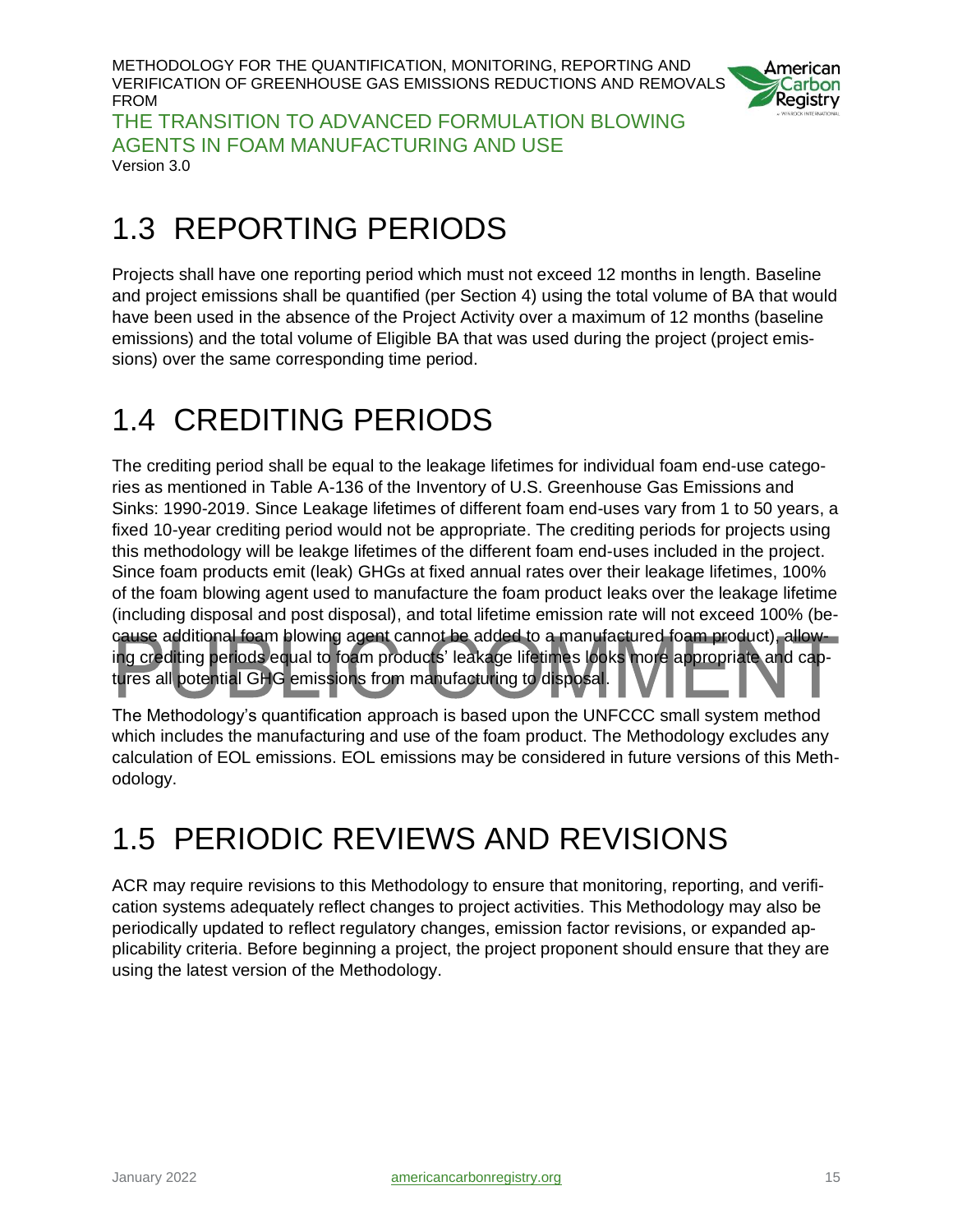

THE TRANSITION TO ADVANCED FORMULATION BLOWING AGENTS IN FOAM MANUFACTURING AND USE Version 3.0

## <span id="page-15-0"></span>1.6 EMISSION REDUCTIONS FROM DISPOSAL FOR 2019 AND 2020 VINTAGE PROJECTS

Version 3.0 of this methodology adds emissions associated with the disposal of BA in the calculations of baseline and project emissions. Version 3.0 of the methodology also replaces the individual emission rates for manufacturing and use with a single lifetime emission rate of 100% that includes manufacturing, use over the leakage lifetime and disposal (plus post disposal for some BAs).

Validated ACR projects for 2019 and 2020 vintages, that did not include emissions from disposal, are eligible to re-calculate the baseline and project emissions and emission reductions using the leakage lifetime emission rate (equal to 100%) provided in this version of the methodology to capture the EOL emissions not yet credited.

To claim additional ERTs resulting from EOL emissions, the validated ACR projects will submit the following within six (6) months of publication of this methodology.

- **1.** Updated GHG Plan and Monitoring reports showing new equations and calculations.
- **2.** Addendum to the original Validation and Verification Report that shows the new calculations of baseline emissions, project emissions, and emission reductions tonnes (ERTs). This should also show the outstanding ERTs to be issued (New ERTs – Original  $ERTs = EOL ERTs$ ). The addendum shall state that eligibility and all other required checks of the VV audit remain unchanged since the first VV audit.
	- **3.** Addendum to the original Verification Statement that shows the New ERTs, Original ERTs, and the Outstanding ERs.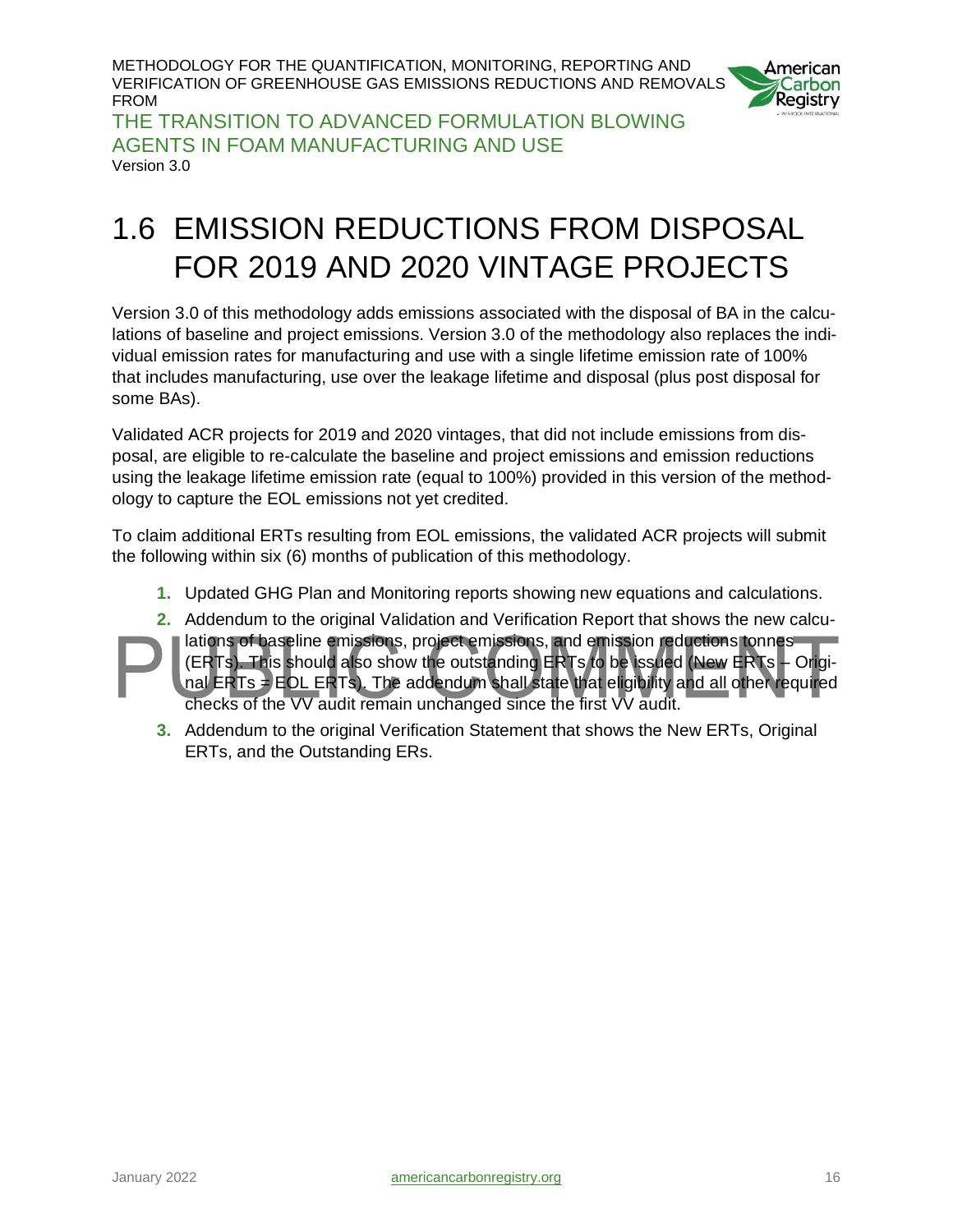

THE TRANSITION TO ADVANCED FORMULATION BLOWING AGENTS IN FOAM MANUFACTURING AND USE Version 3.0

# <span id="page-16-0"></span>2 PROJECT BOUNDARIES

The project boundary delineates the sources, sinks, and reservoirs (SSRs) that must be included or excluded when quantifying the net changes in emissions associated with the transition to an Eligible BA. Figure 1 illustrates the GHG assessment boundary for a project.

#### <span id="page-16-1"></span>**Figure 1: Illustration of the Project Boundary**



All SSRs in green are included and must be accounted for under this Methodology. SSRs in gray are not included under this Methodology.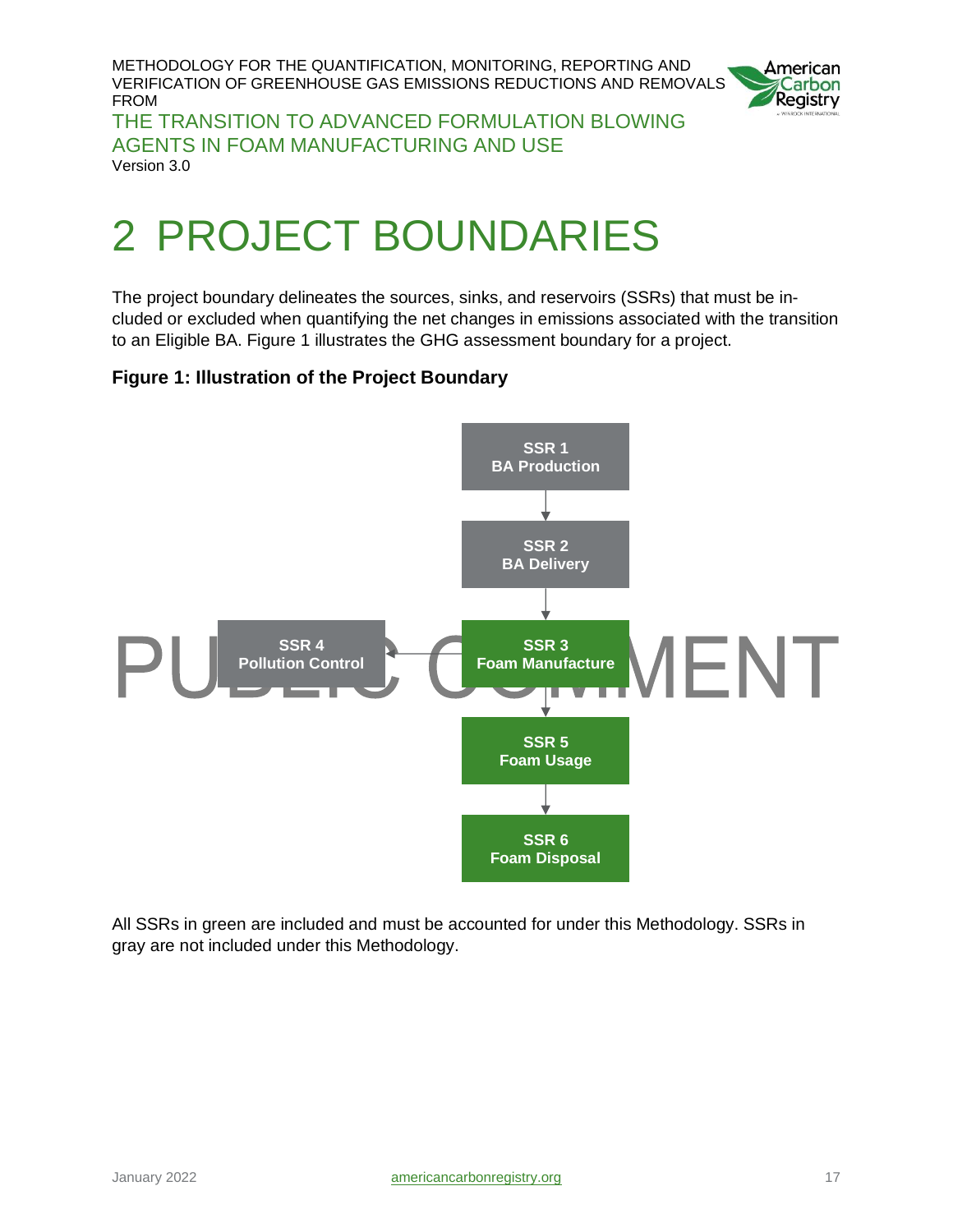

THE TRANSITION TO ADVANCED FORMULATION BLOWING AGENTS IN FOAM MANUFACTURING AND USE Version 3.0

#### <span id="page-17-0"></span>**Table 2: List of Identified SSRs**

| <b>SSR</b>                         | <b>SOURCE DESCRIPTION</b>                                                                     | <b>GAS</b>                         | <b>INCLUDED (I)</b><br>OR EX-<br><b>CLUDED (E)</b> | <b>QUANTIFI-</b><br><b>CATION</b><br><b>METHOD</b> |
|------------------------------------|-----------------------------------------------------------------------------------------------|------------------------------------|----------------------------------------------------|----------------------------------------------------|
| 1<br><b>BA</b>                     | Fossil fuel emissions from<br>the production of the BA.                                       | CO <sub>2</sub>                    | E                                                  | N/A                                                |
| Production                         |                                                                                               | CH <sub>4</sub>                    | E                                                  | N/A                                                |
|                                    |                                                                                               | N <sub>2</sub> O                   | E                                                  | N/A                                                |
|                                    | Emissions from the produc-<br>tion of the BA.                                                 | <b>HFC or Low</b><br><b>GWP BA</b> | E                                                  | N/A                                                |
| $\mathbf{2}$<br><b>BA Delivery</b> | Emissions from the delivery<br>of the BA to the project site.                                 | <b>HFC or Low</b><br><b>GWP BA</b> | E                                                  | N/A                                                |
|                                    | Fossil fuel emissions from<br>the delivery of the BA to the<br>project site.                  | CO <sub>2</sub>                    | E                                                  | N/A                                                |
|                                    |                                                                                               | CH <sub>4</sub>                    | E                                                  | N/A                                                |
|                                    |                                                                                               | N <sub>2</sub> O                   | E                                                  | N/A                                                |
| 3<br>Foam<br>Manufacture           | Emissions from the manu-<br>facture of the foam using<br>a BA in the baseline and<br>project. | <b>HFC or Low</b><br><b>GWP BA</b> | I                                                  | Equations<br>1, 2 & 3                              |
| 4<br>Pollution                     | Fossil fuel emissions from                                                                    | CO <sub>2</sub>                    | E                                                  | N/A                                                |
| Control                            | air pollution control equip-<br>ment used in the baseline                                     | CH <sub>4</sub>                    | E                                                  | N/A                                                |
|                                    | and project.                                                                                  | N <sub>2</sub> O                   | E                                                  | N/A                                                |
| 5<br>Foam<br>Usage                 | Emissions from the use of<br>the foam in the baseline and<br>project.                         | <b>HFC or Low</b><br><b>GWP BA</b> | $\mathsf{I}$                                       | Equations<br>1, 283                                |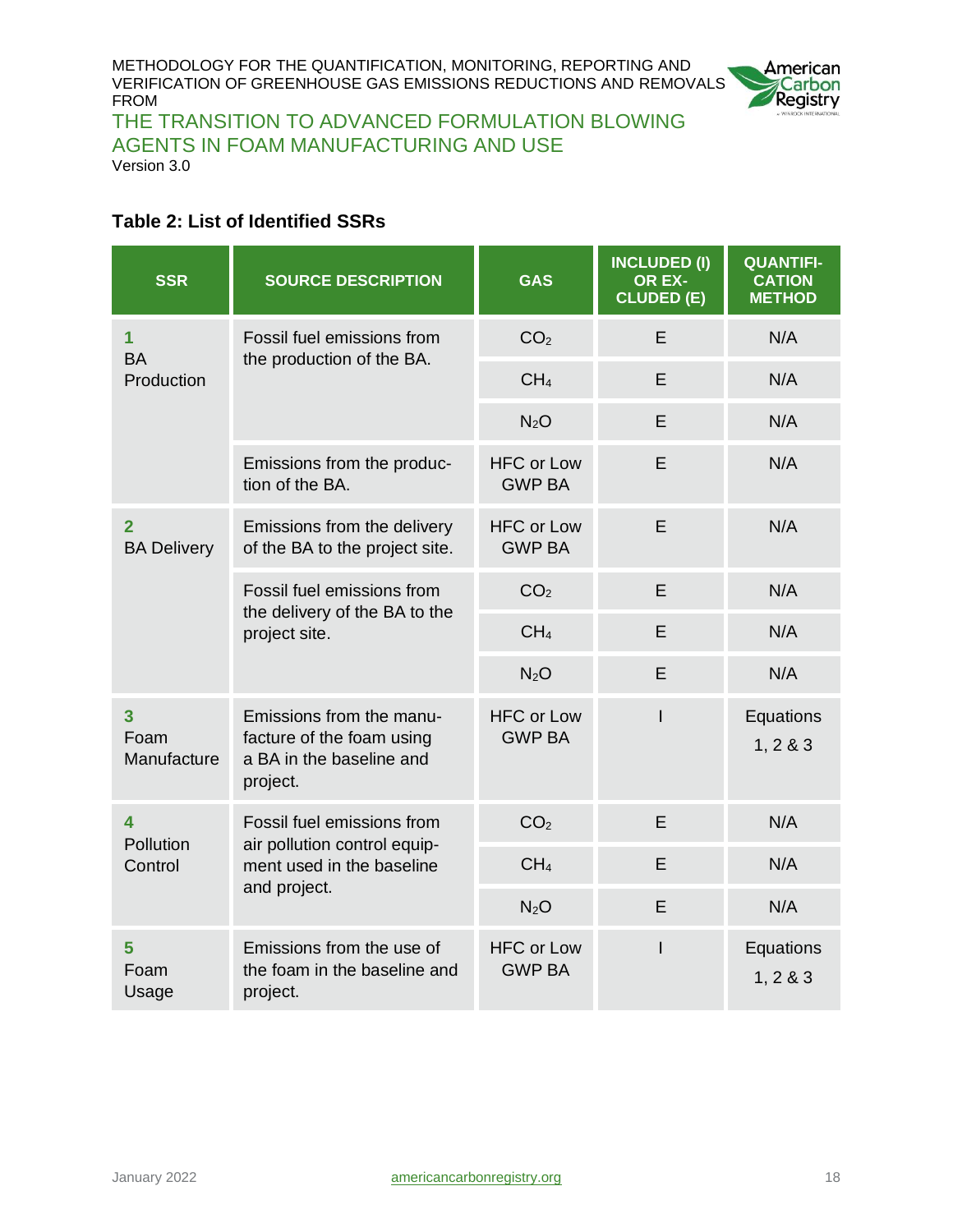

#### THE TRANSITION TO ADVANCED FORMULATION BLOWING AGENTS IN FOAM MANUFACTURING AND USE

Version 3.0

| <b>SOURCE DESCRIPTION</b>                                                                                     | <b>GAS</b>                                         | <b>INCLUDED (I)</b><br><b>OR EXCLUDED</b><br>(E) | <b>QUANTIFI-</b><br><b>CATION</b><br><b>METHOD</b> |
|---------------------------------------------------------------------------------------------------------------|----------------------------------------------------|--------------------------------------------------|----------------------------------------------------|
| Fossil fuel emissions from the<br>transport of the foam to EOL.                                               | CO <sub>2</sub>                                    | E                                                | N/A                                                |
|                                                                                                               | CH <sub>4</sub>                                    | E                                                | N/A                                                |
|                                                                                                               | N <sub>2</sub> O                                   | E                                                | N/A                                                |
| Emissions from the equipment<br>used to destroy the foam at EOL                                               | CO <sub>2</sub>                                    | E                                                | N/A                                                |
|                                                                                                               | CH <sub>4</sub>                                    | E                                                | N/A                                                |
|                                                                                                               | $N_2O$                                             | E                                                | N/A                                                |
| Emissions from the foam at EOL<br>(e.g. landfill, shredding, incinera-<br>tion, etc.) including post disposal | <b>HFC</b><br>or<br>Low<br><b>GWP</b><br><b>BA</b> |                                                  | N/A                                                |
|                                                                                                               |                                                    |                                                  |                                                    |

#### H. JDLIV VVIVIIVILIN I ◥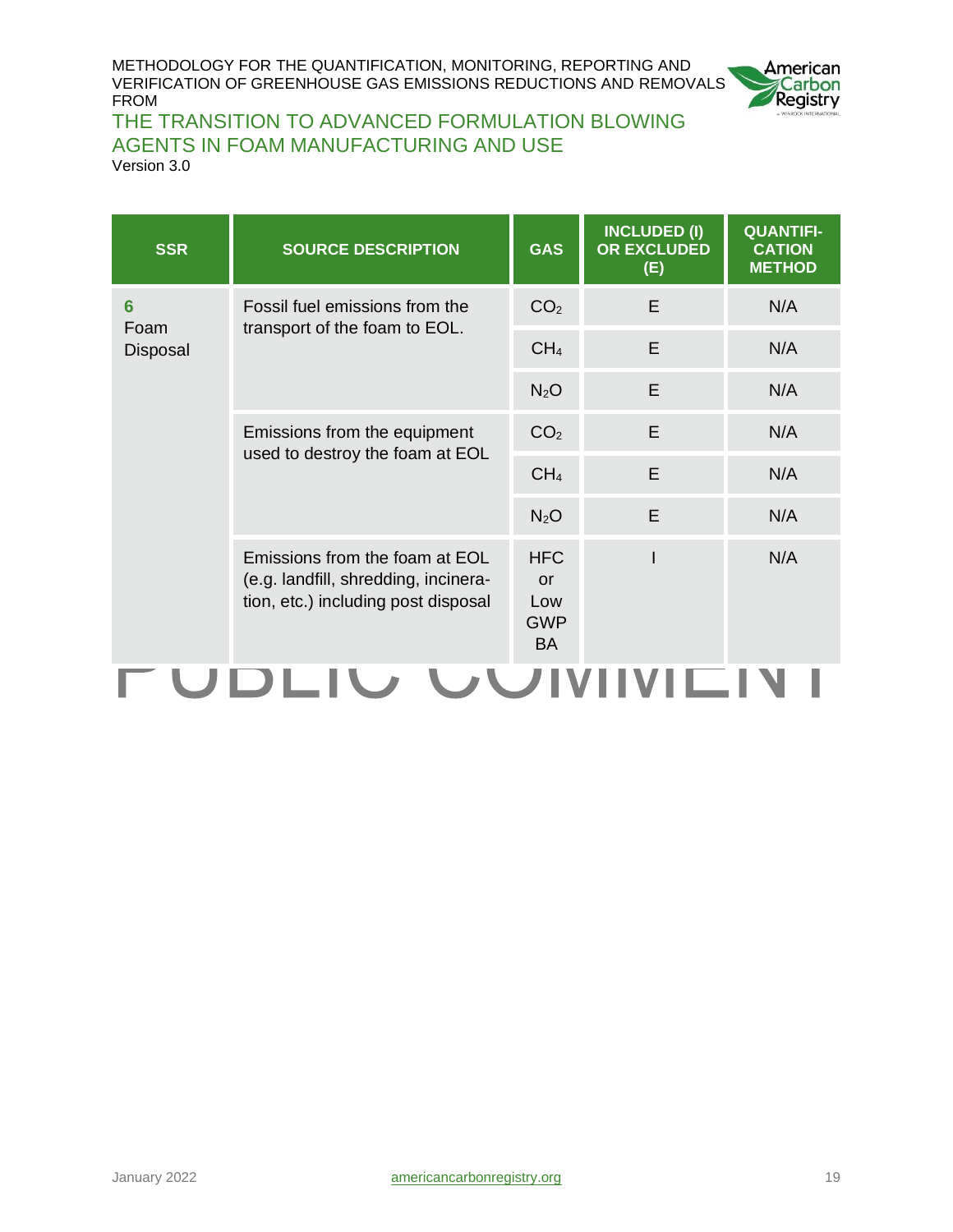

THE TRANSITION TO ADVANCED FORMULATION BLOWING AGENTS IN FOAM MANUFACTURING AND USE Version 3.0

# <span id="page-19-0"></span>3 BASELINE DETERMINATION AND ADDITIONALITY

## <span id="page-19-1"></span>3.1 BASELINE DETERMINATION

The baseline for a project is calculated using: (1) the GWP of the Baseline BA, (2) data associated with the quantity of Eligible BA used in the project**<sup>2</sup>** , and (3) the emission factor associated with the Eligible Foam Application.

Beginning in 2020, several U.S. states introduced bans on several BAs commonly used in foam products. In these states, the unacceptable BAs and acceptable replacements are based on the EPA's SNAP rules 20 and 21. Similarly, Canada has also prohibited use of many traditional BAs in foam products as of 2021<sup>3</sup>. Table 3 separately lists the BAs eligible for use and assumed as BA baseline in different U.S. states, Canada and Mexico for years 2020 and 2021. The eligibility of baseline BAs are based on end-use categories as mentioned in EPA SNAP rules 20 and 21.

<span id="page-19-2"></span>

| Table 3: GWP of Common Baseline BAs <sup>4</sup> |           |                             |  |
|--------------------------------------------------|-----------|-----------------------------|--|
| <b>BA</b>                                        | GWP (AR4) | GWP <sup>5</sup> (FOR 2021) |  |
| <b>HFC-152a</b>                                  | 124       | 137                         |  |
| HFC-365mfc                                       | 794       | 805                         |  |
| HFC-245fa                                        | 1030      | 858                         |  |
| <b>HFC-134a</b>                                  | 1430      | 1301                        |  |

**<sup>2</sup>** This data is used to calculate the amount of Baseline BA that would have been used to produce a foam of equivalent thermal performance that is produced with the Eligible BA.

**<sup>3</sup>** [SOR-2016-137.pdf \(justice.gc.ca\)](https://laws-lois.justice.gc.ca/PDF/SOR-2016-137.pdf)

**<sup>4</sup>** This is not an exhaustive list but rather a guidance table for project proponents.

**<sup>5</sup>** IPCC, Fifth Assessment Report (100- year GWP time horizon).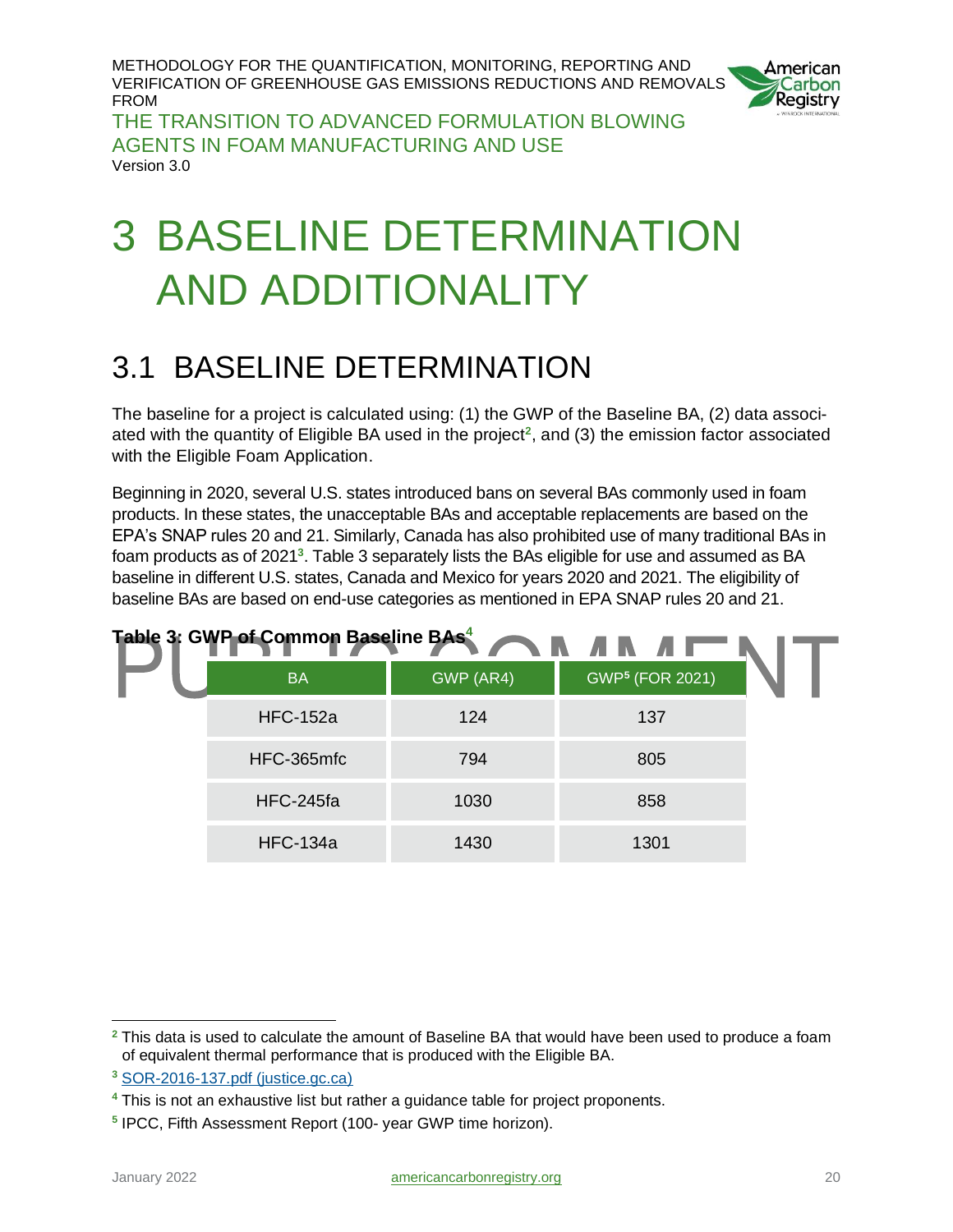

THE TRANSITION TO ADVANCED FORMULATION BLOWING AGENTS IN FOAM MANUFACTURING AND USE Version 3.0

#### <span id="page-20-0"></span>**Table 4: Eligibility of Baseline BAs by State, Country, Year and End-use Category**

|                                                                                                                                                                                                                | <b>BASELINE BA</b>                                               |                                                                  |                                                                  |                                                                  |
|----------------------------------------------------------------------------------------------------------------------------------------------------------------------------------------------------------------|------------------------------------------------------------------|------------------------------------------------------------------|------------------------------------------------------------------|------------------------------------------------------------------|
| <b>STATES</b>                                                                                                                                                                                                  | 2020                                                             |                                                                  | 20216                                                            |                                                                  |
| <b>End-use Categories</b>                                                                                                                                                                                      | (A), (B), (C)                                                    | (D), (E)                                                         | (A), (B), (C)                                                    | (D), (E)                                                         |
| California, Washington<br>New Jersey (from July<br>1, 2020 for categories<br>A, B, C                                                                                                                           | <b>HFC-152a</b>                                                  | HFC-152a,<br>HFC-365mfc,<br><b>HFC-245fa,</b><br><b>HFC-134a</b> | <b>HFC-152a</b>                                                  | <b>HFC-152a</b>                                                  |
| Colorado, New York,<br>Vermont<br>Delaware (from Sep 1,<br>2021 for all categories)<br>Maryland (from July 1,<br>2021 for categories C,<br>D, E<br>Massachusetts (from<br>July 1, 2021 for cate-<br>gory $E$ ) | HFC-152a,<br>HFC-365mfc,<br><b>HFC-245fa,</b><br><b>HFC-134a</b> | HFC-152a,<br>HFC-365mfc,<br><b>HFC-245fa,</b><br><b>HFC-134a</b> | <b>HFC-152a</b>                                                  | <b>HFC-152a</b>                                                  |
| All other US states and<br>territories                                                                                                                                                                         | HFC-152a,<br>HFC-365mfc,<br><b>HFC-245fa,</b><br><b>HFC-134a</b> | HFC-152a,<br>HFC-365mfc,<br><b>HFC-245fa,</b><br><b>HFC-134a</b> | HFC-152a,<br>HFC-365mfc,<br><b>HFC-245fa,</b><br><b>HFC-134a</b> | HFC-152a,<br>HFC-365mfc,<br><b>HFC-245fa,</b><br><b>HFC-134a</b> |
| Canada <sup>7</sup>                                                                                                                                                                                            | HFC-152a,<br>HFC-365mfc,<br><b>HFC-245fa,</b><br><b>HFC-134a</b> | HFC-152a,<br>HFC-365mfc,<br><b>HFC-245fa,</b><br><b>HFC-134a</b> | 150 (GWP)                                                        | 150 (GWP)                                                        |
| Mexico                                                                                                                                                                                                         | HFC-152a,<br>HFC-365mfc,<br><b>HFC-245fa,</b><br><b>HFC-134a</b> | HFC-152a,<br>HFC-365mfc,<br><b>HFC-245fa,</b><br><b>HFC-134a</b> | HFC-152a,<br>HFC-365mfc,<br><b>HFC-245fa,</b><br><b>HFC-134a</b> | HFC-152a,<br>HFC-365mfc,<br><b>HFC-245fa,</b><br><b>HFC-134a</b> |

**<sup>6</sup>** 100-year GWP values for year 2021 are based on IPCC AR5.

**<sup>7</sup>** Canada has set limit of GWP < 150 from year 2021 [SOR-2016-137.pdf \(justice.gc.ca\)](https://laws-lois.justice.gc.ca/PDF/SOR-2016-137.pdf)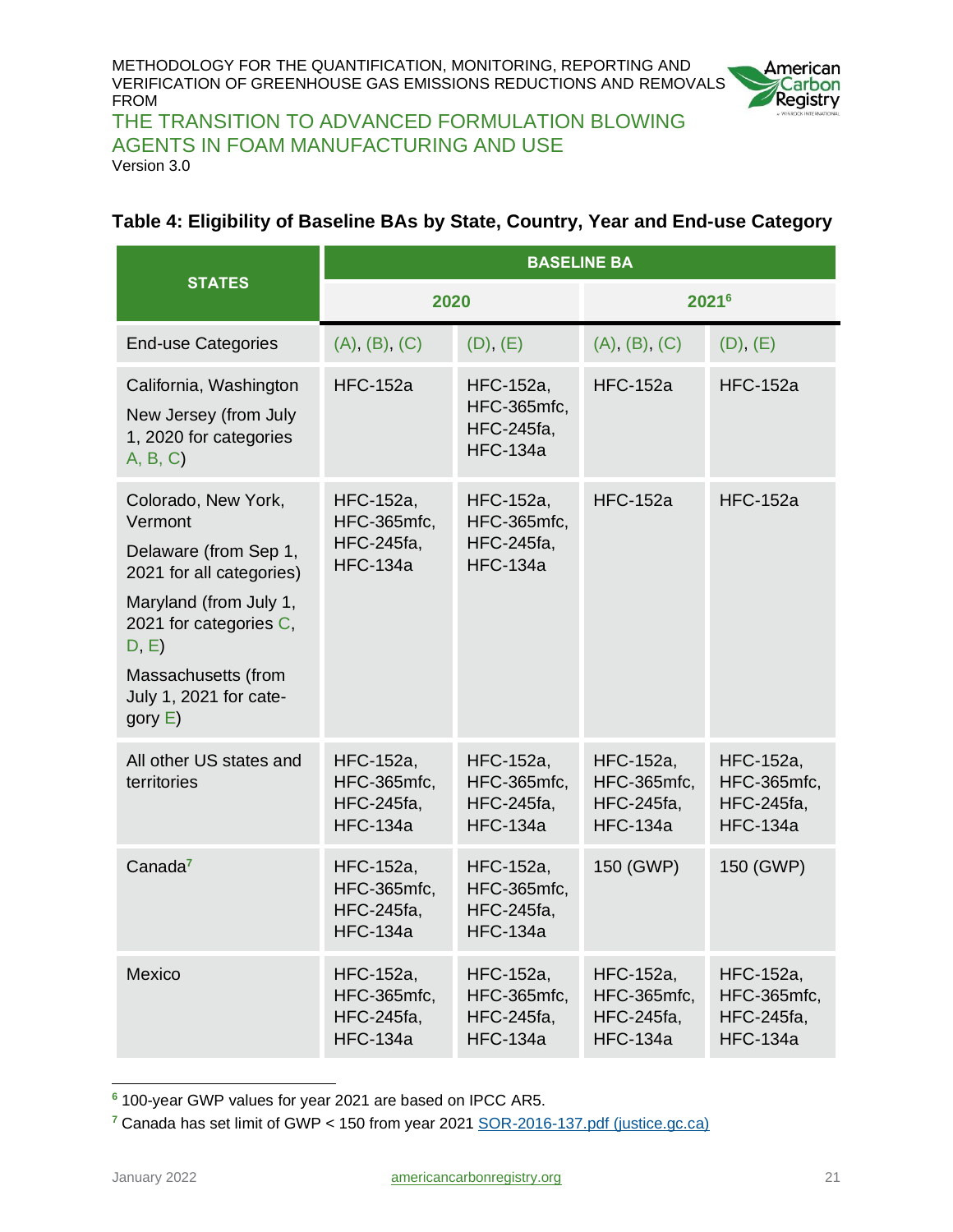

THE TRANSITION TO ADVANCED FORMULATION BLOWING AGENTS IN FOAM MANUFACTURING AND USE Version 3.0

- (A) Rigid PUF: Residential refrigerators and freezers
- (B) Rigid PU Injected Foam
- (C) Two-component Rigid PU Spray Foam High Pressure
- (D) Two-component Rigid PU Spray Foam Low Pressure
- <span id="page-21-0"></span>(E) XPS Boardstock

## 3.2 ADDITIONALITY ASSESSMENT

Emission reductions from the project must be additional, or deemed not to occur in the "business-asusual" scenario. Assessment of the additionality of a project will be made based on passing the two tests cited below. These two tests require the project proponent to demonstrate that the project is surplus to regulations and reduces emissions below the level established in the Methodology.

- **O** Regulatory Surplus Test
- <span id="page-21-1"></span>**O** Practice-Based Performance Standard

#### 3.2.1 Regulatory Surplus Test

In order to pass the regulatory surplus test a project must not be mandated by existing laws, regulations, statutes, legal rulings, or other regulatory frameworks in effect as of the start date. The project proponent must demonstrate that there is no existing regulation that mandates the project or effectively requires the GHG emission reductions associated with the transition to an Eligible BA.

There are no Federal requirements in the United States that require the transition to ultra-low GWP foam blowing agents<sup>8</sup>. However, starting in 2020, several U.S. states and Canada have introduced legislation that prohibit use of specific blowing agents in specific end-uses. For foam products or blowing agent formulations sold to the affected jurisdictions, baseline emissions calculations will be based on new baseline GWPs provided in Tables 3 and 4.

**<sup>8</sup>** In December 2020, the American Innovation in Maunfacturing (AIM) Act was passed, directing EPA to address the environmental impact of hydrofluorocarbons (HFCs) by: phasing down production and consumption, maximizing reclamation and minimizing releases from equipment, and facilitating the transition to next-generation technologies through sector-based restrictions. ACR conducted a review of the EPA's first rule under the AIM Act and related regulations in Canada and Mexico enacted since this methodology's initial adoption. As of the publication of this version, the project activity is considered additional to regulation. A description of the regulations reviewed can be found on the project page for this methodololgy on ACR's website "Policy Update 2021".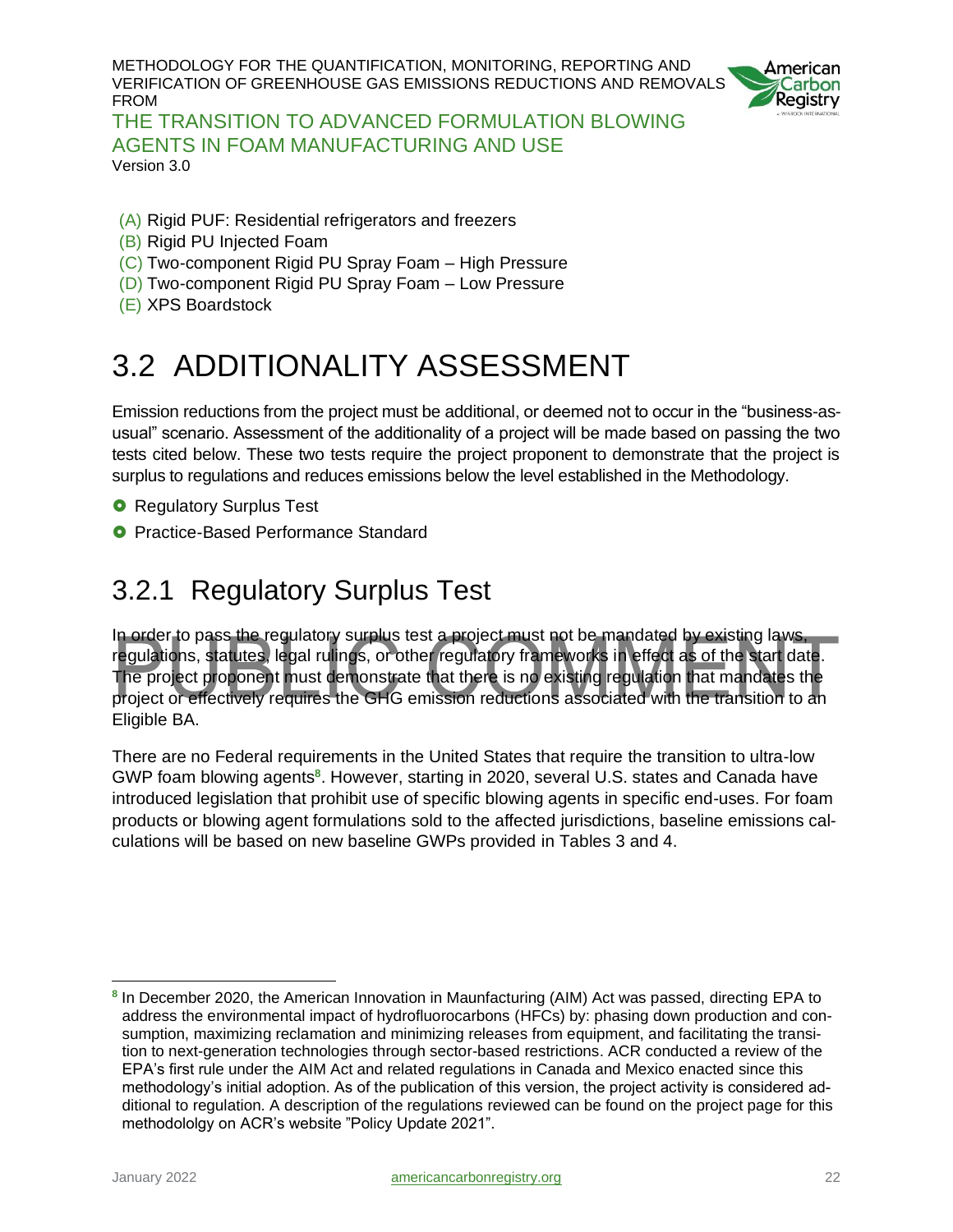METHODOLOGY FOR THE QUANTIFICATION, MONITORING, REPORTING AND VERIFICATION OF GREENHOUSE GAS EMISSIONS REDUCTIONS AND REMOVALS FROM THE TRANSITION TO ADVANCED FORMULATION BLOWING



AGENTS IN FOAM MANUFACTURING AND USE Version 3.0

#### <span id="page-22-0"></span>3.2.2 Practice-Based Performance Standard

For a project to qualify for offsets under this Methodology it must also be demonstrated that the Eligible Foam Application has a low market adoption rate for Eligible BAs. This Methodology has already completed a market adoption analysis, and hence an additionality demonstration for the foam applications stated in Table 1. Project proponents must only show that their project falls into one of the Eligible Foam Applications found in Table 1.

Market research showing these applications to have low market adoption rates included, but was not limited, to the following: 1) review of the EPA SNAP rule, 2) various CARB and industry research reports, 3) a market characterization study commissioned for the Methodology, and 4) conversations with various regulatory bodies and industry experts. Additional applications may be added through revisions to this Methodology. A discussion of the development of the performance standard is found in Appendix A.

# PUBLIC COMMENT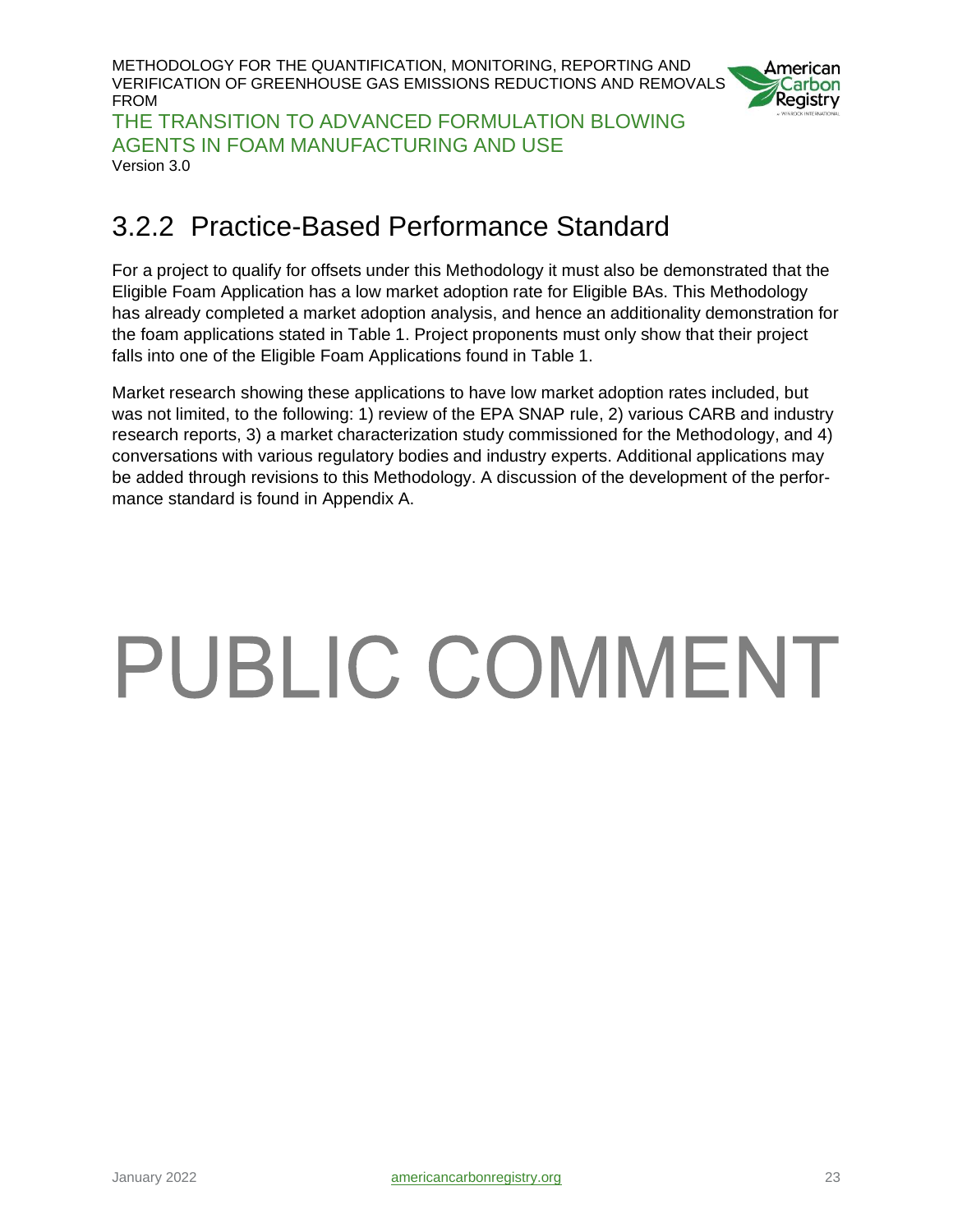

THE TRANSITION TO ADVANCED FORMULATION BLOWING AGENTS IN FOAM MANUFACTURING AND USE Version 3.0

# <span id="page-23-0"></span>4 QUANTIFICATION OF GHG EMISSION REDUCTIONS

Quantification of emission reductions requires the calculation of baseline emissions and project emissions using production data, the GWPs of the Baseline and Eligible BA, and the emission factor associated with the Eligible Foam Application.

The GHG emissions from the BA used in foam production occurs at three phases of the product lifecycle, (i.e. manufacturing, use, and EOL). Manufacturing, foam use for the entire leakage lifetime , and foam disposal (EOL) including post-disposal for few foam end-use categories are considered in this Methodology**<sup>9</sup>** . The leakage lifetime emission rates in Tables 5 and 6 are calculated using the following equation and are equal to 100%.

Leakage Lifetime emission rate  $=$  Emissions from Manufacturing  $+$  Annual Emissions from Use  $\times$  Leakage Lifetime in years  $+$  Emissions from Disposal  $+$  Emissions from Post Disposal

| <b>FOAM APPLICATION</b>                                    | <b>LEAKAGE LIFETIME</b><br><b>IN YEARS</b> | <b>LEAKAGE LIFETIME</b><br>EMISSION RATE (%) <sup>11</sup> |
|------------------------------------------------------------|--------------------------------------------|------------------------------------------------------------|
| $XPS - HFC 134a$                                           | 25                                         | 100                                                        |
| $XPS - HFC 152a$                                           | 2                                          | 100                                                        |
| <b>Rigid PUF residential</b><br>refrigerators and freezers | 14                                         | 100                                                        |
| Rigid PUF injected foam<br>(all eligible sub-applications) | $8 - 20$                                   | 100                                                        |

#### <span id="page-23-1"></span>**Table 5: Emission Factors for HFC-134a and HFC-152a<sup>10</sup>**

<span id="page-23-2"></span>**<sup>9</sup>** All offsets for a project's manufacturing, use over the Leakage Lifetime, and EOL will be issued following verification.

**<sup>10</sup>** Source: Table A-136: Emission Profile for the Foam End-Uses, Inventory of U.S. Greenhouse Gas Emissions and Sinks: 1990-2019.

**<sup>11</sup>** Leakage Lifetime emission rate is calculated based on equations on pages A-276 to A-278 and Table A-136 in the Inventory of U.S. Greenhouse Gas Emissions and Sinks: 1990-2019.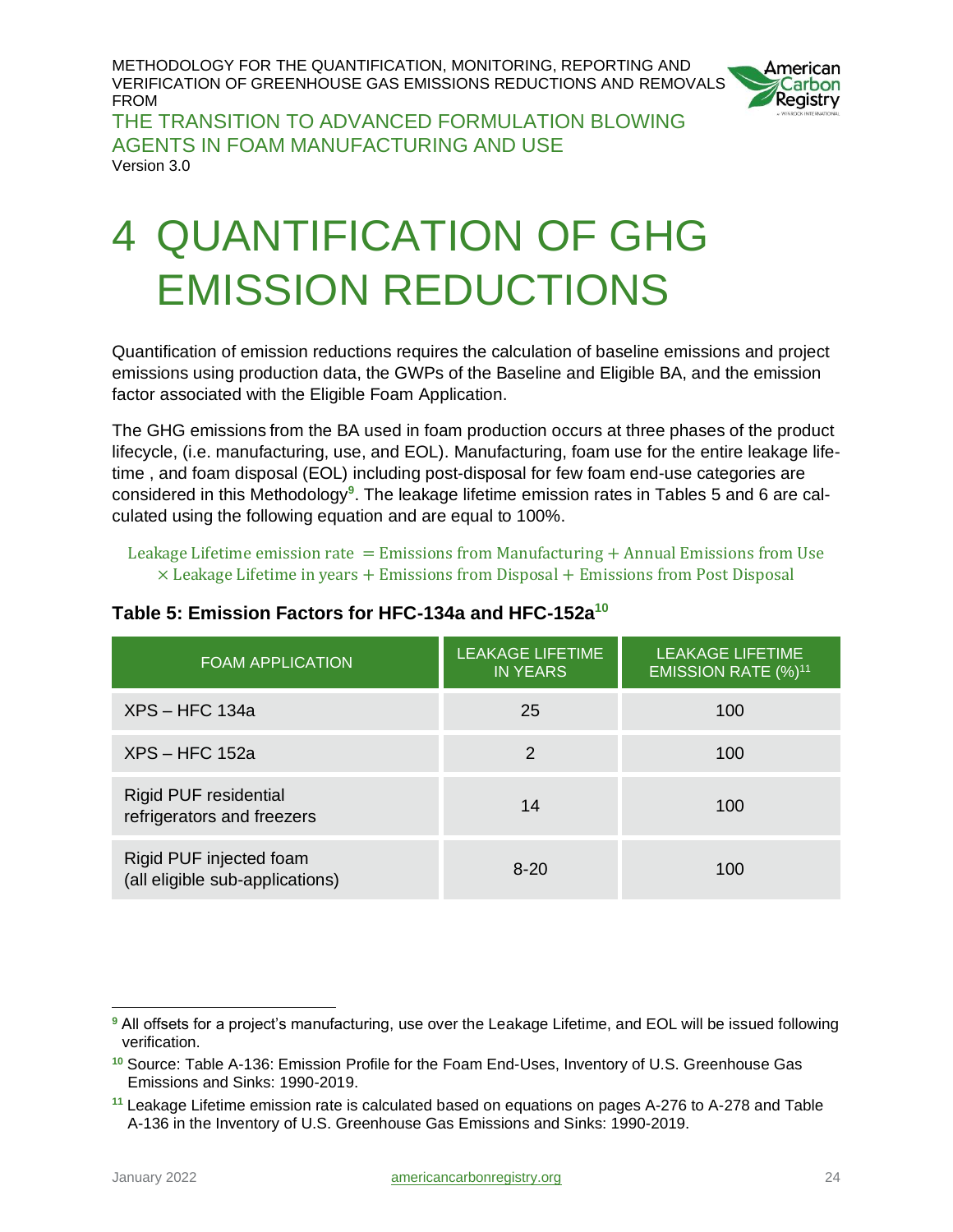

THE TRANSITION TO ADVANCED FORMULATION BLOWING AGENTS IN FOAM MANUFACTURING AND USE Version 3.0

#### **Table 6: Emission Factors for HFC-245fa and HFC-365mfc<sup>10</sup>**

| <b>FOAM APPLICATION</b>                                    | <b>LEAKAGE LIFETIME</b><br><b>IN YEARS</b> | <b>LEAKAGE LIFETIME EMIS-</b><br><b>SION RATE (%)<sup>11</sup></b> |
|------------------------------------------------------------|--------------------------------------------|--------------------------------------------------------------------|
| Rigid PUF injected foam<br>(all eligible sub-applications) | $8-20$                                     | 100                                                                |
| Two-component rigid PU Spray foam                          | 50                                         | 100                                                                |
| <b>Rigid PUF residential</b><br>refrigerators and freezers | 14                                         | 100                                                                |

## <span id="page-24-0"></span>4.1 BASELINE EMISSIONS

## <span id="page-24-1"></span>4.1.1 Baseline Emissions Associated with Foam Manufacturing, Use and Disposal

These emissions are calculated as the total quantity of Baseline BA that would have been used for the foam manufacturing in absence of the Project Activity, multiplied by the Leakage Lifetime emission rate associated with the foam application (Tables 5 and 6), multiplied by the GWP of the Baseline BA. For foam applications required to transition to a different BA as the result of a regulation, the GWP of a Default BA may be used if it can be demonstrated that the Default BA is the alternative most likely to be used upon transition. Project proponents shall provide documentation, which shall include financial, market and/or technical analyses, to justify the use of the Default BA. This documentation shall be subject to review by the ACR and assessment by the chosen verification body.

### <span id="page-24-2"></span>4.1.2 Calculating Baseline BA Blends

When the BA is a blend, baseline emissions are only calculated for the constituent BA that is being transitioned to the Eligible BA. In the event that each constituent of the Baseline BA is transitioned, each constituent of the Baseline BA is calculated separately.

#### <span id="page-24-3"></span>**Equation 1**

 $BE_{BBA} = (Q_{BBA} \times LL_{BBA}) \div 2204.62 \times GWP_{BBA}$ 

**WHERE**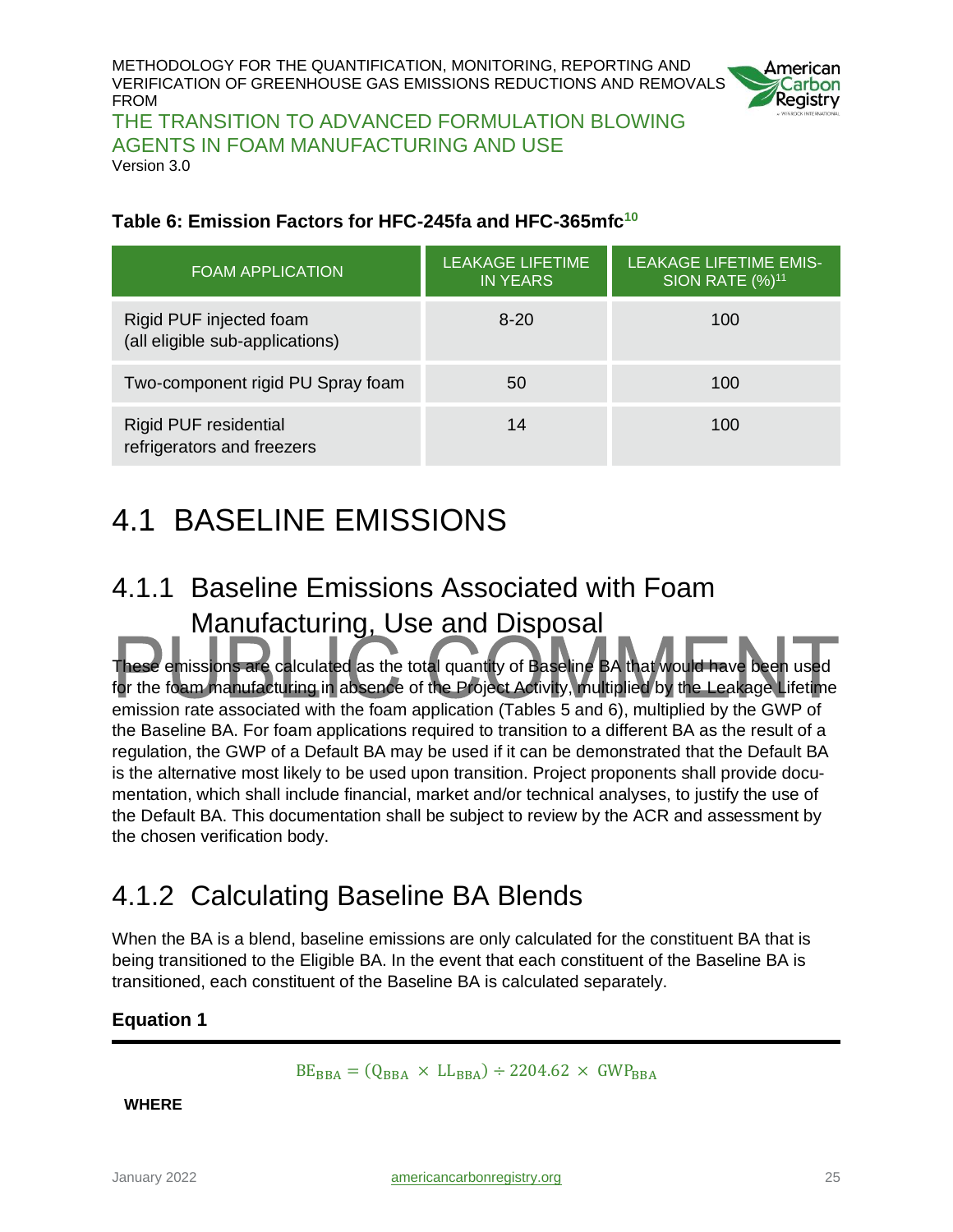

#### THE TRANSITION TO ADVANCED FORMULATION BLOWING AGENTS IN FOAM MANUFACTURING AND USE

Version 3.0

| $BE_{BBA}$      | Baseline emissions (MT $CO2e$ )                                                                                                                          |
|-----------------|----------------------------------------------------------------------------------------------------------------------------------------------------------|
| $Q_{BBA}$       | The quantity of Baseline BA (in pounds) which would have been used to manu-<br>facture the foam in the absence of the project activity, using Equation 2 |
| $LL_{BBA}$      | Leakage Lifetime emission rate associated with the foam application<br>(See Tables 5 and 6)                                                              |
| 2204.62         | Pound to metric ton conversion                                                                                                                           |
| $GWP_{\rm BBA}$ | The GWP of the Baseline BA12                                                                                                                             |

To calculate the quantity of Baseline BA that would have been used in the absence of the project activity, Equation 2 is applied.

#### <span id="page-25-0"></span>**Equation 2**

| $Q_{BBA} = Q_{EBA} \times BAR$ |                                                                                                                                                                                                |  |  |  |
|--------------------------------|------------------------------------------------------------------------------------------------------------------------------------------------------------------------------------------------|--|--|--|
| <b>WHERE</b>                   | IDI IC COMMADINT                                                                                                                                                                               |  |  |  |
| $Q_{BBA}$                      | The quantity of Baseline BA (in pounds) which would have been used to manu-<br>facture the foam in the absence of the project activity                                                         |  |  |  |
| $Q_{EBA}$                      | The quantity of Eligible BA (in pounds) which is used to manufacture the foam for<br>the project                                                                                               |  |  |  |
| <b>BAR</b>                     | Blowing Agent Ratio - The quantity of Eligible BA, as compared to the Baseline<br>BA, that is required to replace the Baseline BA to produce a foam with equivalent<br>thermal performance (%) |  |  |  |

**<sup>12</sup>** For projects required to transition as a result of a regulation, the GWP of the Default BA will be used.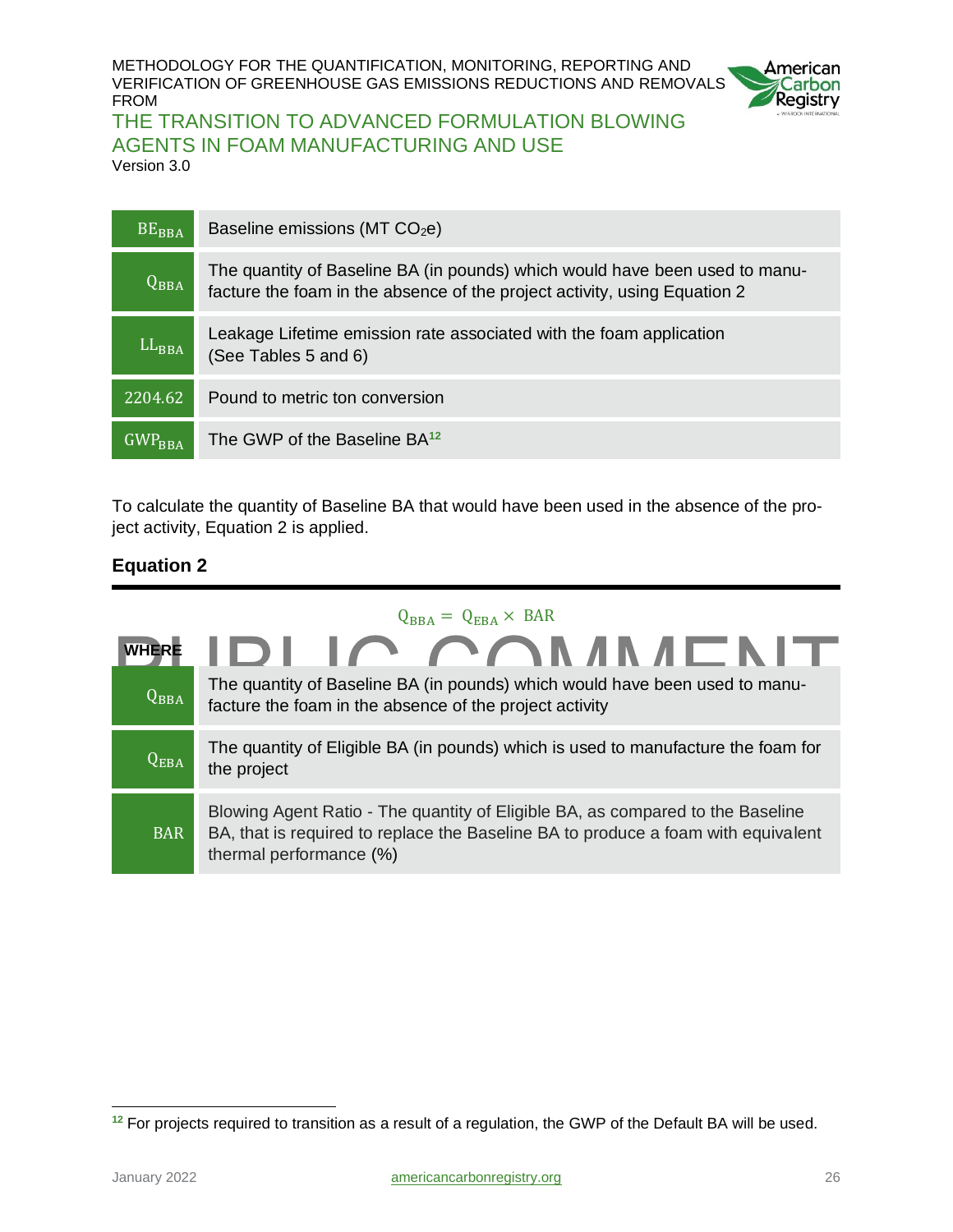

THE TRANSITION TO ADVANCED FORMULATION BLOWING AGENTS IN FOAM MANUFACTURING AND USE Version 3.0

## <span id="page-26-0"></span>4.2 PROJECT EMISSIONS

### <span id="page-26-1"></span>4.2.1 Project Emissions Associated with Foam Manufacturing, Use and Disposal

These emissions are calculated as the total quantity of Eligible BA that is used in the project, multiplied by the Leakage Lifetime emission rate associated with the foam application (same as the emission rate used in Equation 1), multiplied by the GWP of the Eligible BA.

## <span id="page-26-2"></span>4.2.2 Calculating Project BA Blends

When the BA is a blend, project emissions are only calculated for the Eligible BA portion of the blend.

#### <span id="page-26-5"></span>**Equation 3**

| PEEBA           | WHERE $\blacksquare$<br>Project emissions (MT CO <sub>2</sub> e)                                                |
|-----------------|-----------------------------------------------------------------------------------------------------------------|
| $Q_{EBA}$       | The quantity of Eligible BA (in pounds), which is used to manufacture the foam for<br>the project               |
| $LL_{\rm EBA}$  | The Leakage Lifetime emission rate of the foam application (set equal to emission<br>factor used in Equation 1) |
| 2204.62         | Pound to metric ton conversion                                                                                  |
| $GWP_{\rm EBA}$ | The GWP of the Eligible BA                                                                                      |

## <span id="page-26-3"></span>4.3 LEAKAGE

### <span id="page-26-4"></span>4.3.1 Market-shifting Leakage Emissions

Transition to an Eligible BA does not cause the displaced BA to be used elsewhere. There is no market-shifting leakage and hence is to be disregarded.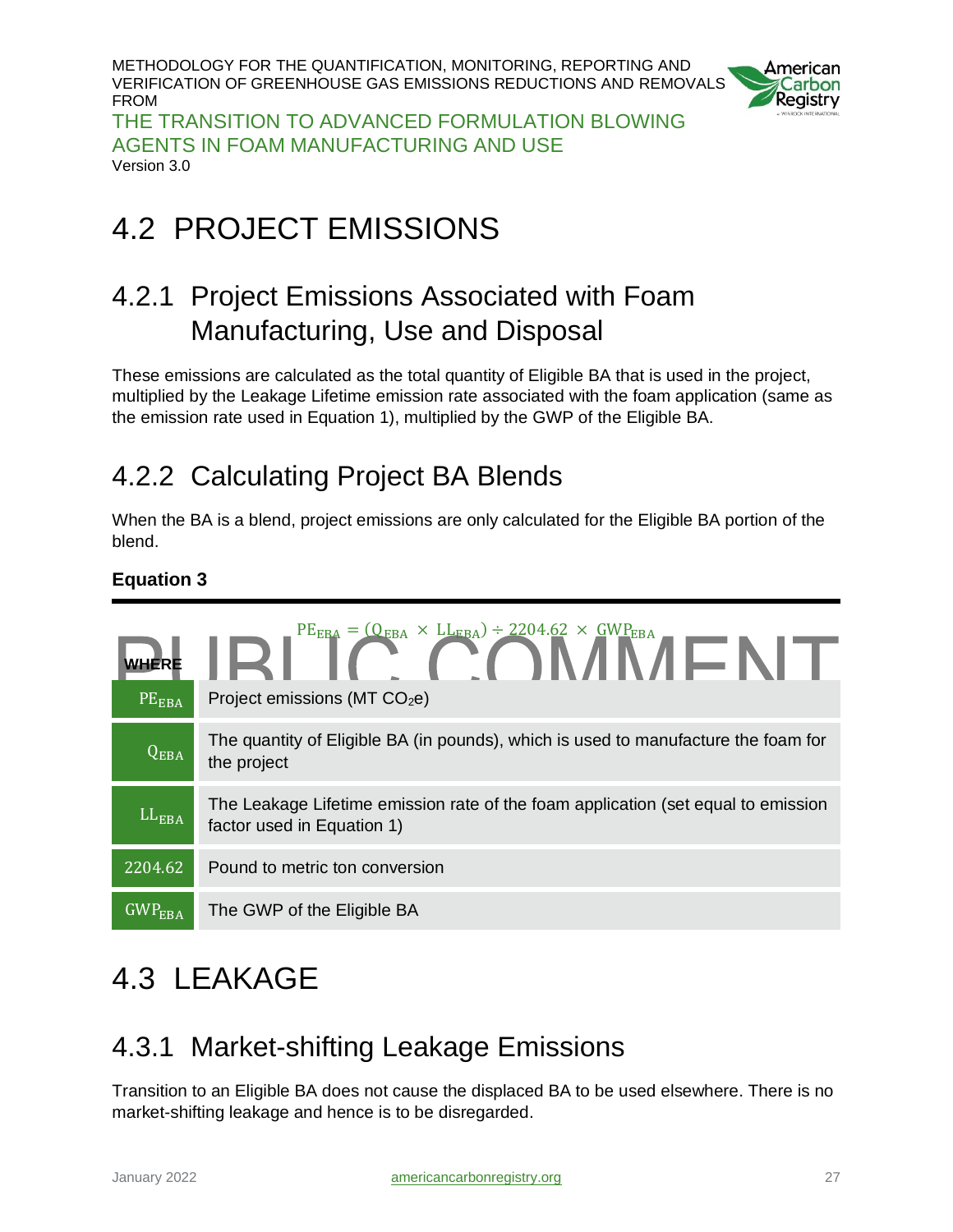METHODOLOGY FOR THE QUANTIFICATION, MONITORING, REPORTING AND VERIFICATION OF GREENHOUSE GAS EMISSIONS REDUCTIONS AND REMOVALS FROM THE TRANSITION TO ADVANCED FORMULATION BLOWING



AGENTS IN FOAM MANUFACTURING AND USE Version 3.0

#### <span id="page-27-0"></span>4.3.2 Activity-shifting Leakage Emissions

If the Project Activity results in the equipment used in the baseline being transferred to another location or activity in which a BA with a GWP greater than 30 is used, leakage effects are to be considered. If the baseline equipment is also used in the project or is decommissioned, then leakage is to be disregarded.

 **ACTIVITY SHIFTING LEAKAGE EMISSIONS ASSOCIATED WITH THE FOAM MANUFACTURING, USE AND DISPOSAL.** These emissions are calculated as the total quantity of BA with a GWP greater than 30 that is being used at the new location with the baseline equipment, multiplied by the Leakage Lifetime emission rate associated with the foam application (Tables 5 and 6), multiplied by the GWP of the BA.

#### <span id="page-27-2"></span>**Equation 4**

#### $LE<sub>LBA</sub> = (Q<sub>LBA</sub> \times LL<sub>LBA</sub>) \div 2204.62 \times GWP<sub>LBA</sub>$

**WHERE**

| LE <sub>LBA</sub>  | Activity shifting leakage emissions ( $MT CO2e$ )                                                                                  |
|--------------------|------------------------------------------------------------------------------------------------------------------------------------|
| $Q_{LBA}$          | The quantity of BA (in pounds) that is used at the new location                                                                    |
| $LL_{LBA}$         | The Leakage Lifetime emission rate associated with the foam application of the<br>BA used at the new location (See Tables 5 and 6) |
| 2204.62            | Pound to metric ton conversion                                                                                                     |
| GWP <sub>LBA</sub> | The GWP of the BA used at the new location                                                                                         |

## <span id="page-27-1"></span>4.4 EMISSION REDUCTIONS

<span id="page-27-3"></span>The emission reductions achieved as a result of the transition to an Eligible BA are calculated as the baseline emissions minus the leakage emissions (if applicable) minus the project emissions.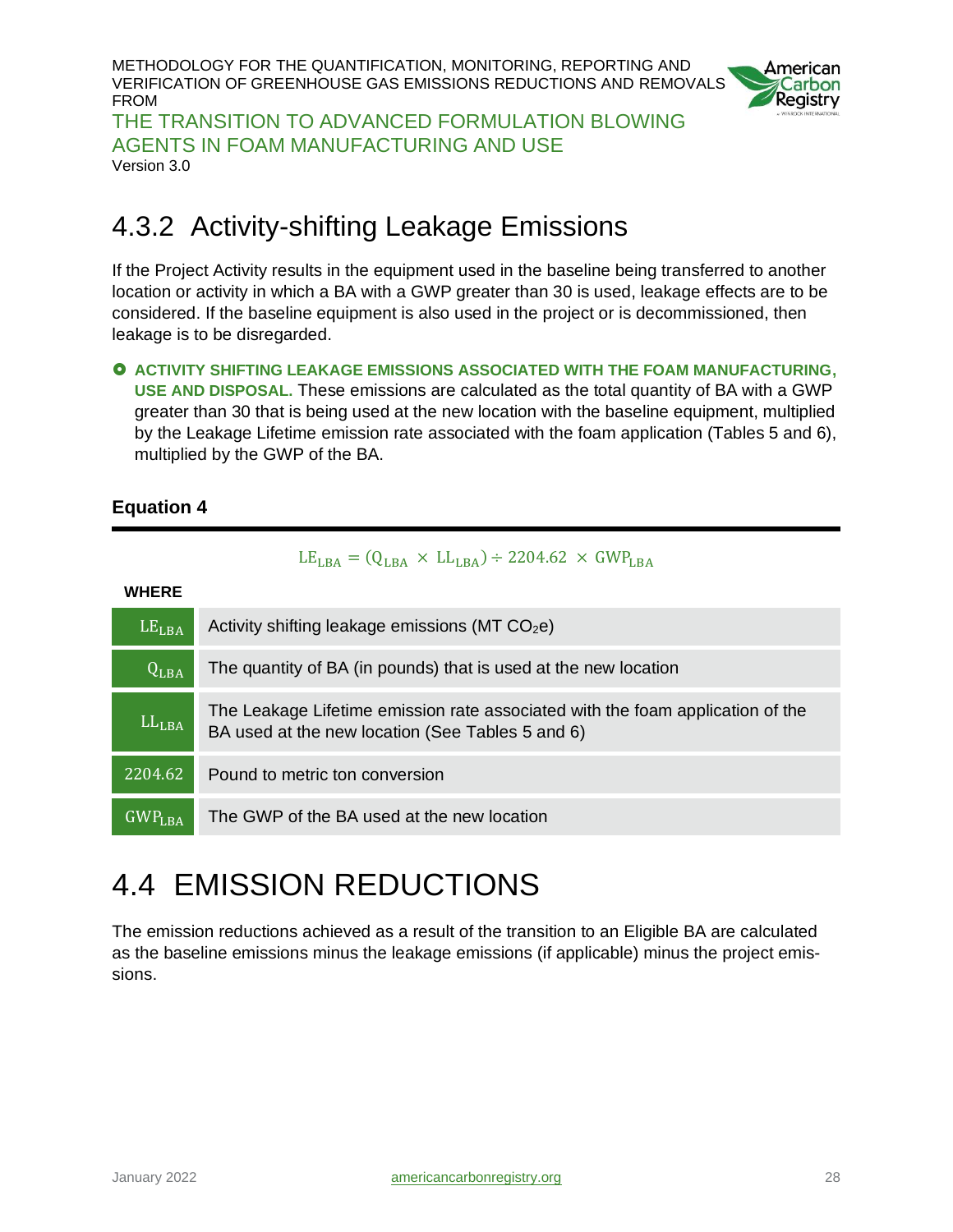

#### THE TRANSITION TO ADVANCED FORMULATION BLOWING AGENTS IN FOAM MANUFACTURING AND USE Version 3.0

#### **Equation 5 13**

|  | $ER = ((BEBBA - LELBA) - PEEBA) \times (1 - DF)$ |  |
|--|--------------------------------------------------|--|
|  |                                                  |  |

#### **WHERE**

| ER                | Emission reductions ( $MT CO2e$ )                       |
|-------------------|---------------------------------------------------------|
| $BE_{BBA}$        | Equation 1 - Baseline emissions (MT $CO2e$ )            |
| PE <sub>EBA</sub> | Equation $3$ - Project emissions (MT CO <sub>2</sub> e) |
| LE <sub>LBA</sub> | Equation 4 - Leakage emissions (MT CO <sub>2</sub> e)   |
| DF                | $0.03$ – Discount Factor (if applicable) <sup>14</sup>  |

# PUBLIC COMMENT

**<sup>13</sup>** As stated in Sections 4.1 and 4.2, where a BA blend is used, emissions are to be quantified separately for each constituent BA. As a result, a summation of baseline, project, and leakage emissions for the project shall occur to accurately quantify total emission reductions associated with a project.

**<sup>14</sup>** See Footnotes 17 and 18 for applicability.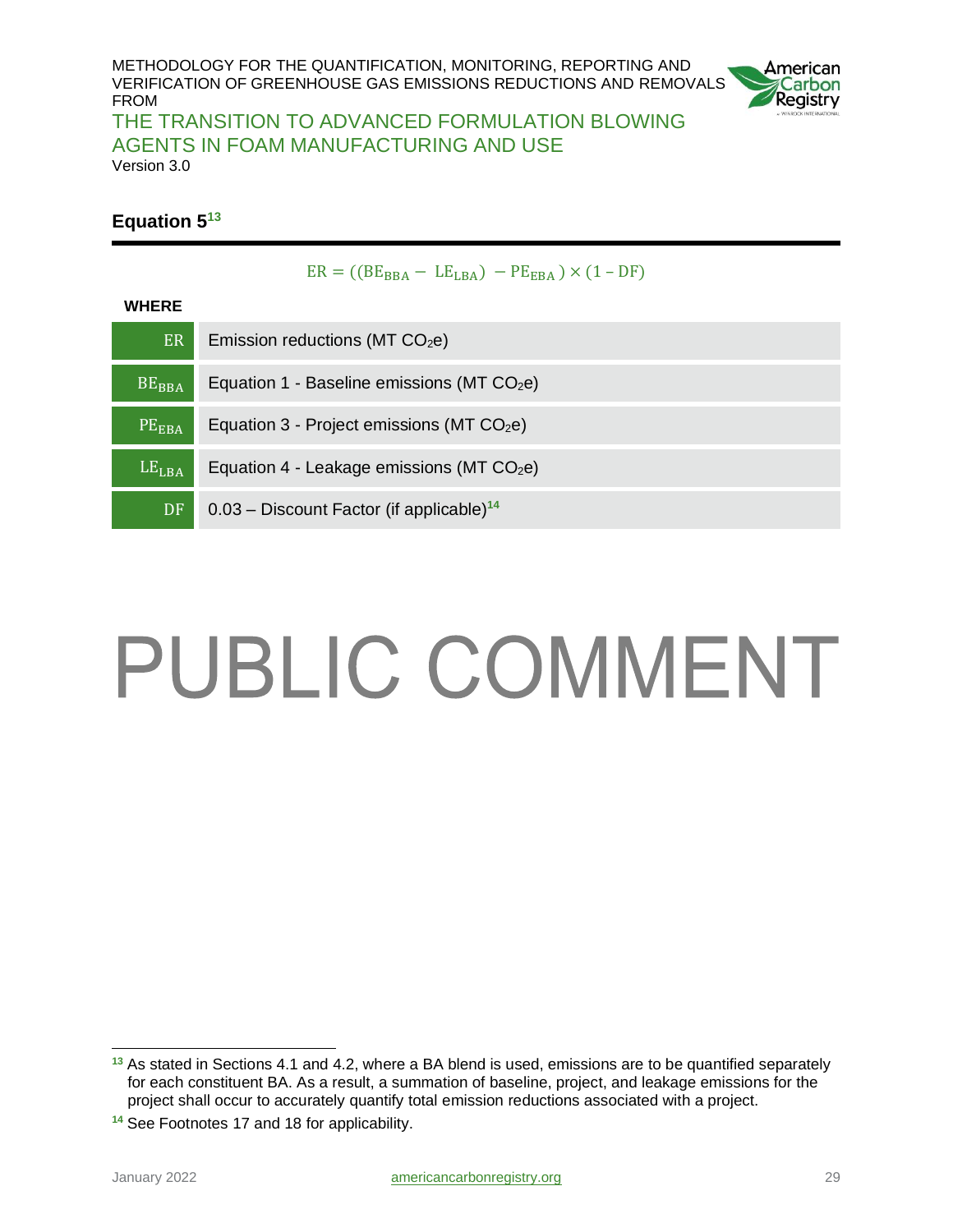

THE TRANSITION TO ADVANCED FORMULATION BLOWING AGENTS IN FOAM MANUFACTURING AND USE Version 3.0

# <span id="page-29-0"></span>5 MONITORING AND DATA COLLECTION

Each project shall include a monitoring, reporting and verification plan sufficient to meet the requirements of the ACR Standard. The plan shall describe the collection of all data to be monitored and in a manner which meets the requirements for accuracy and precision of this Methodology.

This Methodology is based on determining the amount of BA that was or would have been used prior to project implementation and the amount of an Eligible BA used during the project. Project proponents are expected to provide data based on production quantity inputs to the manufacturing process (as shown in Figure 1). The Monitoring Plan shall provide inputs for all applicable equations used in this Methodology.

The project proponent is responsible for the collection and maintenance of all required data and monitoring parameters.

Individual manufacturing facilities or construction sites may be aggregated into a single project provided each of the facilities/sites meet the Applicability Conditions (1.2) and the project proponent provides the monitoring and recordkeeping as required by this Methodology.

## <span id="page-29-1"></span>5.1 DESCRIPTION OF THE MONITORING PLAN

The project proponent must prepare a monitoring plan describing the following:

- **O** The location and recordkeeping/retention for all stored data.
- **O** The methods used to generate data.
- **O** Transfer points and methods of non-automated transfer of data.
- **O** If applicable, describe any calibration procedures and the frequency with which calibration and other maintenance requirements are performed.
- **O** Describe the internal audit and other quality assurance/quality control procedures.
- Sampling methods utilized and performed during the reporting period, if applicable.

The rationale for monitoring project implementation is to document all project activities implemented by the project proponent.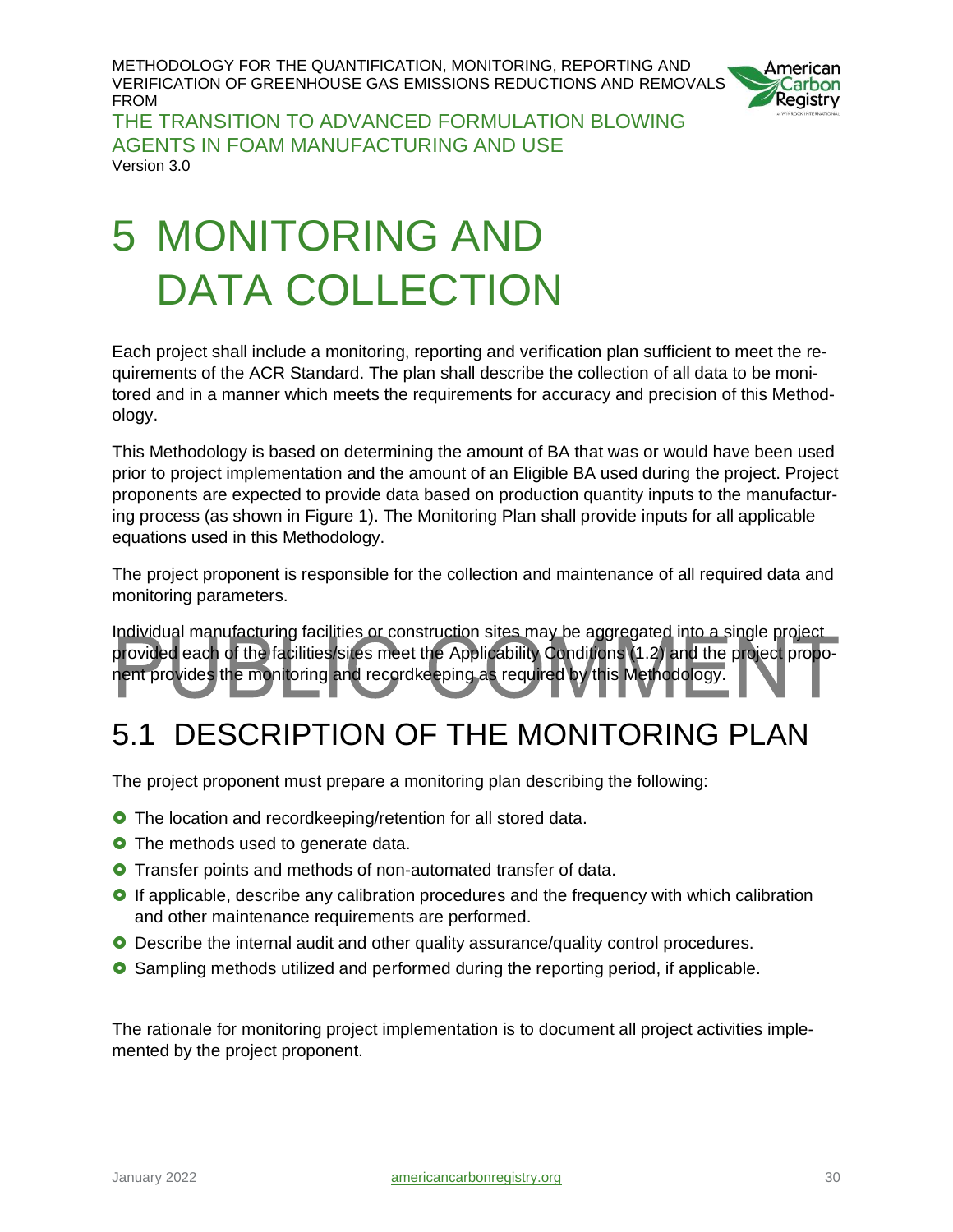

THE TRANSITION TO ADVANCED FORMULATION BLOWING AGENTS IN FOAM MANUFACTURING AND USE Version 3.0

## <span id="page-30-0"></span>5.2 DATA COLLECTION AND PARAMETERS TO BE MONITORED

## <span id="page-30-1"></span>5.2.1 Monitoring Requirements for all Project Types

For all projects, the process for monitoring the project's emission reduction parameters includes:

- **O** Records documenting the foam application used in the baseline and project.
- **O** For all foam applications, other than projects which will use the Default BA, records documenting the Baseline BA used in the project showing a minimum of 2 years of usage prior to the Project Activity.
- **O** Records documenting the amount of the Eligible BA consumed in the Project Activity. Acceptable documentation may include any of the following, but is not limited to:
	- Weight records (in pounds) of Eligible BA material used**<sup>15</sup>**, **<sup>16</sup>**;
	- ◆ Flow meter records of Eligible BA material used;
	- $\Diamond$  Number of products produced using the Eligible BA and the quantity (in pounds) of material in each unit manufactured;
- Records documenting the calibration of any weigh scales, flow meters, or similar measurement devices used to document the amount of Eligible BA consumed in the Project Activity.
	- Calibration must be conducted on intervals recommended by the manufacturer and documentation of calibration events shall be recorded and maintained.
- **O** Records used in support of the BA ratio for the project including all calculations to derive the BA ratio.
- **O** Equipment log for all equipment used in the project.

**<sup>15</sup>** For spray foam projects that only provide documentation on the amount of Eligible BA delivered (to a construction site, for example) and/or purchased for a project, a discount factor of 3.0% shall be applied in the quantification of emission reductions (see equation 5).

**<sup>16</sup>** For project types other than spray foam that supply pre-shipment weight information for the Eligible BA delivered via tanks, drums, totes, or containers, the return weight of the tanks, drums, totes, or containers shall also be provided to ensure that any "heel" remaining has been accurately deducted. Alternatively, a project (project types other than spray foam) supplying pre-shipment weight information that does not also supply the return weight may validate the pre-shipment weight of Eligible BA by providing additional evidence to the verifier to corroborate the amount of Eligible BA consumed in the project. Non-spray foam project types supplying pre-shipment weight information for the Eligible BA are not eligible to apply a discount factor in the quantification of emission reductions in lieu of sufficient evidence to confirm the amount of Eligible BA consumed in the project.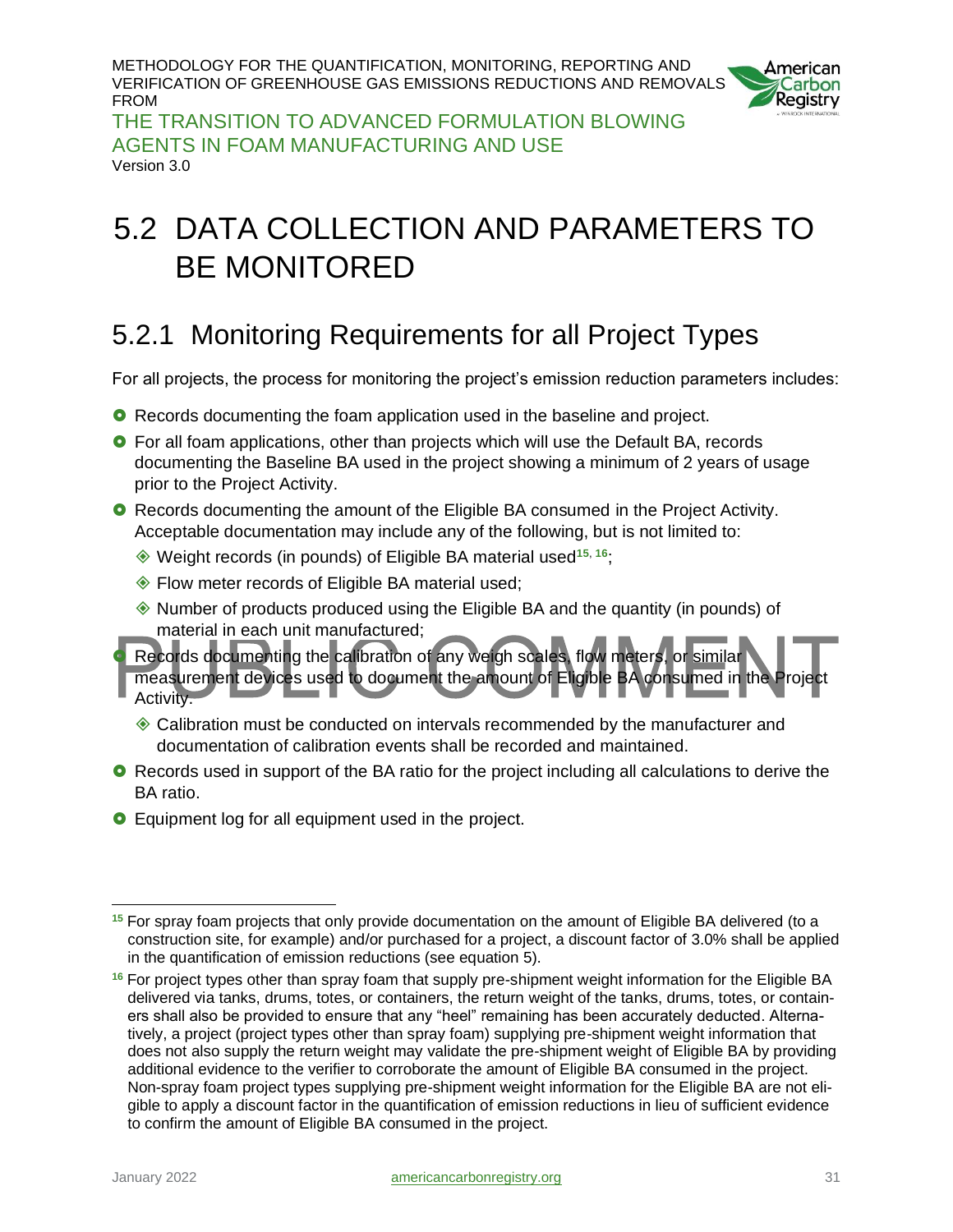

THE TRANSITION TO ADVANCED FORMULATION BLOWING AGENTS IN FOAM MANUFACTURING AND USE Version 3.0

- **O** Identification and log of any equipment modified, replaced, or decommissioned as a result of the Project Activity and any equipment moved for use outside of the project boundaries (leakage).
- **O** For project proponents applying a Default BA: financial, market and/or technical analyses to justify the use of the Default BA.

## <span id="page-31-0"></span>5.2.2 Additional Monitoring Requirements for Formulators and/or Systems Supply Houses

For projects where a Formulator or a Systems Supply House is the Project Proponent (e.g. provides the A side and B side materials as a foam system in tanks, totes, drums or other containers) the following requirements must also be met in addition to those requirements in Section 5.2.1:

- **O** Records documenting that the foam system supplied to the foam manufacturer by the Formulator/Systems Supply House was shipped to and received by the foam manufacturer. Acceptable documentation may include, but is not limited to:
	- $\triangle$  Bills of lading or other business records provided by the transport company as receipt of shipped material.

Records documenting that the foam system supplied to the foam manufacturer b Formulator/Systems Supply House was used in the application identified by the Project. Acceptable documentation may include any of the following:

- ◆ Documentation from the Formulator/Systems Supply House;
- Documentation from the foam manufacturer;
- ◆ Signed attestation from the foam manufacturer.

### <span id="page-31-1"></span>5.2.3 Additional Monitoring Requirements for Spray Foam Projects

For projects where a Formulator/Systems Supply House that is supplying spray foam is the Project Proponent (e.g. the A-side and B-side materials are supplied in tanks, totes, drums or other containers for use in Spray Foam applications) the following requirements must also be met in addition to those requirements in Sections 5.2.1 and 5.2.2:

 Attestations must be obtained from distributors and contractors representing a minimum of 10 percent of the volume of Eligible BA included in the Project Activity**<sup>17</sup>** .

**<sup>17</sup>** Attestations must be collected from a minimum of one distributor and two foam insulation contractors, per project.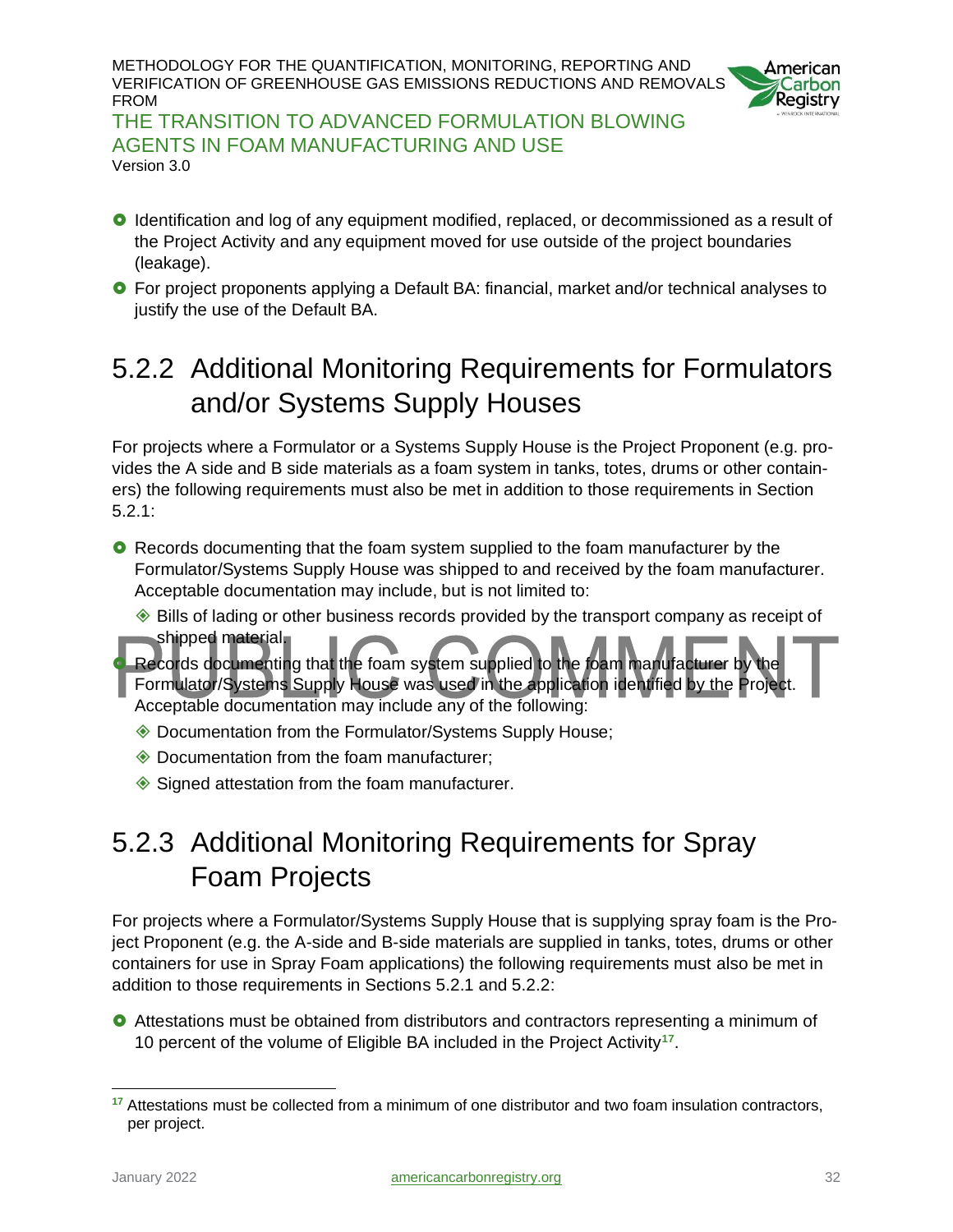

THE TRANSITION TO ADVANCED FORMULATION BLOWING AGENTS IN FOAM MANUFACTURING AND USE Version 3.0

- ◆ Attestations must document the following:
	- ◆ Approximate date(s) of foam production;
	- Confirmation that all A side and B side materials sent to the construction site were consumed on the date(s) specified.
- $\Diamond$  For consecutive annual or sub-annual projects, attestations may only be provided from the same distributors and contractors once every third project validation/verification.

Alternatively, when the Formulator/Systems Supply House that is supplying spray foam is the project proponent (e.g. the A side and B side materials are supplied in tanks, totes, drums or other containers for use in spray foam applications), if attestations are not obtained from distributors and contractors, an attestation from the Formulator/Supply House is required instead and must state:

- **4.** the names, addresses and websites for all distributors/contractors that purchased eligible BA during the reporting period;
- **5.** that the Formulator/ Supply House is not aware, to their knowledge, of the distributor's plans to destroy eligible BA or product made with eligible BA;
- **6.** that the Formulator/ Supply House does not share revenue or other incentives related to the sale of carbon offsets with the distributor/contractor.

## <span id="page-32-0"></span>This attestation is in addition to attestations related to ownership and title of carbon offsets. 5.2.4 Parameters Monitored

| <b>PARAMETER</b>                       | <b>BAR</b>                                                                                                                                                                      |
|----------------------------------------|---------------------------------------------------------------------------------------------------------------------------------------------------------------------------------|
| <b>Units</b>                           | $\%$                                                                                                                                                                            |
| <b>Description</b>                     | (BA ratio) The quantity of Eligible BA, as compared to the Baseline<br>BA, that is required to replace the Baseline BA to produce a foam<br>with equivalent thermal performance |
| <b>Relevant Section</b>                | 4.1                                                                                                                                                                             |
| <b>Relevant Equation(s)</b>            | 2                                                                                                                                                                               |
| <b>Source of Data</b>                  | MSDS sheets, foam production records, meter readings, product<br>or design specifications, engineering calculations                                                             |
| <b>Measurement</b><br><b>Frequency</b> | Once, at the beginning of each project                                                                                                                                          |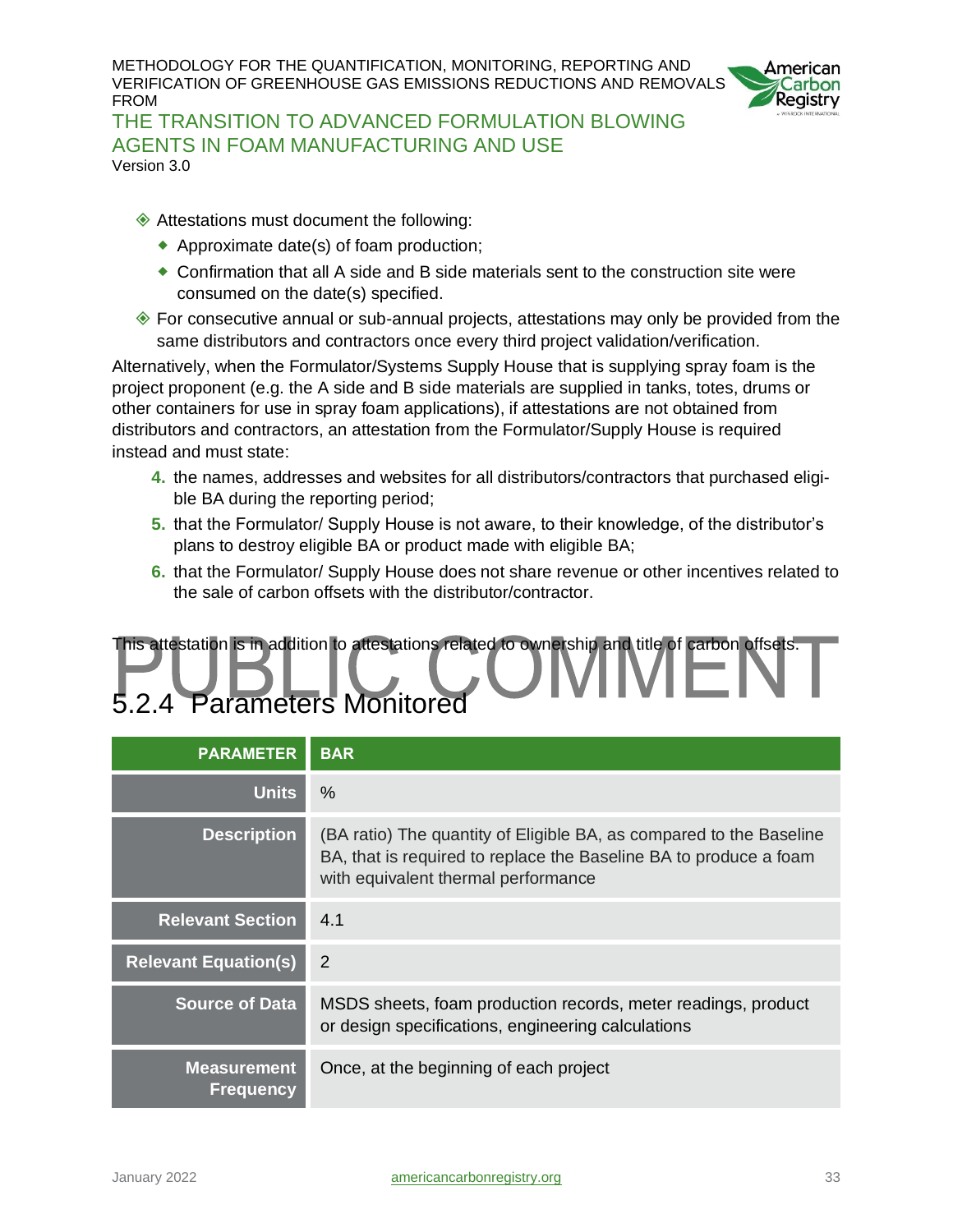

#### THE TRANSITION TO ADVANCED FORMULATION BLOWING AGENTS IN FOAM MANUFACTURING AND USE Version 3.0

| <b>PARAMETER</b>                       | <b>QEBA</b>                                                             |
|----------------------------------------|-------------------------------------------------------------------------|
| <b>Units</b>                           | Pounds                                                                  |
| <b>Description</b>                     | Quantity of Eligible BA used in project                                 |
| <b>Relevant Section</b>                | 4.1 and 4.2                                                             |
| <b>Relevant Equation(s)</b>            | $2$ and $3$                                                             |
| <b>Source of Data</b>                  | Operating records, purchase records, usage records, meter read-<br>ings |
| <b>Measurement</b><br><b>Frequency</b> | Throughout the project                                                  |

| <b>PARAMETER</b>                       | $Q_{LBA}$                                                                                                                            |
|----------------------------------------|--------------------------------------------------------------------------------------------------------------------------------------|
| <b>Units</b>                           | <b>Pounds</b>                                                                                                                        |
| <b>Description</b>                     | Quantity of BA that is shifted to the new location that results in ac-<br>tivity shifting leakage                                    |
| <b>Relevant Section</b>                | 4.3                                                                                                                                  |
| <b>Relevant Equation(s)</b>            | $\overline{4}$                                                                                                                       |
| <b>Source of Data</b>                  | Records associated with moving the equipment to a new location,<br>operating records, purchase records, meter readings, attestations |
| <b>Measurement</b><br><b>Frequency</b> | Throughout the project                                                                                                               |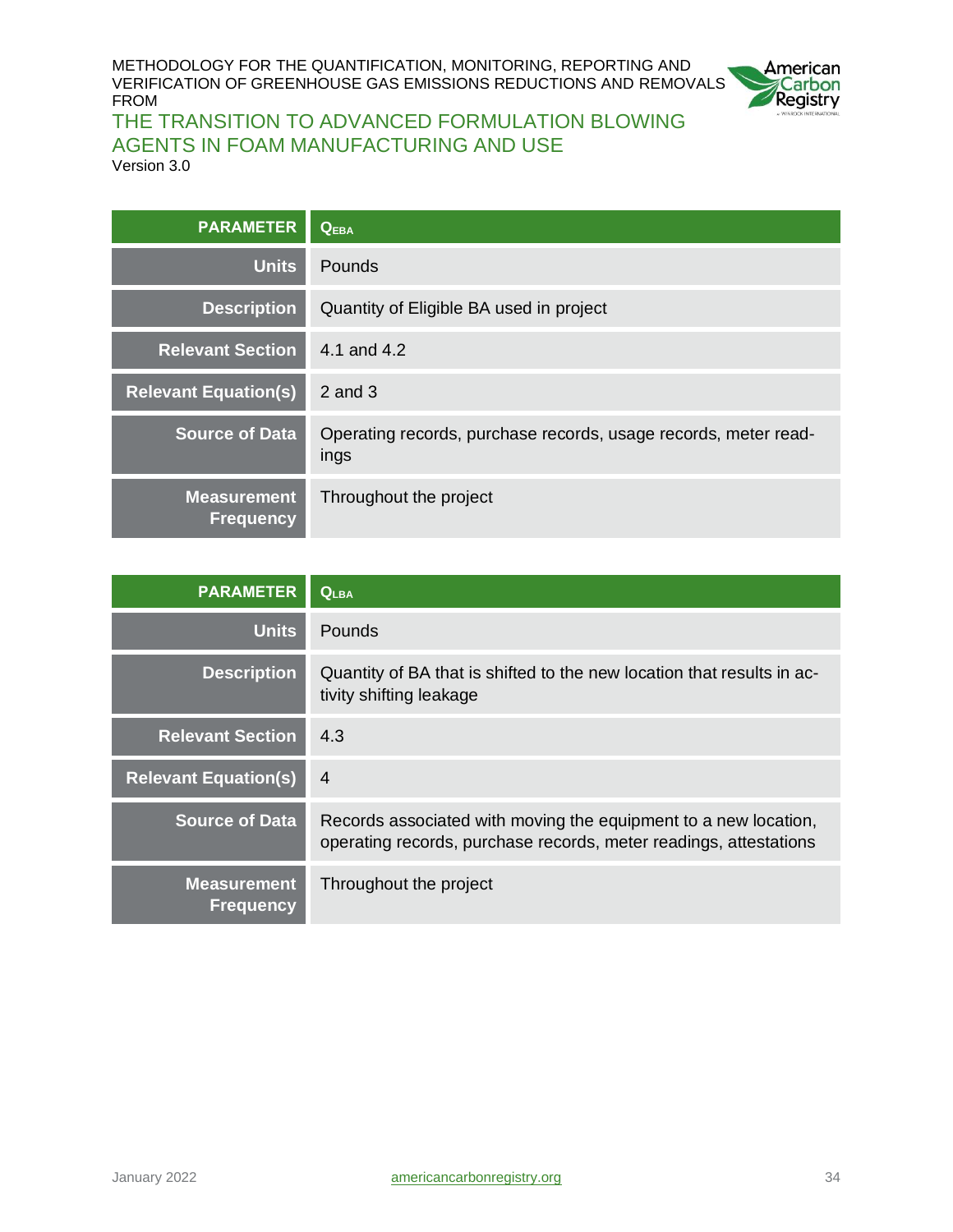

THE TRANSITION TO ADVANCED FORMULATION BLOWING AGENTS IN FOAM MANUFACTURING AND USE Version 3.0

# <span id="page-34-0"></span>**APPENDIX A: DEVELOPMENT OF PERFORMANCE STANDARD**

In developing the Methodology, information about BA use in the foam industry was gathered and reviewed. This included several studies, reports, and conversations with industry experts, regulatory personnel, and foam manufacturers. Additionally, a market research report was commissioned on the "Global Foam Blowing Agents Market Size, Share, Development, Growth, and Demand Forecast". The ACR peer review process was also relied upon to identify the market penetration of all BAs and then to identify the Eligible Foam Applications, which are shown in Methodology Table 1 and repeated below.

| <b>FOAM APPLICATION</b>              | <b>DESCRIPTION</b>                                                                                                                                                                                                                                                                                                                                                                                   |  |  |  |
|--------------------------------------|------------------------------------------------------------------------------------------------------------------------------------------------------------------------------------------------------------------------------------------------------------------------------------------------------------------------------------------------------------------------------------------------------|--|--|--|
| <b>XPS boardstock</b>                | Boardstock, block, and billet that is used for insulation in the<br>following applications: roofing, walls, flooring, and pipes.<br>Does not include XPS sheet foam applications.                                                                                                                                                                                                                    |  |  |  |
| Two-component rigid PU<br>spray foam | Spray foam is a two-part polyurethane application that when<br>combined forms a solid foam insulation; involves a gun, noz-<br>zle or straw and forms foam as the ingredient chemicals are<br>blended together.                                                                                                                                                                                      |  |  |  |
| <b>Rigid PU injected foam</b>        | A manufacturing process for producing component parts by<br>injecting two or more liquid streams into a mold or part. Mate-<br>rials for the component are fed into a mix-head, mixed, and<br>forced into the mold cavity, where they react, foam, cool and<br>harden to the configuration of the cavity. Only Rigid PU in-<br>jected foam used in the following sub-applications are eligi-<br>ble: |  |  |  |
|                                      | Marine flotation or buoyancy                                                                                                                                                                                                                                                                                                                                                                         |  |  |  |
|                                      | Heating, Ventilation, Air Conditioning and Air Handling<br>$\bullet$<br><b>Systems</b>                                                                                                                                                                                                                                                                                                               |  |  |  |
|                                      | • Refrigerated Transport – Foam used in refrigerated<br>logistics services such as refrigerated cargo boxes and<br>coolers                                                                                                                                                                                                                                                                           |  |  |  |

#### <span id="page-34-1"></span>**Table 7: Eligible Foam Applications**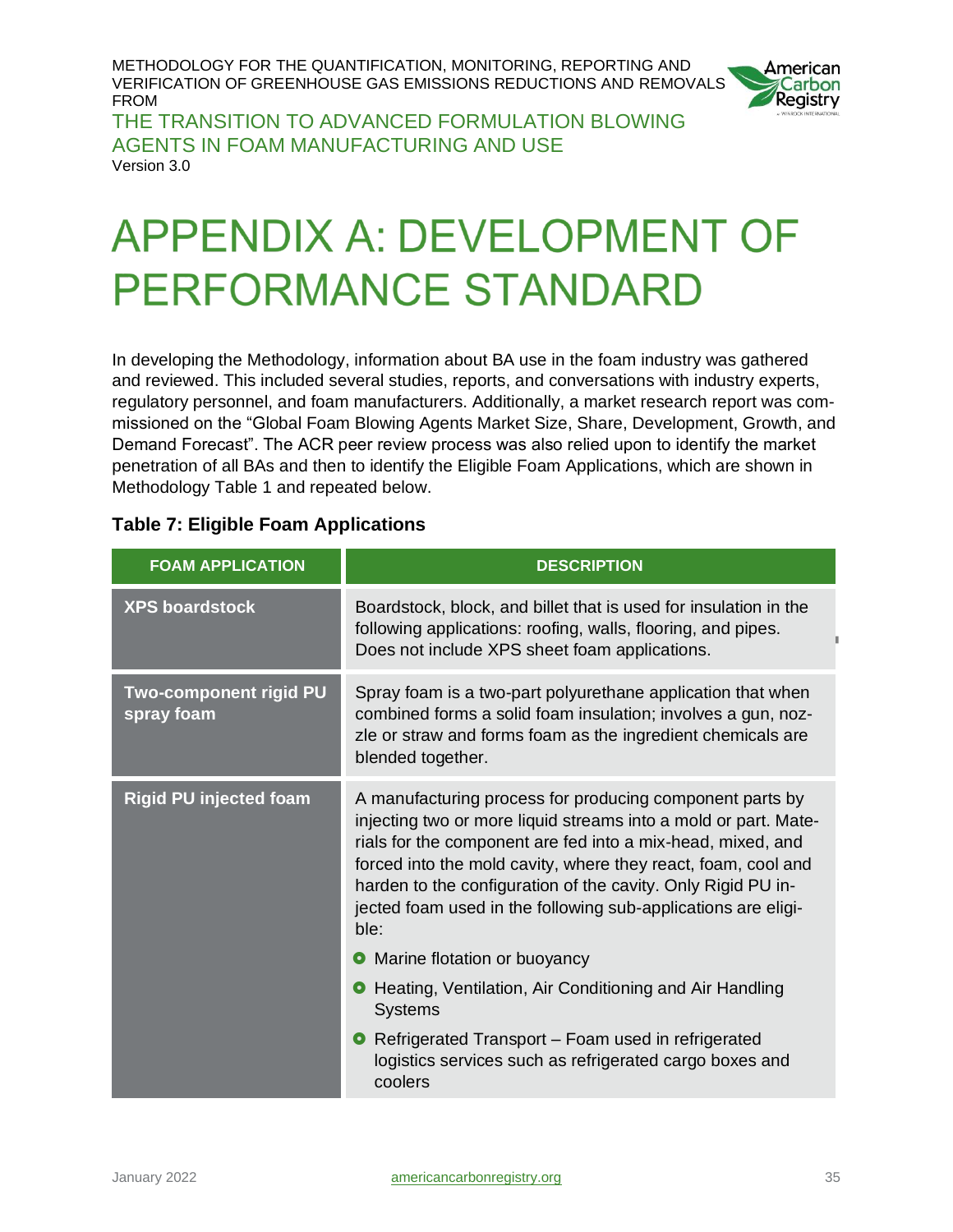

THE TRANSITION TO ADVANCED FORMULATION BLOWING AGENTS IN FOAM MANUFACTURING AND USE Version 3.0

| <b>FOAM APPLICATION</b>                                    | <b>DESCRIPTION</b>                                                                                                                                   |  |  |  |  |
|------------------------------------------------------------|------------------------------------------------------------------------------------------------------------------------------------------------------|--|--|--|--|
|                                                            | <b>O</b> Small Retail Food Refrigeration - Includes Stand Alone<br>Equipment and Refrigerated Food Processing and<br><b>Dispensing Equipment</b>     |  |  |  |  |
|                                                            | <b>O</b> Large Retail Food Refrigeration – Includes large,<br>"engineered" systems used in supermarkets and walk-in<br>freezers                      |  |  |  |  |
|                                                            | • Industrial Refrigeration – Includes industrial process<br>refrigeration and cold storage applications that employ cold<br>storage panel insulation |  |  |  |  |
|                                                            | Garage and entry doors<br>$\bullet$                                                                                                                  |  |  |  |  |
| <b>Rigid PUF residential</b><br>refrigerators and freezers | Appliances used to preserve food and beverages in residen-<br>tial applications.                                                                     |  |  |  |  |

To construct the performance standard, it was important to determine which sectors had high penetration rates for low GWP BA. Based on market research, it was determined that the following sectors already had high penetration rates for certain low GWP BA (primarily HC BA which are commonly considered to be lower GWP BA):

- **PU Spray, other than two-component PU Spray**
- **O** Rigid PUF discontinuous panel
- **O** Rigid PUF continuous laminate/boardstock
- **O** Rigid PUF block for pipe sections
- **O** Rigid PUF discontinuous block for panels
- **O** Rigid PUF pipe-in-pipe
- **O** Rigid PUF discontinuous block for pipe sections
- **O** Rigid PUF continuous block
- **O** XPS sheet

The primary outcome that the Methodology is meant to incentivize (reduced GHG emissions from foam BA consumption) is already being achieved in the above applications at rates that are higher than acceptable for crediting under this Methodology. Further, it was also clear that the use of HC BA should be considered business as usual for foam production. There are many additional concerns with HC BA such as high flammability risks, cost associated with flame proofing and safety measures, status as volatile organic compounds, and the generally lower thermal efficiency of foams produced by HC BA as compared to many alternatives. For these reasons, the Methodology credits only advanced formulation BAs and HC are ineligible for crediting.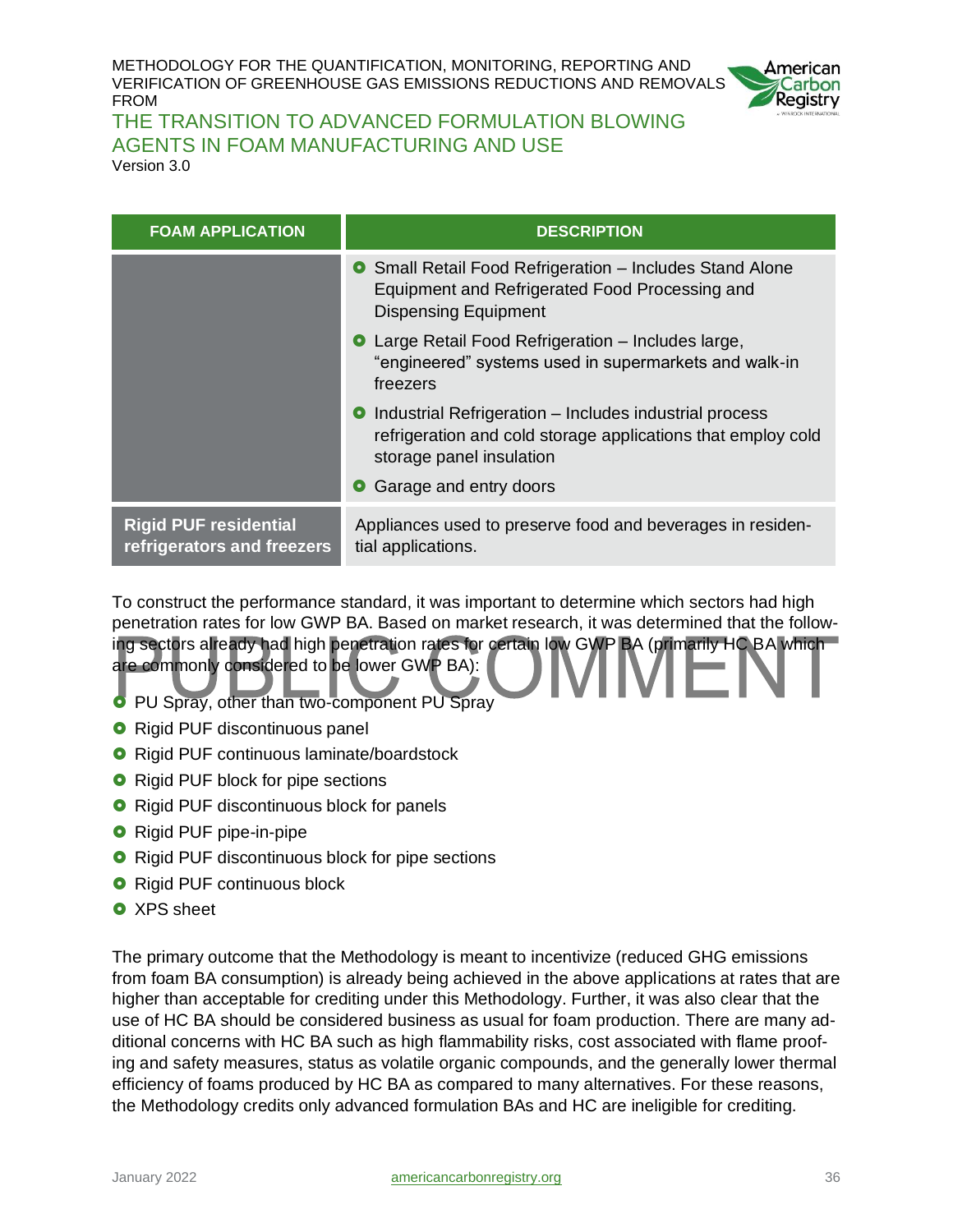

THE TRANSITION TO ADVANCED FORMULATION BLOWING AGENTS IN FOAM MANUFACTURING AND USE Version 3.0

Table 8 shows the market penetration rates of Eligible BAs. Table 9 shows the market penetration rates of Eligible BAs with the addition of the percentage of HC BAs consumed in these applications. As is shown, the eligible foam applications have extremely low adoption rates for Eligible BA and are also not achieving high rates of low GWP BA adoption, in general.

#### <span id="page-36-0"></span>**Table 8 Market Penetration Rate of Eligible BAs<sup>18</sup>**

| <b>APPLICATION</b>                                                                                   | 2013     | 2014     | 2015     | 2016     | 2017     |
|------------------------------------------------------------------------------------------------------|----------|----------|----------|----------|----------|
| Rigid PUF injected foam -<br>Marine flotation and buoy-<br>ancy                                      | 1.29%    | 1.61%    | 2.04%    | 2.51%    | 2.89%    |
| Rigid PUF injected foam -<br>Heating, Ventilation, Air<br>Conditioning and Air Han-<br>dling Systems | 2.06%    | 2.52%    | 3.21%    | 3.84%    | 4.41%    |
| Rigid PUF injected foam -<br><b>Refrigerated Transport</b>                                           | 1.46%    | 1.80%    | 2.30%    | 2.77%    | 3.21%    |
| Rigid PUF injected foam -<br><b>Industrial Refrigeration</b><br><b>Systems</b>                       | $1 - 2%$ | $1 - 2%$ | $1 - 2%$ | $1 - 2%$ | $1 - 2%$ |
| Rigid PUF injected foam -<br><b>Retail Food Refrigeration</b>                                        | 1.56%    | 1.91%    | 2.45%    | 2.88%    | 3.32%    |
| Rigid PUF injected foam -<br>Garage and Entry Doors                                                  | 1.61%    | 2.14%    | 3.03%    | 3.88%    | 4.65%    |
| Rigid PUF residential re-<br>frigerators and freezers                                                | 1.18%    | 1.48%    | 1.92%    | 2.34%    | 2.75%    |
| XPS (Board, Billet, and<br>Block only)                                                               | $7 - 8%$ | $7 - 8%$ | $7 - 8%$ | $7 - 8%$ | $7 - 8%$ |
| Two-component Rigid PU<br><b>Spray Foam</b>                                                          | 5%       | 5%       | 5%       | 5%       | 5%       |

**<sup>18</sup>** Eligible BAs assessed in the market analysis included all known HFOs, Methyl Formate, and inert gases.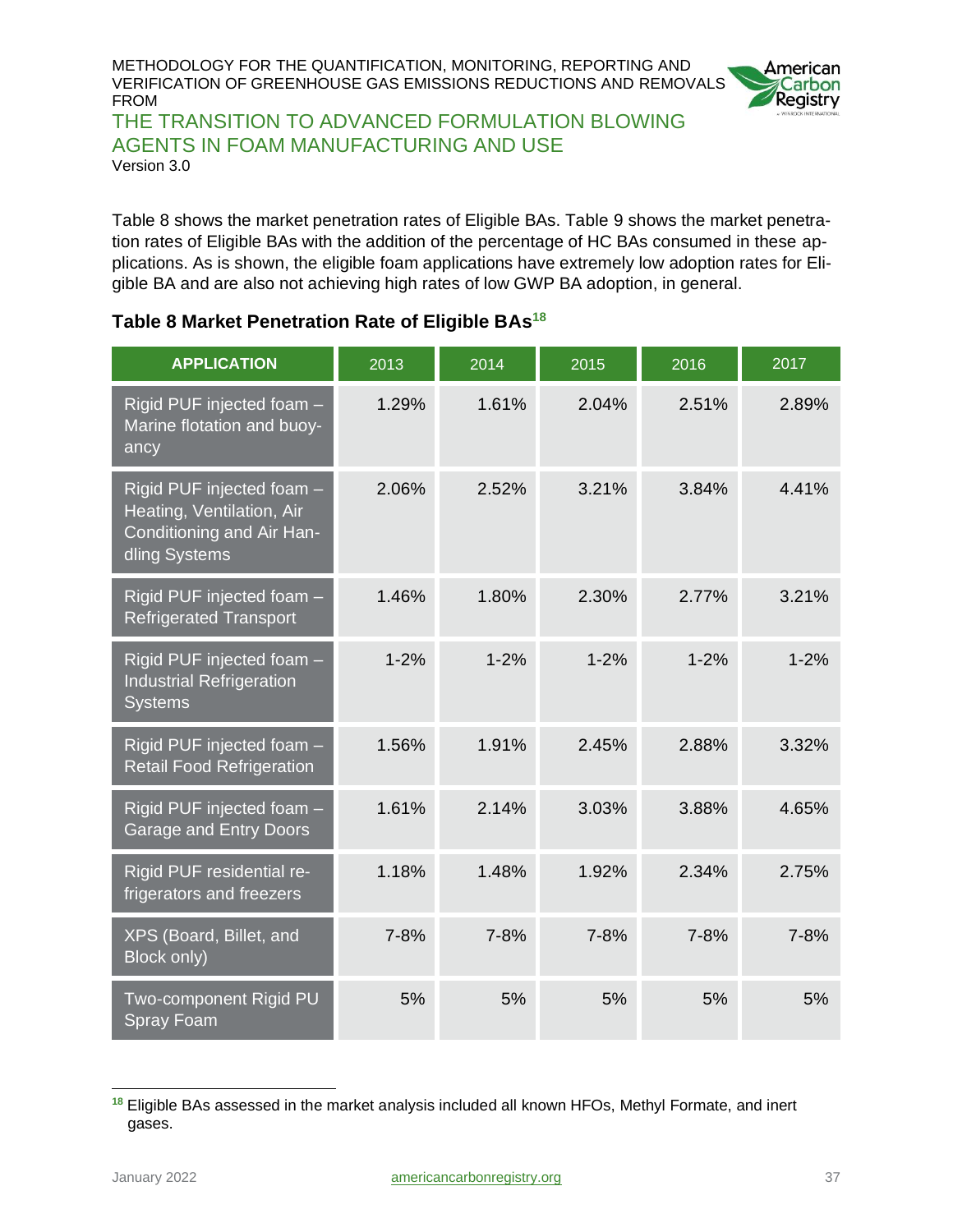

THE TRANSITION TO ADVANCED FORMULATION BLOWING AGENTS IN FOAM MANUFACTURING AND USE Version 3.0

#### <span id="page-37-0"></span>**Table 9: Market Penetration Rate Including HC BAs**

| <b>APPLICATION</b>                                                                                   | 2013     | 2014     | 2015     | 2016     | 2017     |
|------------------------------------------------------------------------------------------------------|----------|----------|----------|----------|----------|
| Rigid PUF injected foam -<br>Marine flotation and buoy-<br>ancy                                      | 8.21%    | 8.89%    | 9.69%    | 10.68%   | 11.89%   |
| Rigid PUF injected foam -<br>Heating, Ventilation, Air<br>Conditioning and Air Han-<br>dling Systems | 10.54%   | 11.36%   | 12.41%   | 13.50%   | 14.84%   |
| Rigid PUF injected foam -<br><b>Refrigerated Transport</b>                                           | 6.86%    | 7.41%    | 8.12%    | 8.86%    | 9.76%    |
| Rigid PUF injected foam -<br><b>Industrial Refrigeration</b><br><b>Systems</b>                       | $7 - 8%$ | $6 - 7%$ | $7 - 8%$ | $7 - 8%$ | $7 - 8%$ |
| Rigid PUF injected foam -<br><b>Retail Food Refrigeration</b>                                        | 7.12%    | 7.72%    | 8.53%    | 9.25%    | 10.11%   |
| Rigid PUF injected foam -<br>Garage and Entry Doors                                                  | 5.45%    | 6.90%    | 8.61%    | 10.41%   | 12.43%   |
| <b>Rigid PUF residential</b><br>refrigerators and freezers                                           | 9.26%    | 9.63%    | 10.00%   | 10.73%   | 12.00%   |
| XPS (Board, Billet, and<br>Block only)                                                               | 8-9%     | 8-9%     | $8 - 9%$ | $8 - 9%$ | 8-9%     |
| Two-component Rigid PU<br><b>Spray Foam</b>                                                          | 5%       | 5%       | 5%       | 5%       | 5%       |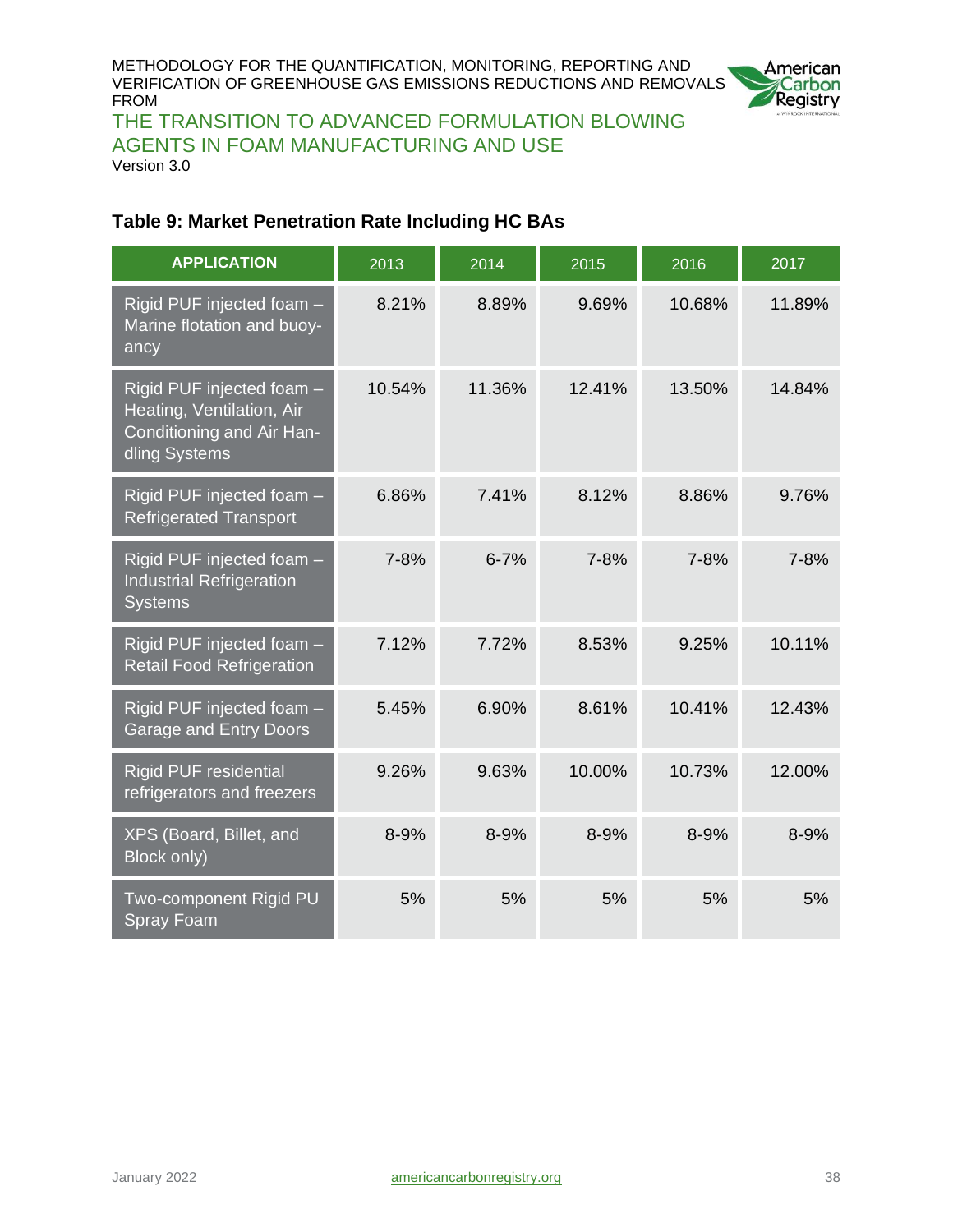

THE TRANSITION TO ADVANCED FORMULATION BLOWING AGENTS IN FOAM MANUFACTURING AND USE Version 3.0

# <span id="page-38-0"></span>**APPENDIX B: ELIGIBLE BA GWP**

The following is a table of Eligible BAs that are listed as acceptable substitutes under the SNAP program. This list is not exhaustive, it is only the list of substitutes under SNAP that are applicable to this Methodology.

#### <span id="page-38-1"></span>**Table 10: GWPs for Selected Eligible BAs**

| $5^{19}$<br>Methyl formate<br>$2^{20}$<br>$HFO-1336mzz(Z)$<br>$3.7^{21}$<br>HCFO-1233zd(E)<br>1 <sup>22</sup><br>CO <sub>2</sub><br>$1^{23}$<br>Methylal |                | <b>ELIGIBLE BA</b> | <b>GWP</b> |  |
|----------------------------------------------------------------------------------------------------------------------------------------------------------|----------------|--------------------|------------|--|
|                                                                                                                                                          |                |                    |            |  |
|                                                                                                                                                          |                |                    |            |  |
|                                                                                                                                                          |                |                    |            |  |
|                                                                                                                                                          |                |                    |            |  |
|                                                                                                                                                          | $\blacksquare$ |                    |            |  |
| ⊢.<br>$1^{24}$<br><b>HFO-1234ze</b>                                                                                                                      |                |                    |            |  |

**<sup>19</sup>** Per U.S. EPA, methyl formate's GWP is expected to be low, based on similarity to other compounds with GWPs that have been published in the peer-reviewed literature (see IPCC 4th Assessment Report, Table 2.15). Per the Federal Register, the GWP is stated to be "very low or zero" in all Federal Register listings (for methyl formate and Ecomate).For purposes of this Methodology, the GWP shall be set equal to 5 in Project emission reduction calculations.

**<sup>20</sup>** AR5

**<sup>21</sup>** <https://www.regulations.gov/document/EPA-HQ-OAR-2003-0118-1710>

**<sup>22</sup>** AR5

**<sup>23</sup>** <https://www.regulations.gov/document/EPA-HQ-OAR-2003-0118-1710>

**<sup>24</sup>** Per AR5, the GWP is less than 1. For purposes of this Methodology, the GWP shall be set equal to 1 in Project emission reduction calculations.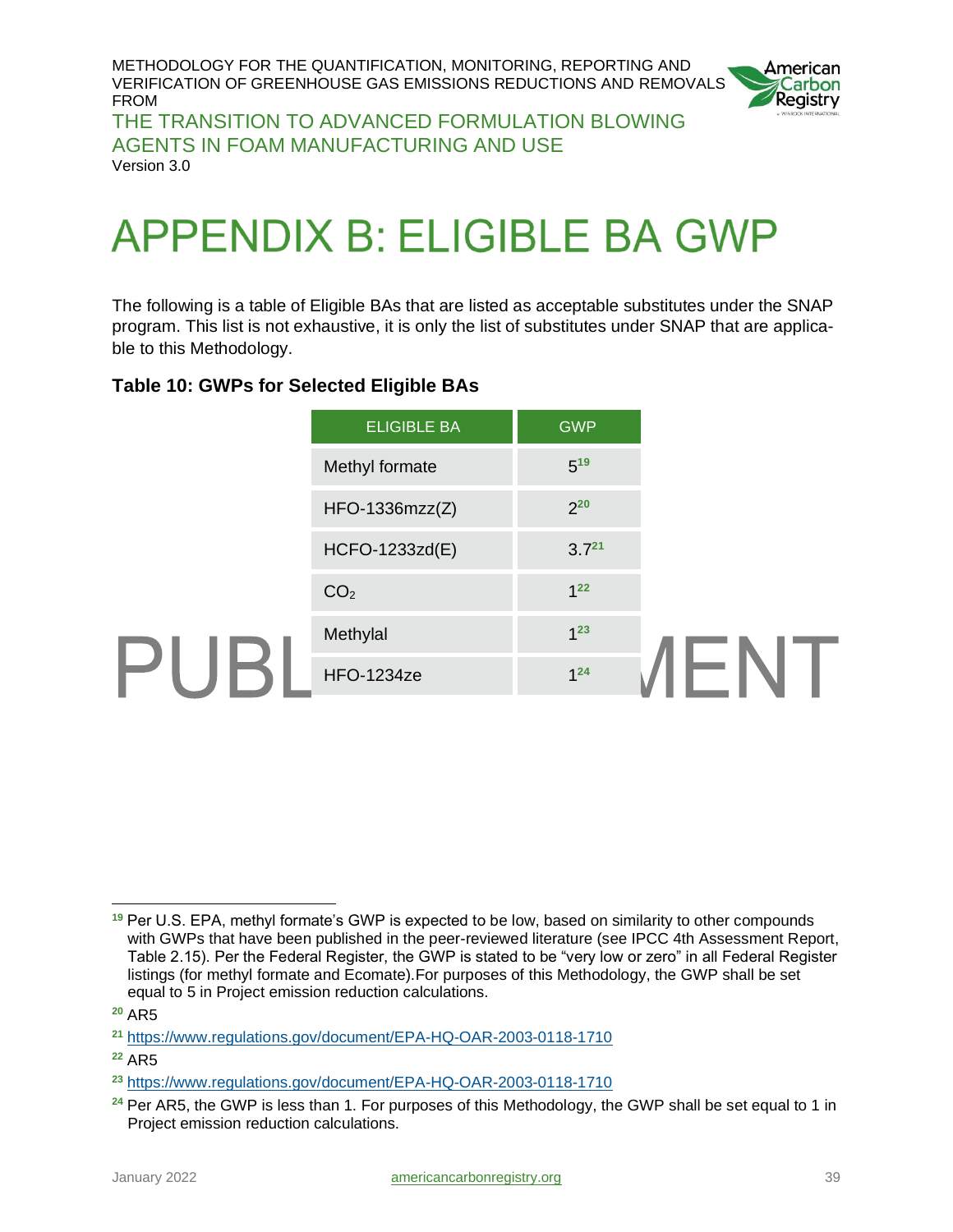

THE TRANSITION TO ADVANCED FORMULATION BLOWING AGENTS IN FOAM MANUFACTURING AND USE Version 3.0

# <span id="page-39-0"></span>**APPENDIX C: REFERENCES AND OTHER INFORMATION**

A Review of The CPI End-Use Market Survey 2012 (2013, October). PU Magazine.10 (5).

American Chemistry Council, Center for the Polyurethanes Industry (2013) 2012 End-Use Market Survey on the Polyurethanes Industry in the United States, Canada, & Mexico.

American Chemistry Council, Center for the Polyurethanes Industry (2011). 2010 End Use Market Survey on Polyurethanes Industry in the US, Canada & Mexico.

AB-32 Climate Change Scoping Plan (2008). Retrieved from: [https://www.arb.ca.gov/cc/scop](https://www.arb.ca.gov/cc/scopingplan/document/scopingplandocument.htm)[ingplan/document/scopingplandocument.htm](https://www.arb.ca.gov/cc/scopingplan/document/scopingplandocument.htm)

AB-32 First Update to the Climate Change Scoping Plan (2014). Retrieved from: <https://www.arb.ca.gov/cc/scopingplan/document/updatedscopingplan2013.htm>

California Air Resources Board Regulation, Article 5. California Cap on Greenhouse Gas Emissions and Market-Based Compliance Mechanisms to Allow for the Use of Compliance Instruments Issues by Linked Jurisdictions. Retrieved from: [https://ww2.arb.ca.gov/sites/de](https://ww2.arb.ca.gov/sites/default/files/classic/regact/2013/capandtrade13/ctfro.pdf)[fault/files/classic/regact/2013/capandtrade13/ctfro.pdf](https://ww2.arb.ca.gov/sites/default/files/classic/regact/2013/capandtrade13/ctfro.pdf)

California Air Resources Board (2014). Compliance Offset Protocol Ozone Depleting Substances Projects (November 14, 2014). Retrieved from: [https://www.arb.ca.gov/regact/2014/ca](https://www.arb.ca.gov/regact/2014/capandtrade14/ctodsprotocol.pdf)[pandtrade14/ctodsprotocol.pdf](https://www.arb.ca.gov/regact/2014/capandtrade14/ctodsprotocol.pdf)

California Air Resources Board (2013). CARB Process for the Review and Approval of Compliance Offset Methodologies in Support of the Cap-and-Trade Regulation. Retrieved from: <https://www.arb.ca.gov/cc/capandtrade/compliance-offset-protocol-process.pdf>

CDM Methodology III.N. Avoidance of HFC emissions in rigid Poly Urethane Foam (PUF) manufacturing, Version 03. Retrieved from: [https://cdm.unfccc.int/methodolo](https://cdm.unfccc.int/methodologies/DB/1P2JT8SH9N4BE14JIL3641BQOB0FCR)[gies/DB/1P2JT8SH9N4BE14JIL3641BQOB0FCR](https://cdm.unfccc.int/methodologies/DB/1P2JT8SH9N4BE14JIL3641BQOB0FCR)

CDM (2006). General Guidance on Leakage in biomass projects (Attachment C to Appendix B of 4/CMP.1 Annex II) Retrieved from: [https://cdm.unfccc.int/Refer](https://cdm.unfccc.int/Reference/Guidclarif/ssc/methSSC_guid04.pdf)[ence/Guidclarif/ssc/methSSC\\_guid04.pdf](https://cdm.unfccc.int/Reference/Guidclarif/ssc/methSSC_guid04.pdf)

Caleb Management Services Limited (2011). Developing a California Inventory for Ozone Depleting Substances (ODS) and Hydrofluorocarbon (HFC) Foam Banks and Emissions from Foams. Retrieved from: [https://ww2.arb.ca.gov/sites/default/files/classic/research/apr/past/07-](https://ww2.arb.ca.gov/sites/default/files/classic/research/apr/past/07-312.pdf) [312.pdf](https://ww2.arb.ca.gov/sites/default/files/classic/research/apr/past/07-312.pdf)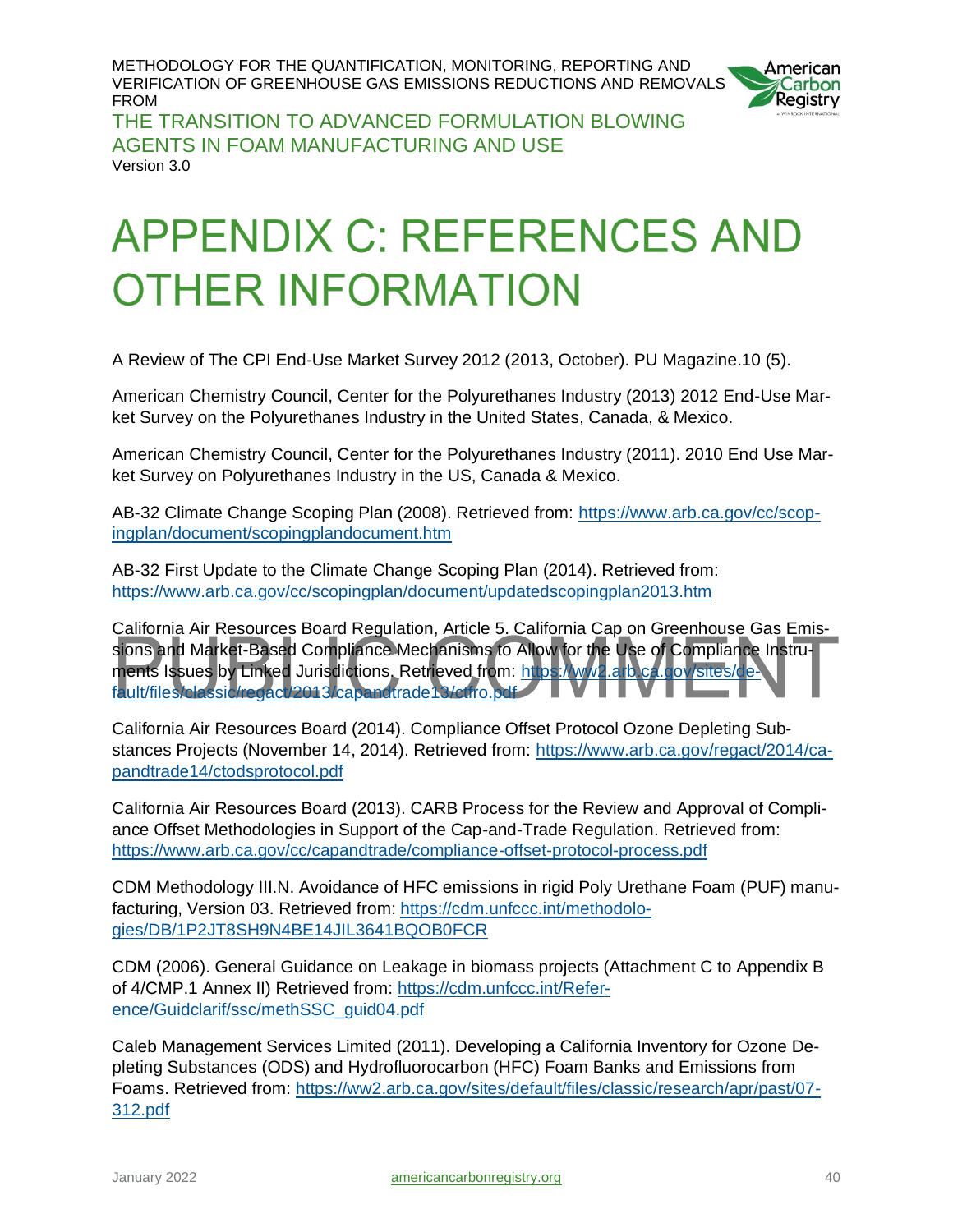

THE TRANSITION TO ADVANCED FORMULATION BLOWING AGENTS IN FOAM MANUFACTURING AND USE Version 3.0

European Commission, DG Climate Action (2013). Carbon Leakage Evidence Project. Retrieved from: [https://ec.europa.eu/clima/sites/clima/files/ets/allowances/leakage/docs/cl\\_evi](https://ec.europa.eu/clima/sites/clima/files/ets/allowances/leakage/docs/cl_evidence_factsheets_en.pdf)dence factsheets en.pdf

EPA (2010). Transitioning to Low-GWP Alternatives in Building/Construction Foams. Retrieved from: https://www.epa.gov/sites/production/files/2015-07/documents/transitioning to low[gwp\\_alternatives\\_in\\_building\\_and\\_construction\\_foams.pdf](https://www.epa.gov/sites/production/files/2015-07/documents/transitioning_to_low-gwp_alternatives_in_building_and_construction_foams.pdf)

EPA (2014). Final Amendments to the Air Toxics Standards for Flexible Polyurethane Foam Production. Retrieved from: [https://www.epa.gov/sites/production/files/2015-12/docu](https://www.epa.gov/sites/production/files/2015-12/documents/20140730factsheet.pdf)[ments/20140730factsheet.pdf](https://www.epa.gov/sites/production/files/2015-12/documents/20140730factsheet.pdf)

EPA (2015). Significant New Alternatives Policy (SNAP) under section 612 of the Clean Air Act Amendments, Rule 20: Prohibition on the use of certain high-GWP HFCs as alternatives. Retrieved from:<https://www.gpo.gov/fdsys/pkg/FR-2015-07-20/pdf/2015-17066.pdf>

EPA (2016). Fact Sheet for Final Rule - Protection of Stratospheric Ozone: Change of Listing Status for Certain Substitutes under the Significant New Alternatives Policy Program. Retrieved from: [https://www.epa.gov/sites/production/files/2016-12/documents/snap\\_regulatory\\_fact](https://www.epa.gov/sites/production/files/2016-12/documents/snap_regulatory_factsheet_july20_2015.pdf)[sheet\\_july20\\_2015.pdf](https://www.epa.gov/sites/production/files/2016-12/documents/snap_regulatory_factsheet_july20_2015.pdf)

EPA (2020). Inventory of U.S. Greenhouse Gas Emissions and Sinks 1990-2019. EPA-430-R21-05. Retrieved from: [https://www.epa.gov/sites/default/files/2021-04/documents/us-ghg-inven](https://www.epa.gov/sites/default/files/2021-04/documents/us-ghg-inventory-2021-main-text.pdf?VersionId=yu89kg1O2qP754CdR8Qmyn4RRWc5iodZ)[tory-2021-main-text.pdf?VersionId=yu89kg1O2qP754CdR8Qmyn4RRWc5iodZ](https://www.epa.gov/sites/default/files/2021-04/documents/us-ghg-inventory-2021-main-text.pdf?VersionId=yu89kg1O2qP754CdR8Qmyn4RRWc5iodZ)

Huntsman (2011) Polyurethanes - Blowing agent options for insulation foam after HCFC phase out. Retrieved from: [https://huntsman-pimcore.equisolve-dev.com/Documents/PU\\_Insula](https://huntsman-pimcore.equisolve-dev.com/Documents/PU_Insulation_Blowing_agents.pdf)[tion\\_Blowing\\_agents.pdf](https://huntsman-pimcore.equisolve-dev.com/Documents/PU_Insulation_Blowing_agents.pdf)

IPCC (2006). Emissions of Fluorinated Substitutes for Ozone Depleting Substances. 2006 IPCC Guidelines for National Greenhouse Gas Inventories. Volume 3 Industrial Processes and Product Use. Retrieved from: [http://www.ipcc-nggip.iges.or.jp/public/2006gl/pdf/3\\_Vol](http://www.ipcc-nggip.iges.or.jp/public/2006gl/pdf/3_Volume3/V3_7_Ch7_ODS_Substitutes.pdf)[ume3/V3\\_7\\_Ch7\\_ODS\\_Substitutes.pdf](http://www.ipcc-nggip.iges.or.jp/public/2006gl/pdf/3_Volume3/V3_7_Ch7_ODS_Substitutes.pdf)

Mason Knowles. Calculating Yield in Spray Foam. Retrieved from: [http://www.ma](http://www.masonknowles.com/docs/calculating_yield_in_sprayfoam.pdf)[sonknowles.com](http://www.masonknowles.com/docs/calculating_yield_in_sprayfoam.pdf)

Oko-Institute and Ecofys (2013). Support to the Commission for the Determination of the List of Sectors and Subsectors Deemed to be Exposed to a Significant Risk of Carbon Leakage for the Years 2015-2019 (EU Emission Trading System). Retrieved from: [https://ec.eu](https://ec.europa.eu/clima/sites/clima/files/ets/allowances/leakage/docs/carbon_leakage_list_en.pdf)[ropa.eu/clima/sites/clima/files/ets/allowances/leakage/docs/carbon\\_leakage\\_list\\_en.pdf](https://ec.europa.eu/clima/sites/clima/files/ets/allowances/leakage/docs/carbon_leakage_list_en.pdf)

P & S Market Research (2016 & 2017) Global Foam Blowing Agents Market Size, Share, Development, Growth, and Demand Forecast to 2020. Retrieved from: [https://www.psmarket](https://www.psmarketresearch.com/market-analysis/foam-blowing-agents-market)[research.com/market-analysis/foam-blowing-agents-market](https://www.psmarketresearch.com/market-analysis/foam-blowing-agents-market)